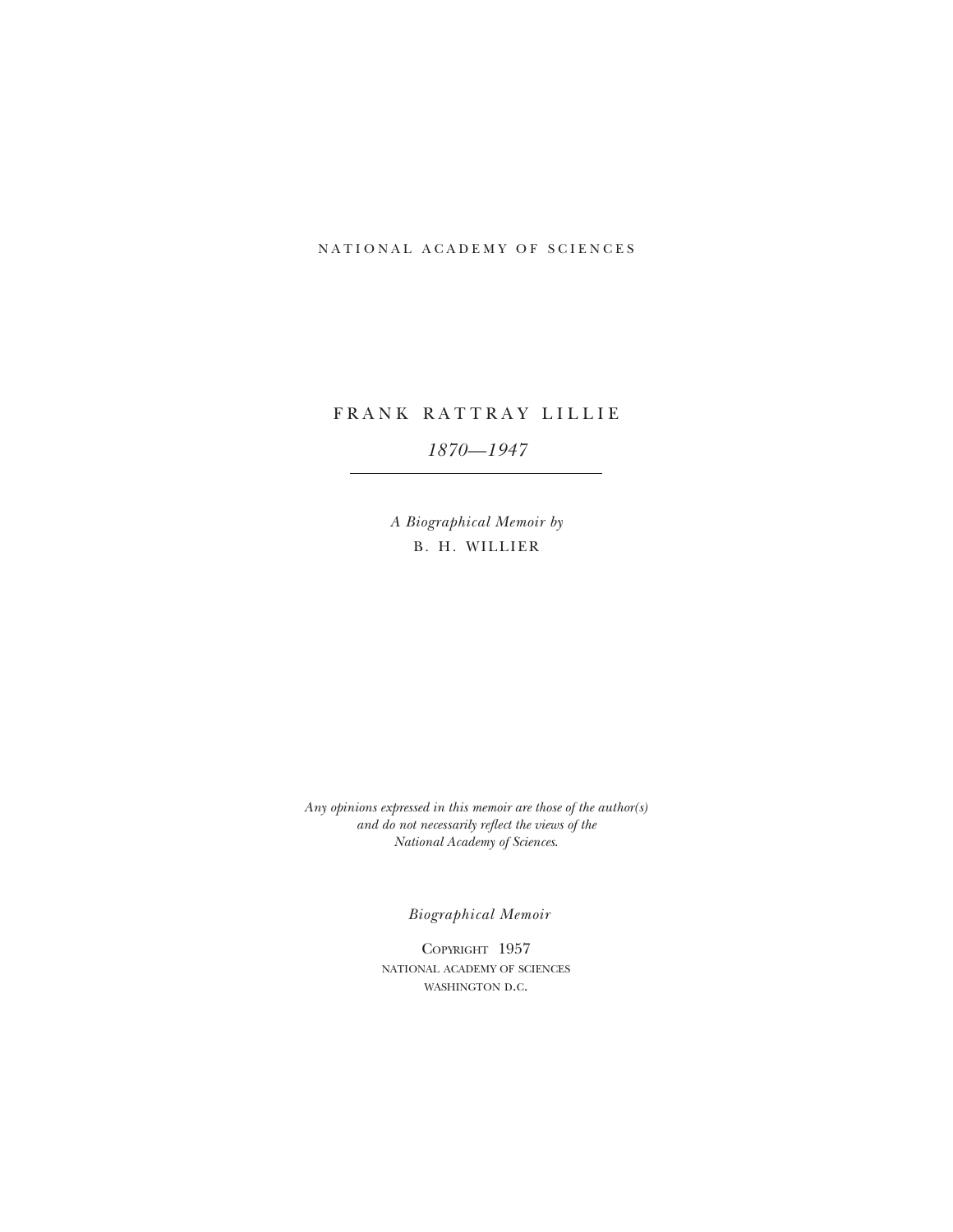

Frank R. Lillie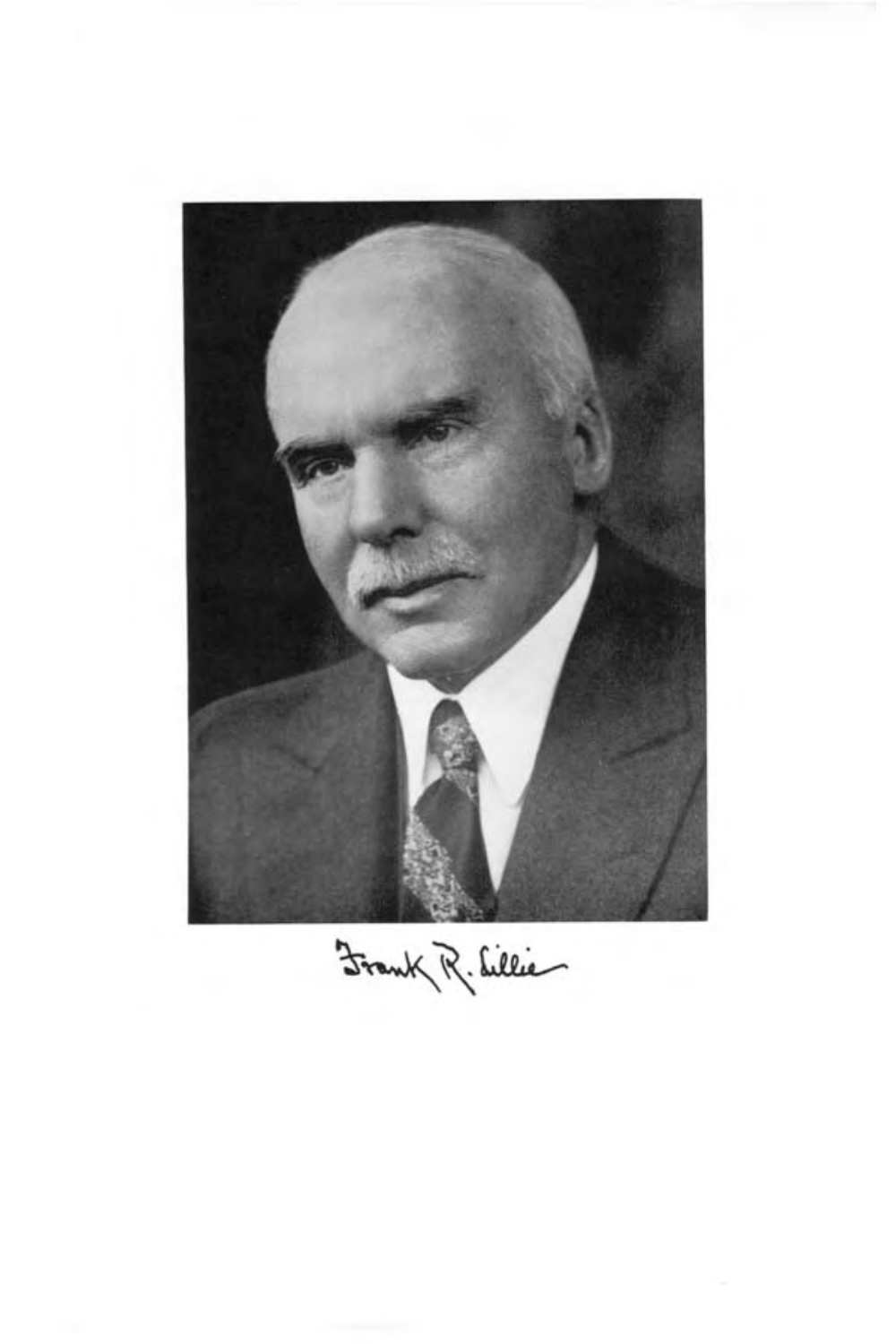# FRANK RATTRAY LILLIE

# 1870-1947

## **BY B. H. WILLIER**

FRANK RATTRAY LILLIE, whose death occurred in Chicago on No-<br>
vember 5, 1947, was a descendant of pioneer families of Scottish vember 5, 1947, was a descendant of pioneer families of Scottish and English origin. Three of his grandparents were of Scottish birth and ancestry who emigrated to Canada in the first half of the nineteenth century, his maternal grandmother, Emily Ann Thompson of Halifax, was a descendant of United Empire Loyalists from Salem, Massachusetts, who left there during the American Revolutionary War. Her forebears were of English descent.

Adam Lillie, his paternal grandfather, was a graduate of the University of Glasgow, a Congregational clergyman by profession, and a man of scholarly interests who "read Greek classics in the original" and "at one time was examiner in Sanskrit at the University of Toronto." He was a public-spirited man who served for a while as a missionary to the Indians of Ontario, who addressed public meetings in Toronto, and who wrote a book on the natural resources of Canada entitled *Canada: Physical, Economic, and Social,* published in 1885 by the Maclear Company of Toronto. He founded the "Congregational Academy" in Toronto, which in 1864 was removed to Montreal and there affiliated to McGill University, the first theological college to enjoy this privilege. He was principal of this college until his death in 1869. It was later incorporated in the United Theological Colleges of McGill University. His wife was Elizabeth Waddell of Glasgow, who was characterized as "a very vigorous little Scottish lady."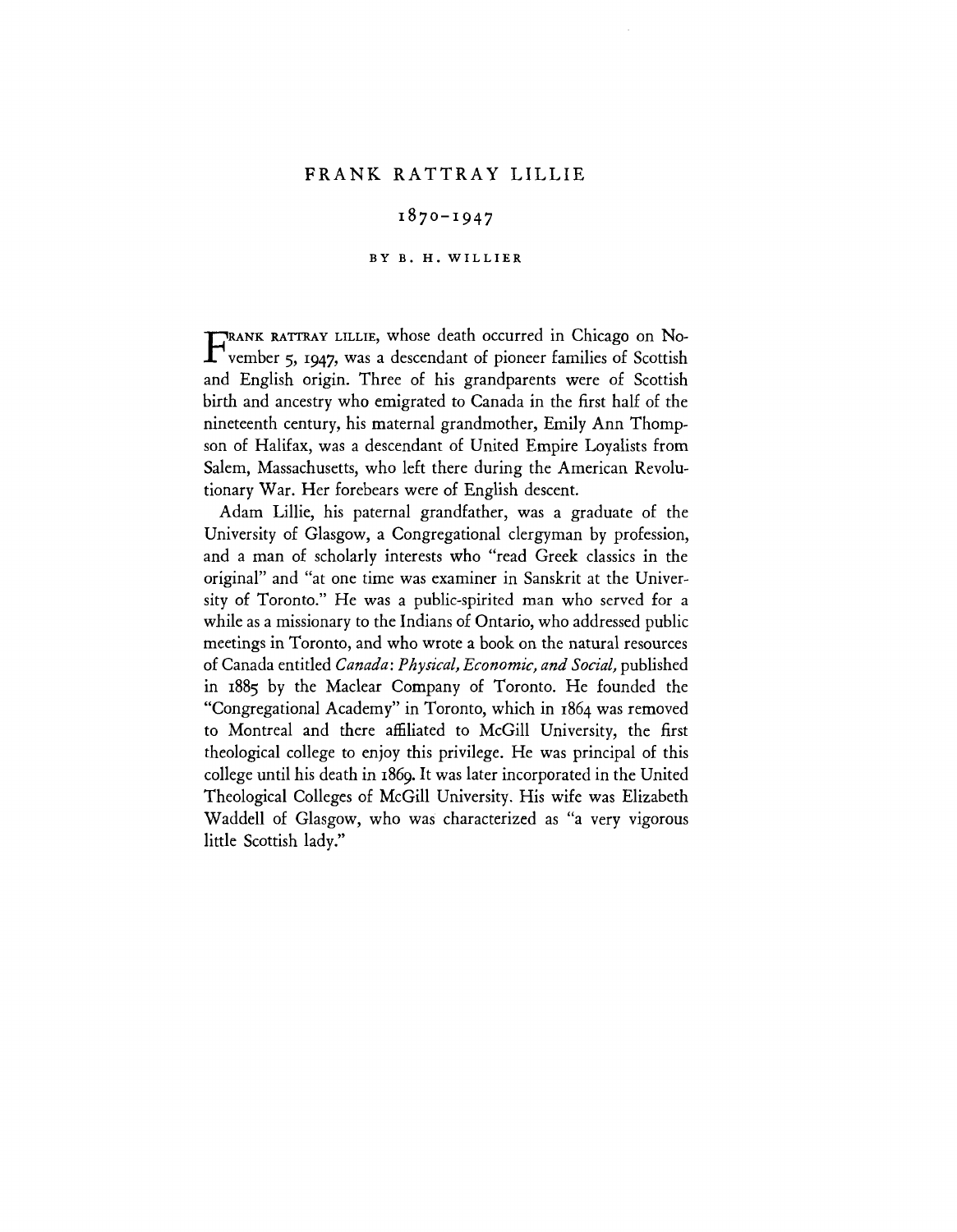Thomas Rattray, his maternal grandfather, was a nephew of Thomas Dick, the famous Scottish astronomer. As a young man he settled in Canada; and after accumulating a small fortune in business he became a Congregational minister, serving churches in Concord, Massachusetts, and later in Ontario at St. Catharines. He retired early in life to devote himself in Toronto to theological study and amateur astronomy.

On August 29, 1867, in Concord, Massachusetts, George Waddell Lillie and Emily Ann Rattray were united in marriage. To this couple at their home in Toronto the subject of this biography was born on June 27, 1870, the second in a family of six children, four boys and two girls. The father was an accountant and wholesale druggist, exceedingly upright in character but with no special intellectual tastes. According to notes made by Frank R. Lillie, his mother was devoted to home, church, and friends, and was characterized as "very active, enterprising, and sociable." The home was always a social center.

The foregoing factual sketch may serve to indicate, in part at least, the ancestral background and the environmental setting into which Frank R. Lillie was born and reared. Another factor of probable influence in the shaping of his early interest was the fact that the home of his boyhood was located within walking distance of the center of educational institutions in Toronto. Of his early schooling and development of interest he writes as follows:

"I attended the so-called 'Model School,' a grammar school connected with the Provincial School of Education. I was perhaps an indifferent student, but was especially fascinated by the 'object lessons,' which were scientific talks and demonstrations outside the regular curriculum. I remember one on water, in which we were told that it would expand on freezing, and so at the age of about ten I filled a bottle with water, corked it tightly and left it outside on a cold winter night, and was delighted to find it burst in the morning. Two of our teachers were medical students, and one of them used to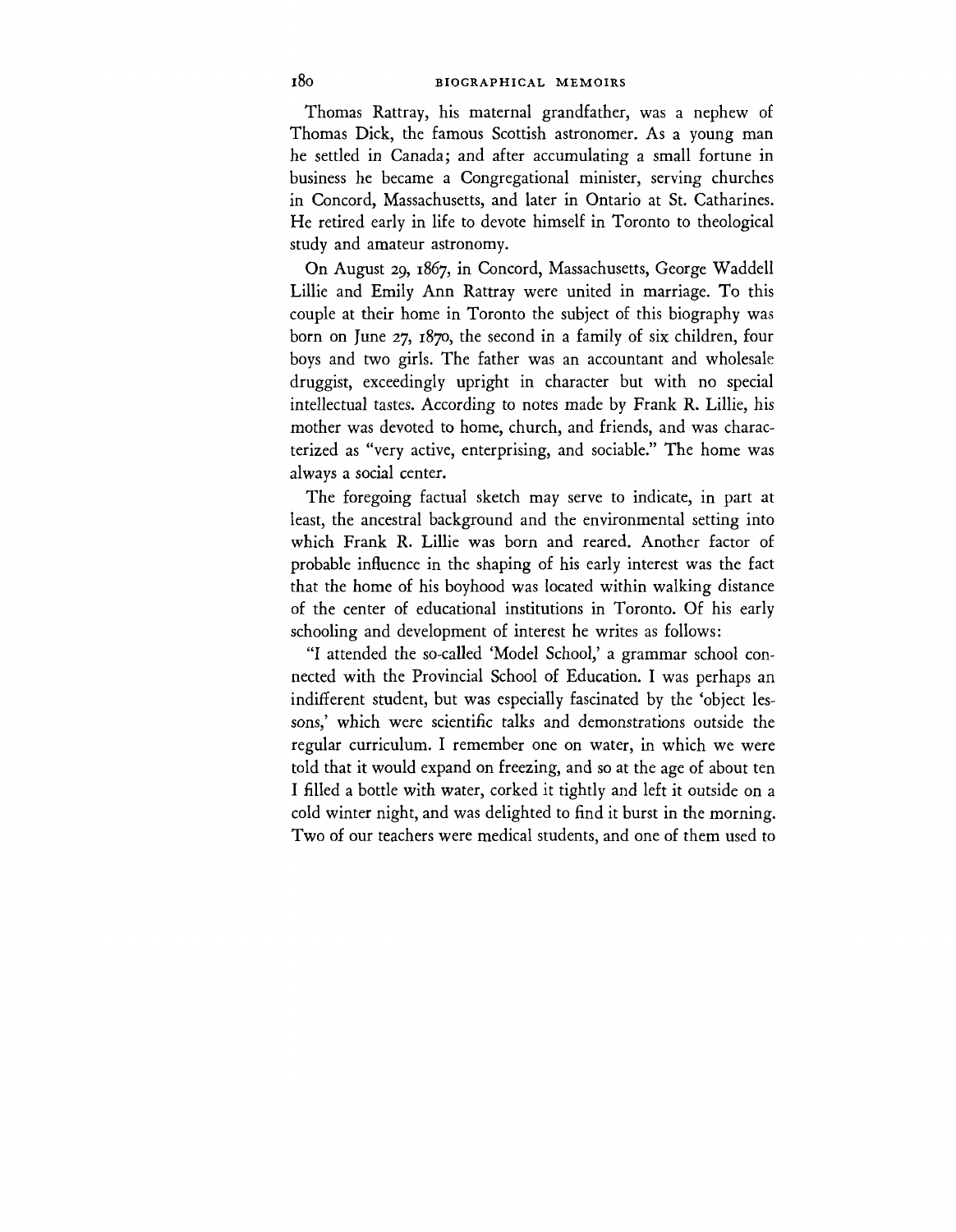teach us the bones of the body, and I remember also particularly his demonstration on the valves and mechanism of a beef heart.

"The 'Collegiate Institute' which I entered at the age of twelve was one of the municipal high schools, and there my favorite studies were also along scientific lines; although I was beginning to acquire general intellectual interests, I rebelled somewhat against the study of the classics. I spent an extra year in the high school to prepare for the 'Honor Examinations' of the University of Toronto, and entered there at the age of seventeen in 1887, graduating in 1891 with the degree of B.A. At that time the University had a system of group elections and I entered the Natural Science group. After general preparation in the first two years I devoted most of my time to studies in chemistry, geology, and especially in biology. I was very fond of collecting local insects and fossils with the aid of a bosom friend, Alexander J. Hunter, more experienced than I. We kept up these expeditions all through our undergraduate work.

"Many were our discussions on the subject of evolution and its bearing on our strict religious bringing up. He succeeded, as he said, in maintaining a watertight compartment in his brain with one side for science and one side for religion, and later became a minister of the Presbyterian Church, after preliminary graduation in medicine. I was not able to provide such a compartment and science won out against religion, although it had originally been expected that I would follow in my grandfathers' footsteps, but in the Church of England in Canada which my parents had joined."

Although it is clear from the above quotations from the files of the Academy that during the course of his grammar and secondary school education Lillie had a strong leaning toward natural science, it was not until his undergraduate days in the university that he apparently decided to devote his professional life to zoology and not to enter the ministry according to family tradition and expectation. In this decision he was undoubtedly influenced by two distinguished biologists and teachers then on the faculty of the University of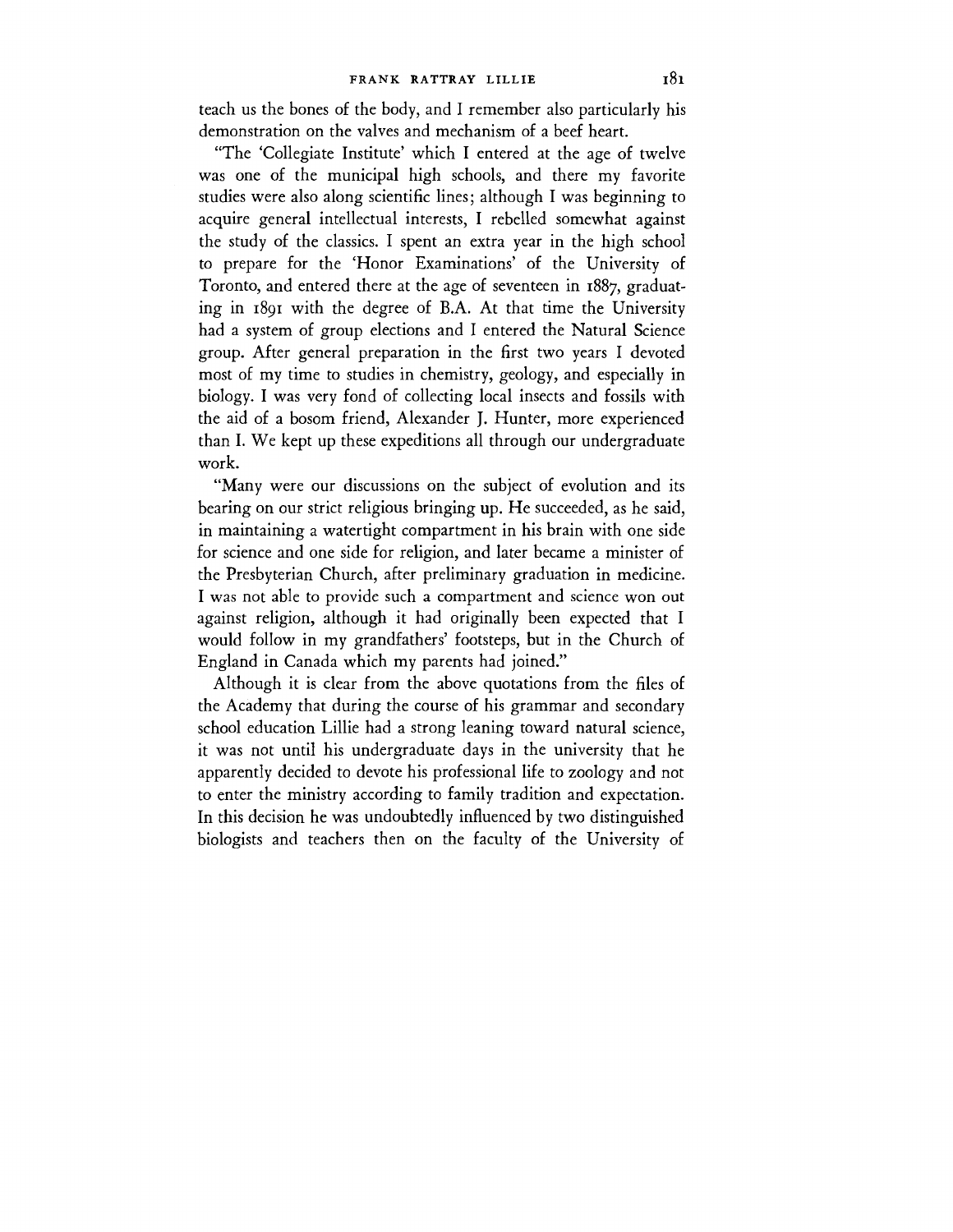Toronto, Professor R. Ramsay Wright and Professor A. B. Macallum. From the former he acquired an interest in embryology, a special field to which he was to remain devoted throughout life. From the latter professor he appears to have acquired a physiological point of view, a view which later became evident in all of his thinking on embryological theory and research problems. He introduced the expression "physiology of development," thus emphasizing that all of the embryological phenomena have a functional significance.

The die was cast. As a young man of twenty-one in the summer of his graduation, Lillie attended the fourth session of the Marine Biological Laboratory at Woods Hole, Massachusetts. Undoubtedly he learned of the laboratory, which was relatively unknown at that time, through one of his favorite and influential teachers, R. Ramsay Wright, who, it is significant to note, became a member of the Corporation only the previous year (1890) and a trustee the same year that Lillie first went to Woods Hole. Very soon after his arrival that summer Lillie came in contact with Professor C. O. Whitman the first director of the laboratory and one of the early leaders in American zoology. He accompanied Whitman, who at that time was making a study of leeches, on collecting trips to the fresh-water ponds in the vicinity of Woods Hole. On one of these trips they collected the mussel *Unto* bearing eggs and embryos in the gills. In line with the strong interest in cell lineage of the workers at the laboratory in those days, and at the suggestion of Whitman, Lillie began a study of the embryology of *Unio,* in which special attention was directed to tracing the fate of the cleavage cells to future organs of the larva. The investigation was so effective and painstaking that he at once won the praise of all the workers of the laboratory. This led that same summer to his election as a member of the Corporation of the Marine Biological Laboratory and to a fellowship in morphology at Clark University, where Whitman was Professor of Morphology.

During the academic year (1891-1892) he continued his graduate study with Whitman at Clark University. In 1892, Whitman and a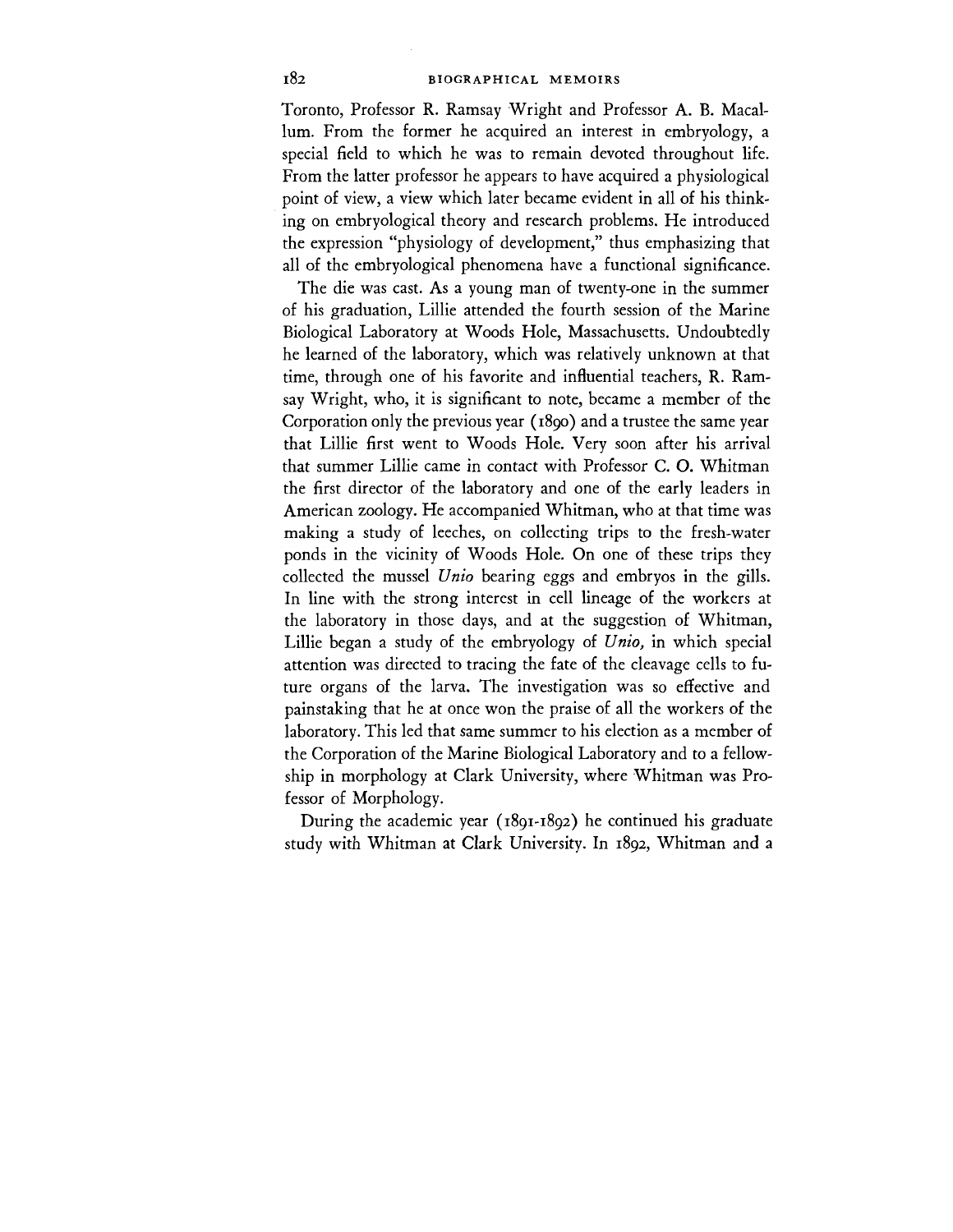number of other prominent scientists of that institution were lured to the newly founded University of Chicago by its first and very dynamic president, William Rainey Harper. In affectionate admiration and loyalty most of his department and every student went with Whitman. There, two years later (1894), at the age of twentyfour, Lillie received the degree Doctor of Philosophy in zoology *sumtna cum laude.*

# PROFESSOR LILLIE AT THE UNIVERSITY OF CHICAGO

Except for an interval of six years after receiving the doctoral degree, Lillie's professional life was intimately connected with the University of Chicago. For five of these years he was Instructor of Zoology at the University of Michigan (1894-1899) and for one year (1899-1900) Professor of Biology at Vassar College, Poughkeepsie, New York. In the fall of 1900 he returned to the University of Chicago as Assistant Professor of Embryology, remaining there the rest of his life. In 1906, at the age of 36 years, he was appointed Professor of Embryology. Four years later, upon the death of Whitman, Lillie succeeded him as Chairman of the Department of Zoology, a position which he held until 1931, a span of 21 years. From 1931 to 1935 he was Dean of the Division of Biological Sciences. Concurrently he was the Andrew MacLeish Distinguished Service Professor of Embryology, a title in recognition of his distinguished achievement in research as well as of his service to the science of biology at large and to the university. Following his retirement he held this title emeritus until his death.

Lillie early gave evidence of administrative ability and a readiness to assume responsibility. Upon returning to Chicago in the autumn of 1900 as Assistant Professor of Embryology, the day-by-day routine operation of the department soon devolved upon him. In this a flare for administrative astuteness was clearly manifested (likewise apparent in practical operations of the Marine Biological Laboratory at Woods Hole). As Lillie put it, he served as an "understudy of Whitman being groomed, as it were, to be his logical successor."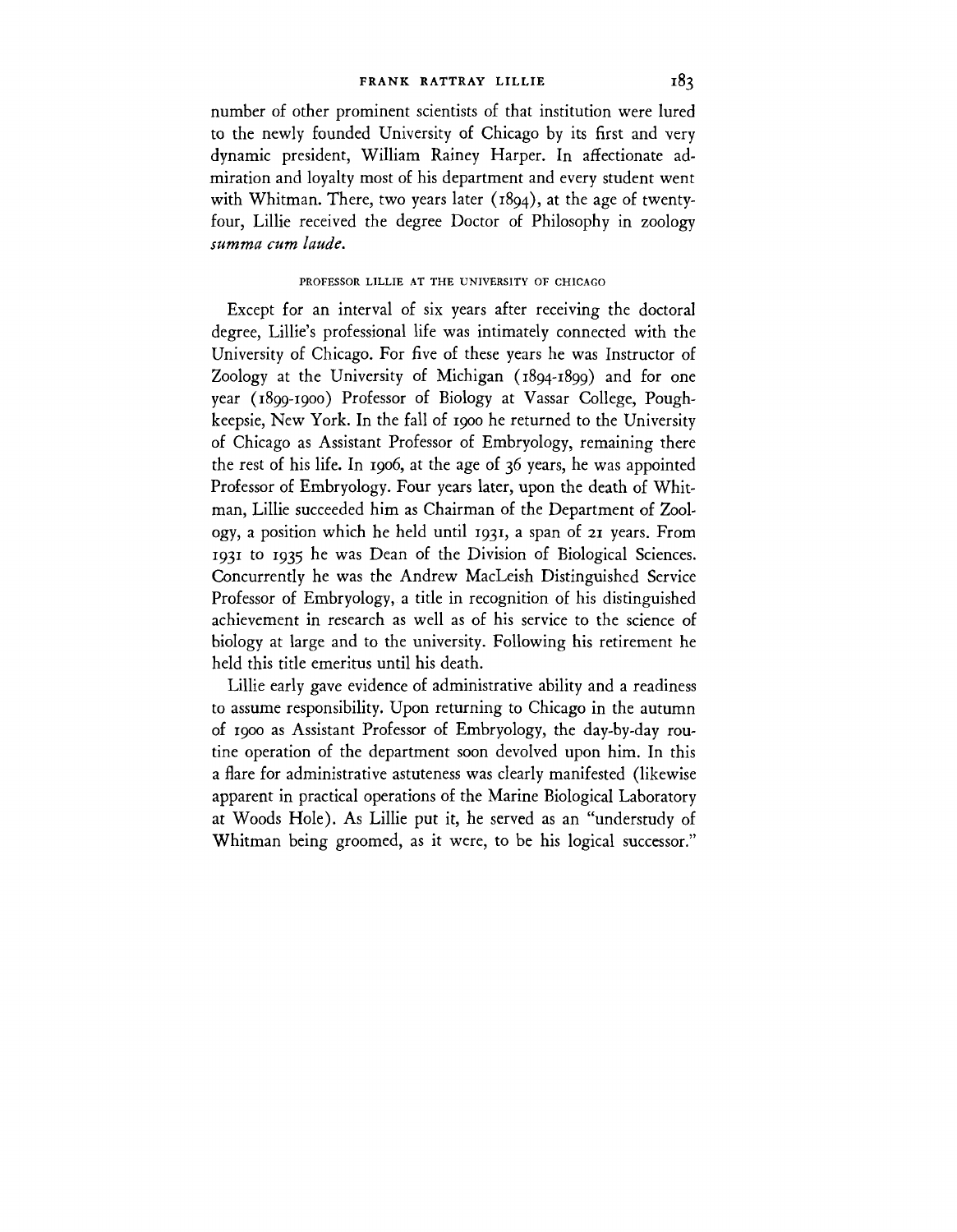The Department of Zoology under Whitman was a research department concerned primarily with the advancement of zoological knowledge and with the training of young investigators. To this main objective Whitman adhered quite uncompromisingly with the result that undergraduate teaching was very restricted in scope. However, the university administration had been critical of the department's limited participation in undergraduate education. Consequently, upon assuming the chairmanship in 1910 one of Lillie's first significant acts was to widen the scope and otherwise strengthen the undergradaute program of instruction. In this Lillie was anxious to conform to the policy of the university administration. Nevertheless, he consistently adhered to the Whitman principle of emphasis upon original research and training of graduate students. There was never any intention on his part to de-emphasize the importance of zoological research by himself, his staff, or of the training of graduate students as future investigators. This was of paramount importance to him, as the record in research accomplishment of the department during his administration shows and continues to show after his retirement and death.

As chairman he administered without seeming to do so in simplicity and great dignity. Even in the absence of any declared policy on fundamental principles of departmental administration everyone was aware of them and as a consequence knew his position, responsibility, and opportunity in teaching and research. No one was reprimanded or told what to do. It was a leadership which encouraged both freedom and initiative for the individual, whether staff or student. New appointments or promotions were based primarily on demonstrated ability or promise as investigators; yet effective teaching ability was recognized, appreciated, and respected.

With the growth of the department under Lillie's chairmanship the need for additional research quarters and facilities became increasingly great. Although in 1927 Lillie initiated and energetically set about formulating a plan for a new and modern building for the zoological sciences, he was discouraged by the university ad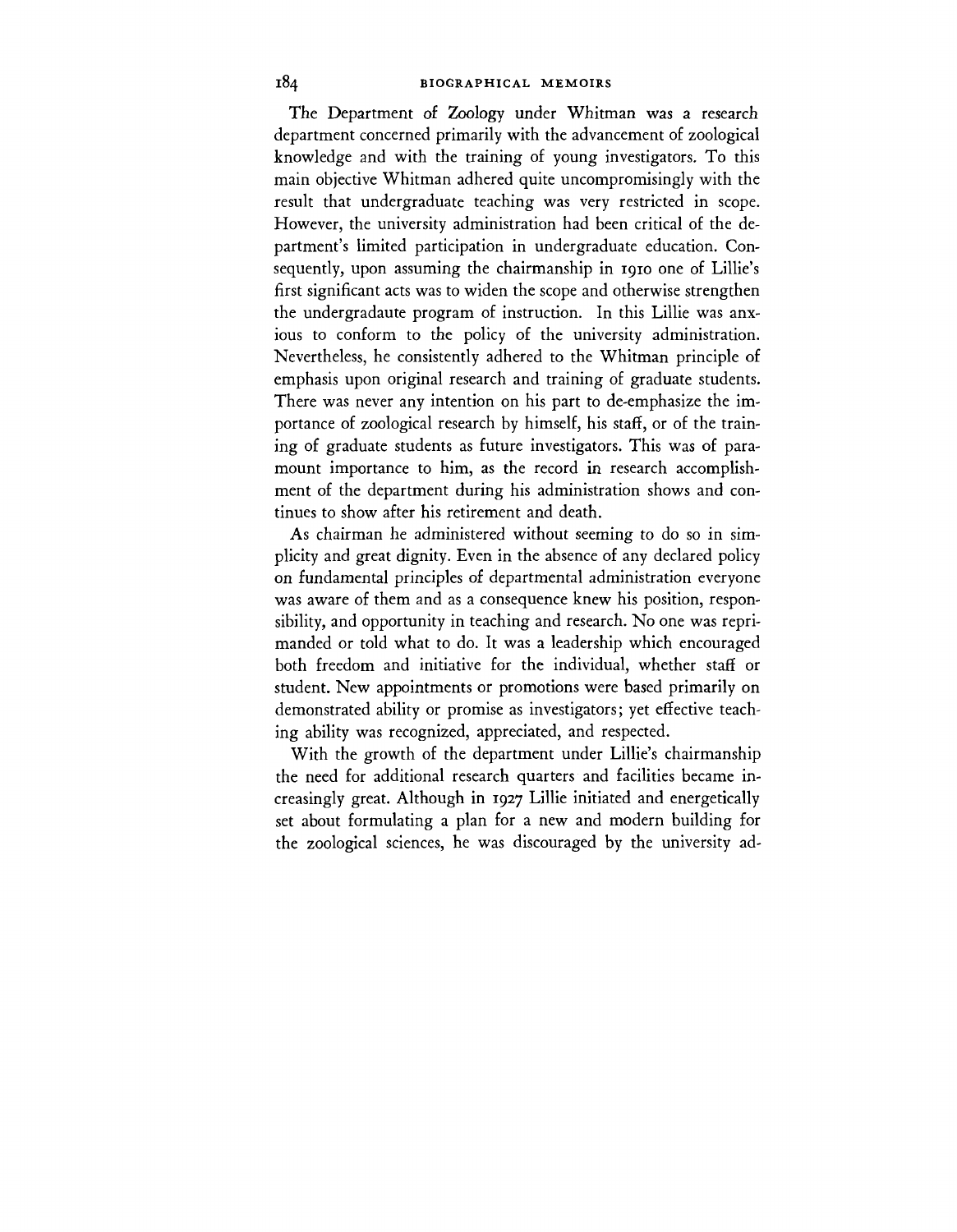ministration from soliciting adequate funds for the purpose, since funds were more acutely needed for other university developments, particularly in the medical school. He was not to be defeated, however; and the need was met in part when he and Mrs. Lillie decided to finance a research laboratory, which was erected and generously presented to the university in 1936. It was named, significantly, "The Whitman Laboratory of Experimental Zoology" in honor of the first head of the department. This building housed the extensive research programs on the biology of sex initiated and conducted by Lillie and his associates and in addition the research laboratories for ecology, genetics, etc. The Whitman Laboratory stands today as a monument to the research ideals of Whitman and his student, Frank R. Lillie.

As a teacher, Professor Lillie had a far-reaching influence on the quality of performance of the student. Up to about 1916 he taught a one-quarter course in vertebrate embryology (birds and mammals) to medical students and up to about 1924 a two-quarter sequence course in embryology (including principles and theories of development with special reference to maturation and fertilization of the egg, egg organization, cell lineage, formation of the germ layers, and organ formation) to advanced undergraduate majors in zoology and to beginning graduate students. In these courses each lecture was a finished performance and in a way a piece of original synthesis. He always attempted to present a digest of his own generalizations based on his exact knowledge of the original papers in the field of embryology. He had an extraordinary gift for sifting the truly significant data from the published literature and for making generalizations therefrom. Although his lectures were invariably characterized by a masterful plan of organization of factual information and conciseness of statement, they were not always fully effective owing to his soft-spoken and undramatic manner of delivery. It was the example of his austere and studious life that had a long-lasting impression on the student.

Candidates for the doctorate were trained by the seminar method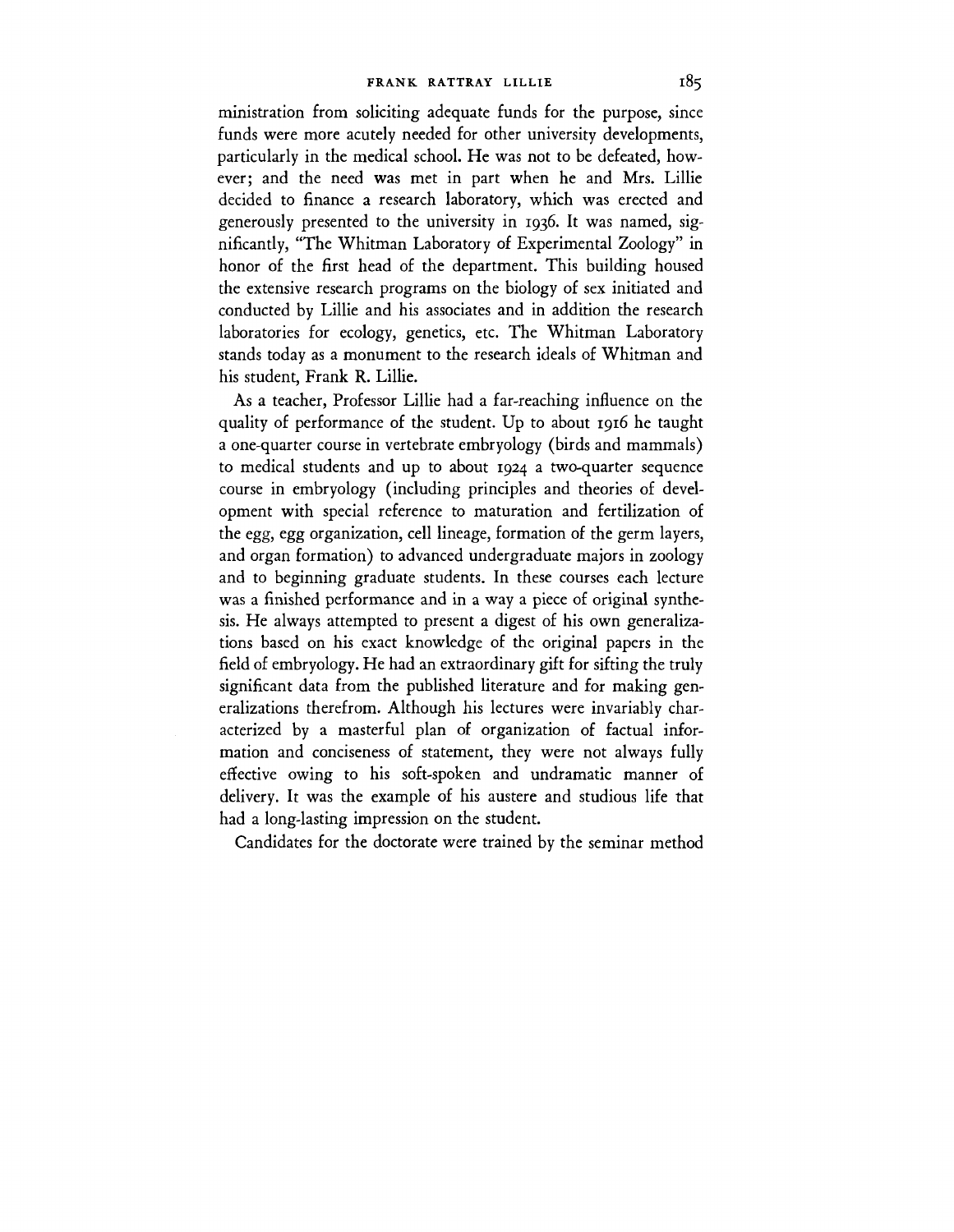in which the student was challenged in his report of original literature to exercise judgment in the selection of pertinent data and in making significant interpretations and generalizations. The seminars covered a variety of topics such as Physiology of Development, Problems of Fertilization, and Biology of Sex. In the order named these topics corresponded roughly in time with Lillie's research interests, i.e., to fields in which he has actively engaged in research at the particular time. Although he had made a special contribution in the field covered by each seminar, little or no emphasis was given to his own work. The emphasis was always on the broad aspects of the problems involved. Only outstanding papers were selected for review, particularly those containing new data that led to a new concept or to a modification of an older concept.

It was a deliberate policy of Lillie to assign to his student a research problem for the doctorate which fitted in with his own research program at the time. For example, during the period of intense research on the mechanism of fertilization a number of students were engaged in working and publishing theses on some phases of the problem. Similarly, at a subsequent period when his research interest shifted to biology of sex, the students were working and publishing in the same field. This was a policy to which Lillie vigorously adhered and of which he was justly proud. It promoted a common interest and a closer association between teacher and pupil than would have been otherwise possible. In addition, it assured a comprehensive attack on the problem at large, as the record of publications by his students shows.

In summarizing his influence as a teacher the writer is unable to make a better appraisal than that expressed in the following excerpt from a memorial resolution prepared for the American Society of Zoologists in 1947.

"The student was trained to think by one who directs without seeming to do so, and was attracted first of all to the organization of the seminar and graduate courses in which the results of research, interpretations, and theories were ingeniously knit together around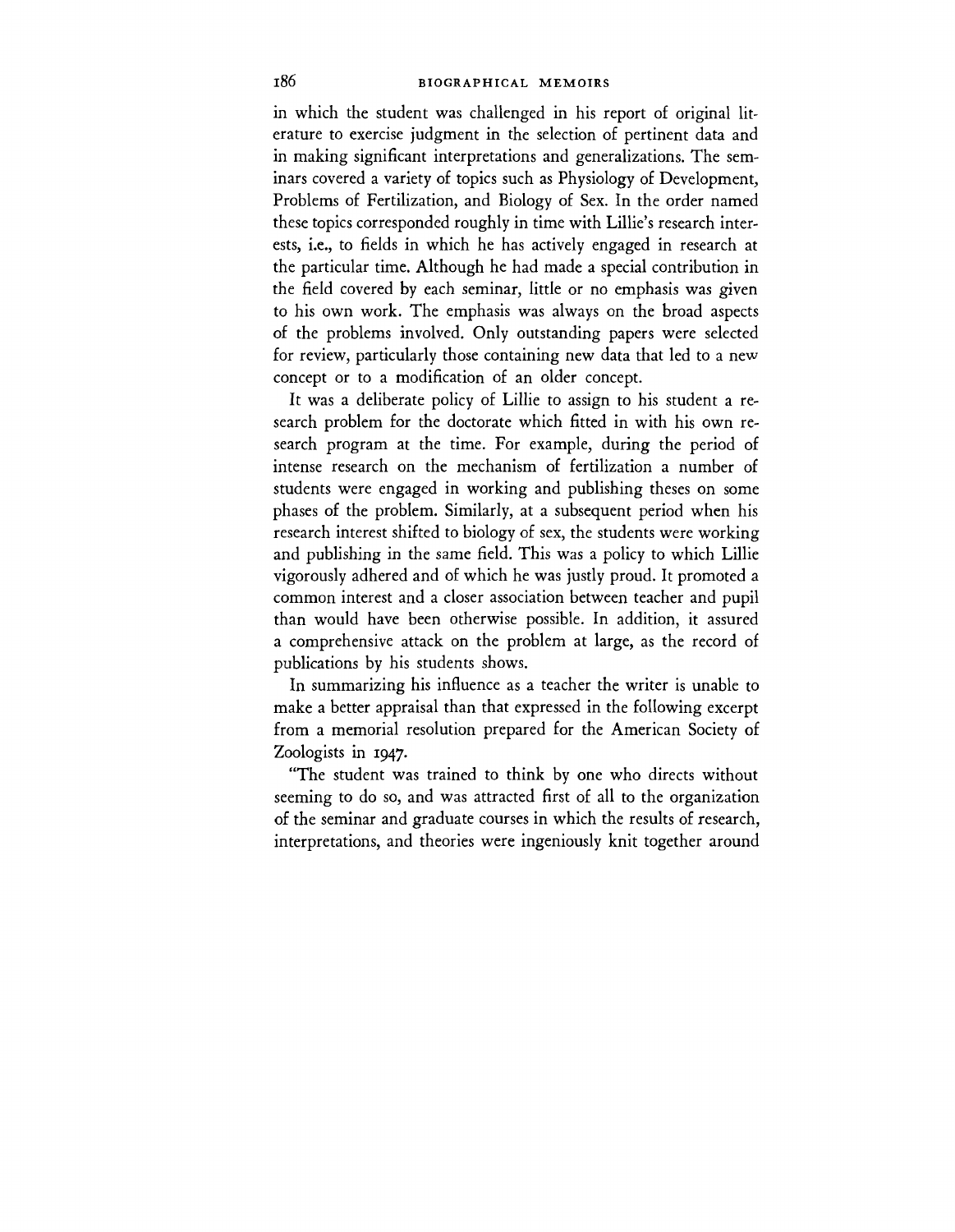a central theme. Thus, the alert student was able to see how an apparently insignificant detail was concisely and cleverly woven into a concept with significant implications. The student soon learned to judge and evaluate his own performance in the seminars. The example somehow led him to strive for perfection in organization and clear thinking. The young student when he began research was to a large extent thrown upon his own resources. He found out for himself whether he was fitted to be an independent investigator. Once the problem was suggested and the way of approach briefly sketched, the student knew that results were expected. Only when a preliminary result was obtained did the student report to Dr. Lillie, and even then only when he was prepared to make a possible interpretation." *(Anat. Rec,* Vol. ioo, p. 409.)

In 1931, at the age of sixty-one, he resigned the chairmanship of the Department of Zoology in order to take over an even greater responsibility, the deanship of the Division of Biological Sciences. In recognition of his great value as an exceptionally able and judicious administrator in national affairs (especially as Director of the Marine Biological Laboratory), the university administration invited him to this post one year after the clinical departments of a new medical school were set up on the Midway campus, at which time there existed much dissension and disagreement over organization and management. The clinical departments were envisaged as intimate parts of the Division of Biological Sciences, the largest of the four divisions of the university into which the various departments in art, literature, and natural science were grouped. The task was a difficult one which called for exceptionally able leadership. As Lillie put it, "My special task as dean was to amalgamate the old established preclinical departments with the newly established clinical departments and hospitals into a coherent medical school." Through patience, wisdom, and judicious handling of the situation during his four-year term as dean, he succeeded in his task and brought harmony and understanding into the picture as well as an efficient administrative structure. More than these he succeeded in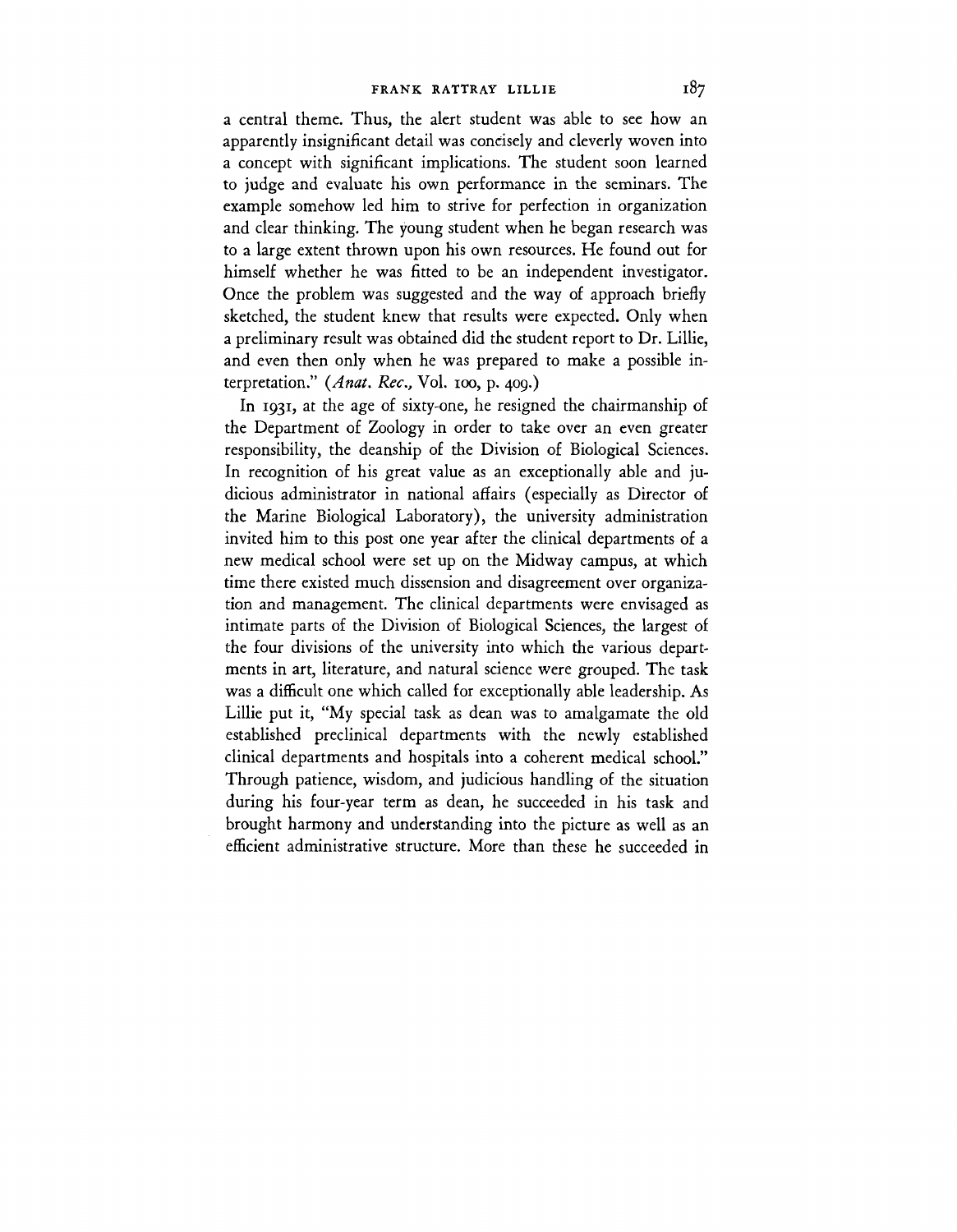# **l88 BIOGRAPHICAL MEMOIRS**

uniting the departments of the basic and clinical biological sciences into a closely knit and cooperating group, the like of which too rarely exists in other universities. This working union remains today as a model of what can be accomplished along these lines. This was Lillie's last great achievement in service to the biological sciences within his own university and to other universities as well. In this special achievement he had much personal satisfaction and pride, as his comments to the writer in the summer of 1943 revealed.

# BUILDING THE MARINE BIOLOGICAL LABORATORY

As was related above, Lillie first came to Woods Hole in 1891 as a student just graduated from college. From that time until  $1946$ , a period of fifty-five years, he was present at the laboratory every summer. No other person has been associated with the Marine Biological Laboratory for so long a period in its history, or has devoted himself so continuously to its affairs.

In the annual report of the laboratory for the year 1891 he was listed as an "investigator receiving instruction," seemingly very informally, from that inspiring leader, C. O. Whitman. In 1893, the year that the course in embryology was first established in the summer program, he became a member of the staff of instruction and a few years later became head of the Department of Embryology, a position which he retained until 1903.

During the early years of the course at Woods Hole, the study of cell lineage was the foremost topic of interest. This was natural, inasmuch as the majority of embryologists there at that time were actively engaged in investigating the developmental fate of cleavage cells in a variety of eggs of both marine and fresh-water species. In his book on the Marine Biological Laboratory, Lillie aptly referred to the period as "the epoch of cell lineage at Woods Hole." "The work on cell lineage was descriptive and comparative, not experimental, at first; but it was analytic in the best sense of the word."

The validity of the ideas and principles derived from the descriptive and comparative study of cell lineage was soon put to test by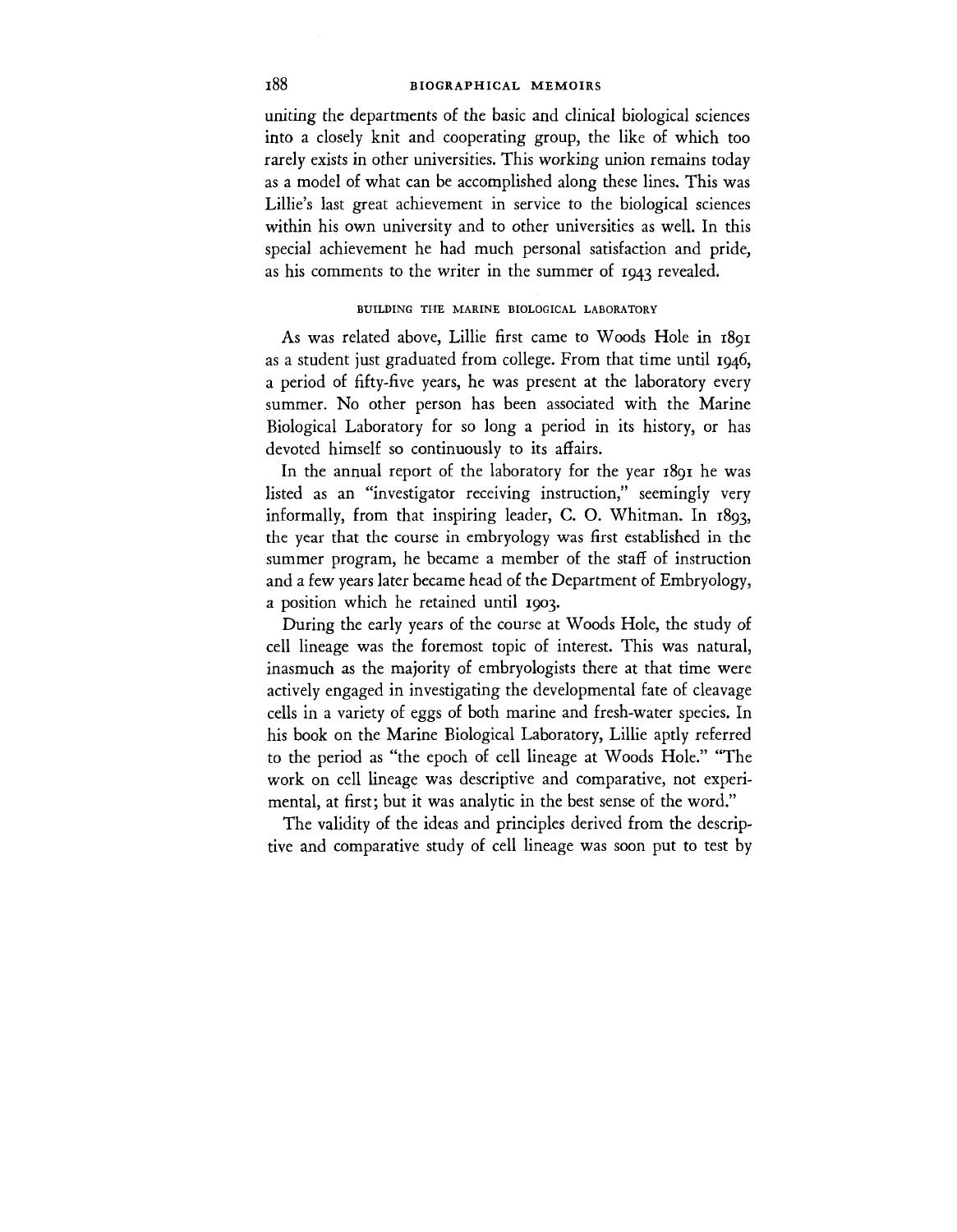experimental methods which Roux in 1888 and Driesch in 1891 had introduced into the field of cellular embryology. The cleavage cells were isolated by various means and their developmental potencies compared with their normal courses of development. Depending on the species, the isolated blastomeres underwent total or partial development. How could such differences in development be explained? Naturally, explanations were sought in the egg itself, i.e., in its organization upon which the specific behavior of the blastomeres must ultimately depend. The unsegmented egg was subjected to localized defects or to centrifugal force by hand-operated centrifuges. As a result, new theories arose; foremost among them were organ-forming germ regions in the egg (germinal localization) and organ-forming or "formative" substances. There were sceptics, and new ways of attacking the problem were devised and vigorously applied. At the same time the problem of fertilization was being attacked by experimental means. Was the egg activated by the sperm? Could it develop without a sperm? Eggs in appropriate concentration of salt solutions in sea water were apparently activated, and in 1899 Jacques Loeb discovered artificial parthenogenesis.

In the midst of such lively research activity it can be easily imagined how stimulating the course in embryology unquestionably was for the students. They found themselves in an atmosphere saturated with enthusiasm, vigorous discussion, and a variety of opinions, often differing sharply. It was a course in which the highest grade of instruction was furnished by staff members who were thoroughly imbued with the spirit of inquiry and who at the same time were actually engaged in original investigation on embryological problems. Research and instruction went on hand in hand just as Whitman, the director, envisaged it in his first annual report of the Marine Biological Laboratory for the year 1888. Pertinent here are the following lines from Whitman's report:

"Whence the propriety—and, I may say, the necessity—of linking the function of instruction with that of investigation. The advantages of so doing are not by any means confined to one side. Teach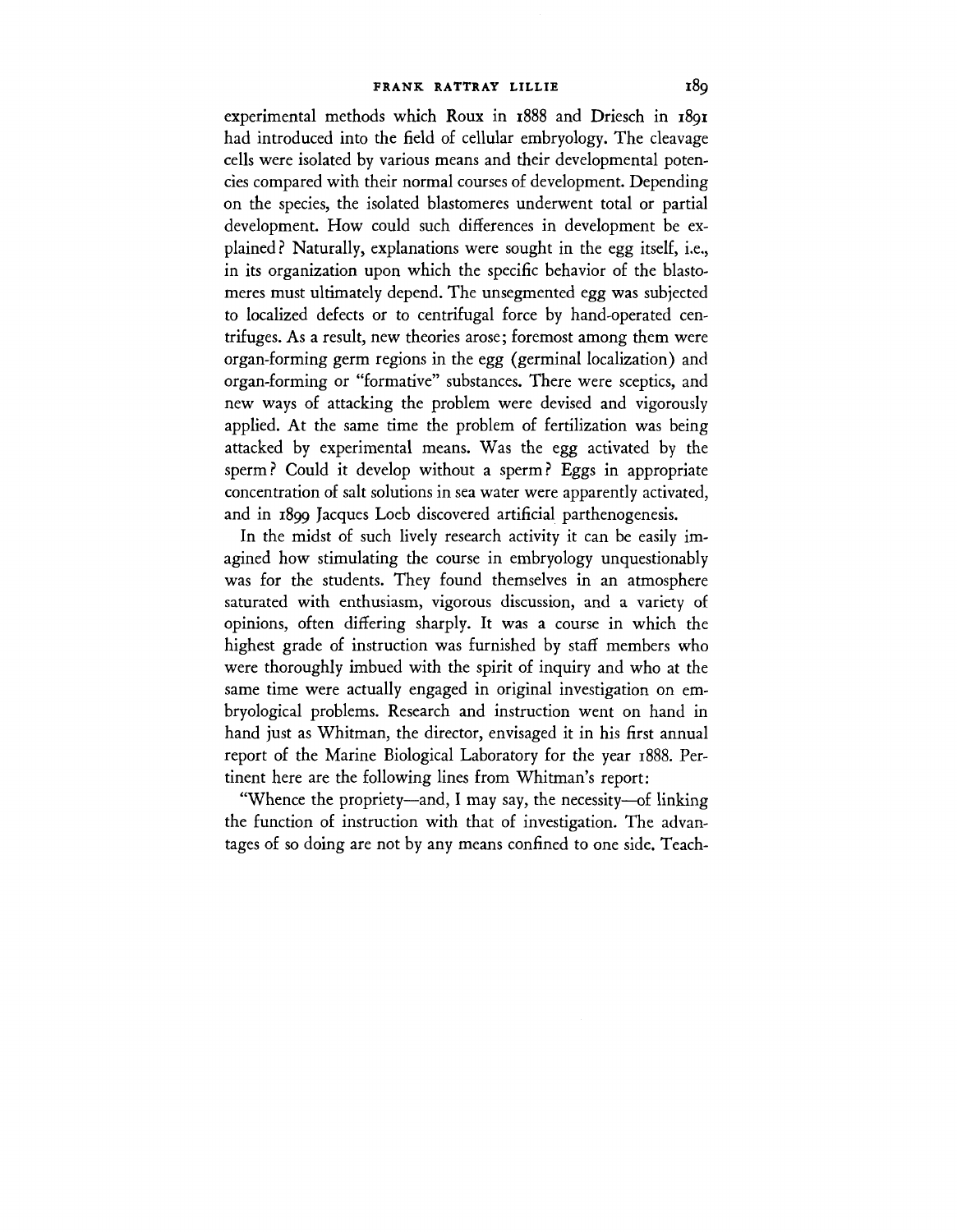ing is beneficial to the investigator, and the highest powers of acquisition are never reached where the faculty of imparting is neglected. Teaching is an art twice blest; it blesseth him that gives and him that takes. To limit the work of the laboratory to teaching would be a most serious mistake; and to exclude teaching would shut out the possibilities of the highest development. The combination of the two functions in mutually stimulating relations is a feature of the Laboratory to be strongly recommended."

The ideals so clearly and beautifully expressed above were put to a practical test by Lillie and others connected with the course in embryology. A high degree of perfection was attained and a pattern was set of enduring value, which has served as an ideal model for all courses of instruction in subsequent years at the laboratory.

At Woods Hole, as at Chicago, Lillie early gave every evidence of administrative ability and a readiness to assume responsibility. He apparently began to participate in the day-by-day practical operations of the laboratory soon after he became a member of the staff of instructors in the embryology course. Not long thereafter his ability as an organizer and manager of laboratory affairs was recognized and led in 1900 to his appointment as Assistant Director, a position which he held until 1908. Prior to and during this period of eight years there were recurring struggles and crises over ideals of form of laboratory organization and freedom of self-control versus financial support and security. In 1893, Whitman as director vigorously upheld ideals that are perhaps best epitomized in his own words: "Representative character, devotion to biology at large, independent government,—such as are the essential elements of a strong and progressive organization" *{Atlantic Monthly,* Vol. 71, p. 812). To these ideals of their leader the workers rallied, and as a consequence a revolution took place in the form of government of the laboratory in the summer of 1897. The Board of Trustees was changed from a self-perpetuating (in practice) to an elective body, elected by the members of the Corporation.

Although the laboratory workers had thus won a wider repre-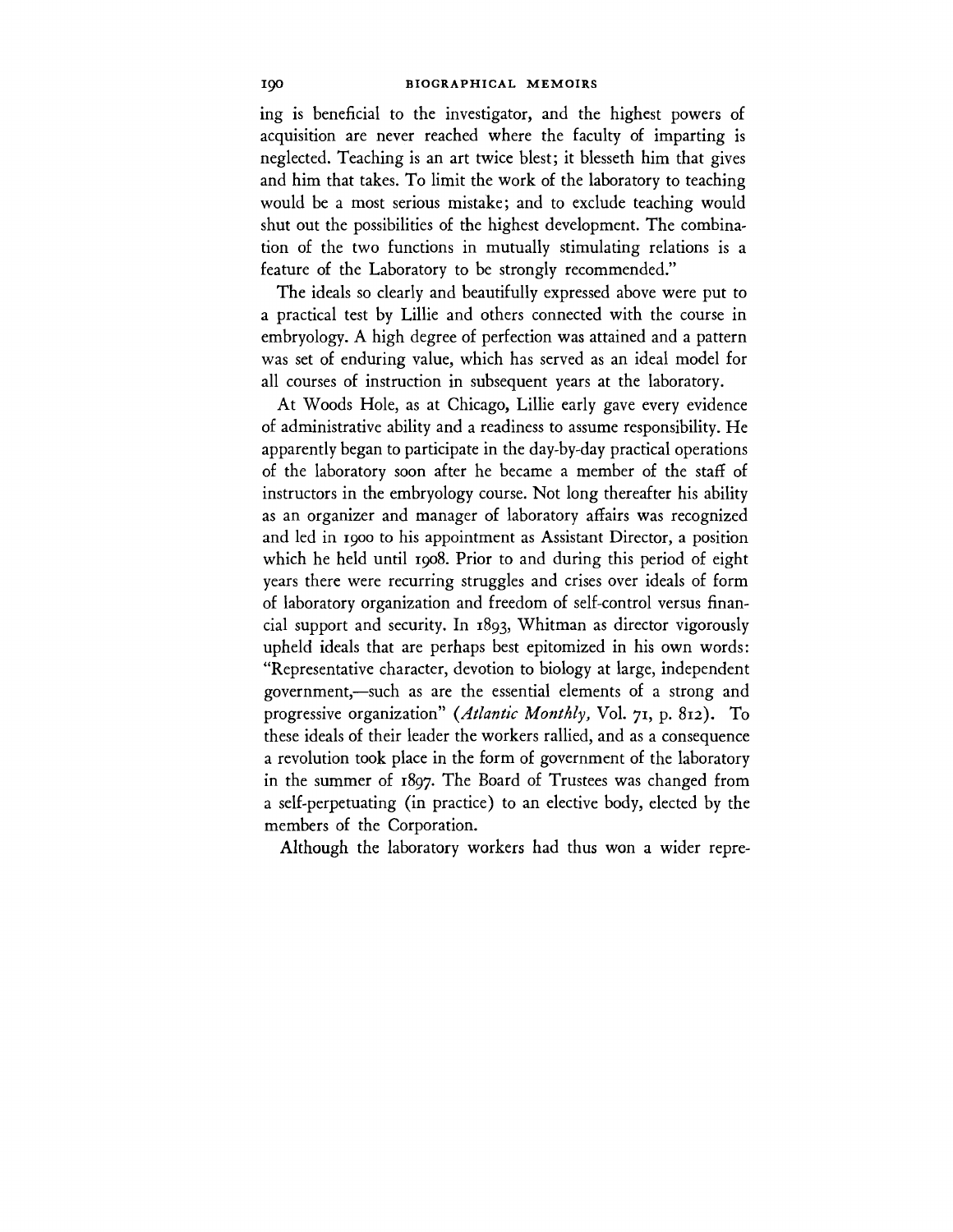sentation than ever before and the institution became more thoroughly national in scope, the very difficult and serious problem of securing financial support for maintenance and growth remained unsolved. The need of funds was so desperate and the circumstances so compelling that in 1902 the Corporation and Trustees voted to accept the proposal of the newly established Carnegie Institution of Washington to take possession of the laboratory as their Department of Marine Biology. Once again Whitman was obliged to take a firm stand for his ideals of organization, which to him were superior to any degree of financial security. This he did in a most masterful and persuasive essay entitled "The Impending Crisis in the History of the Marine Biological Laboratory" *{Science,* 1902, Vol. 16, pp. 529-533), one of the most significant documents in the history of the institution. The end result was that the laboratory remained a place where biologists could work in cooperation with one another —completely free from outside control. The fundamental ideals of organization, so vigorously fought for in the midst of much divergence of opinion, have remained unchallenged to this day, a period of over fifty years.

To return to the main thread, it is to be noted that, after success in making these ideals part and parcel of the Marine Biological Laboratory, Whitman gradually withdrew from the laboratory, and upon his resignation in 1908 Lillie was chosen to succeed him as Director. In all of the crises Lillie stood with Whitman. The first grand lessons which he undoubtedly learned from these controversies were those of patience and of how to cope with divergence of opinion. At the same time he impressed his colleagues with his reasonableness and unemotional demeanor. These personal qualities and his experience had prepared him admirably well for effective leadership of the laboratory.

Although the laboratory had thus won independence as a national institution with the center of authority at Woods Hole, the current financial resources were very small indeed. Its greatest asset at the time was the spirit of the workers, their cooperation, inspiration,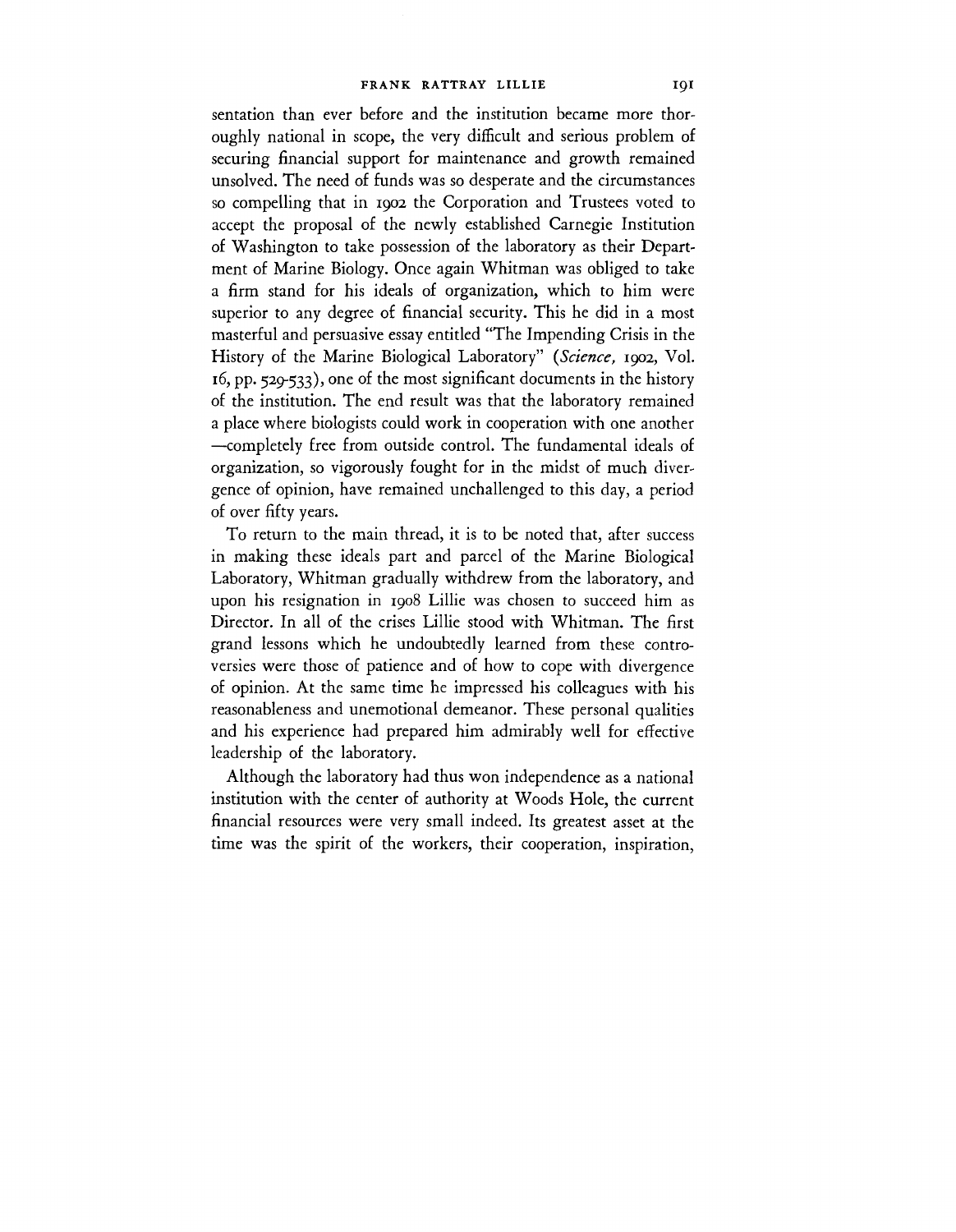and enthusiasm, as well as their faith in the future. This asset was the basis of every claim to a wide financial support. Realizing that funds for maintenance and for further growth were of paramount importance, Lillie in his usual unostentatious manner assumed leadership in searching for avenues of financial support. Certainly as early as 1901 Mr. Charles R. Crane, a brother-in-law of Lillie, began to take an active interest in the affairs and in the support of the Marine Biological Laboratory. That year Mr. Crane was elected a Trustee and, three years later, President of the Board of Trustees and of the Corporation, positions which he continued to hold for twenty years (1904-1924). Throughout that period he contributed substantial amounts each year toward maintenance, as well as real estate property so essential for an expanding and great institution such as Lillie envisaged at Woods Hole.

The laboratory started in  $1888$  with a single lot (78 x 120 feet) on which the old main building now stands. Like the growth of a crystal by accretion, this single lot formed the nucleus around which land holdings for laboratory purposes were added parcel by parcel over a period of years, very slowly at first, followed by a rapid rate unexcelled in the history of the institution during Lillie's active administration. The accumulation of acreage including harbor frontage was sufficient by 1909 to make plans for the erection of permanent laboratories and wharf facilities so essential to the study of marine biology. It is of interest in this connection to note that Lillie's vision of what the laboratory grounds should ultimately be was not fully realized in his lifetime. In personal conversation with the writer, he envisioned an open plot of landscaped gardens extending westward from the entrance of the present main brick building, replacing thereon the old frame buildings. The purposes which the latter served were to be taken care of by the erection of more permanent buildings elsewhere.

In the accumulation of grounds for immediate laboratory purposes Lillie early recognized that, if the growth of the Marine Biological Laboratory was not to be hampered, land on which the members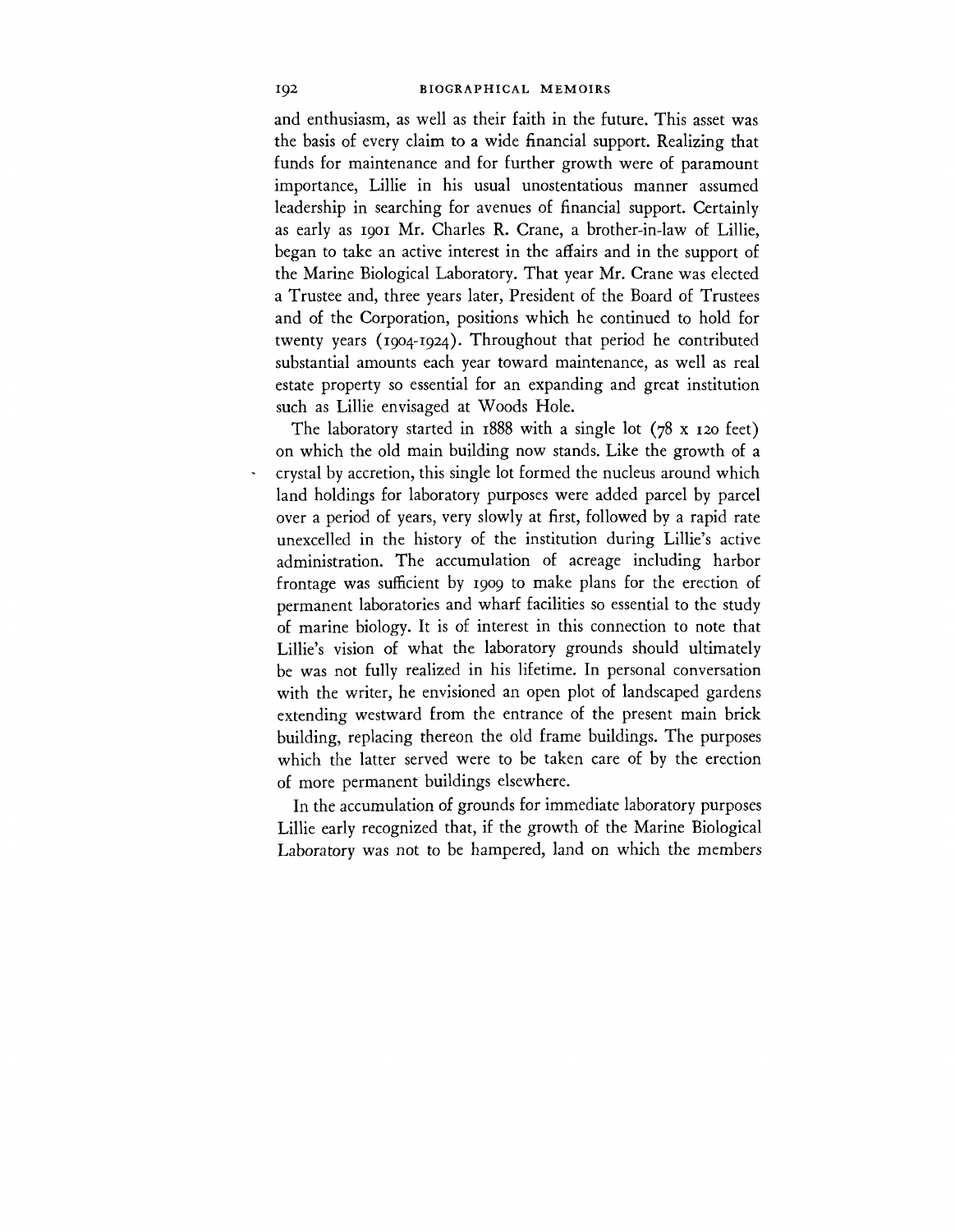and investigators could build summer cottages of their own was a serious need. Available property in the environs of the village was held in large estates at prohibitive prices. Nevertheless, ways were found under the leadership of Lillie to acquire by purchase tracts of land for the purpose. The first of these, the so-called Gansett Tract of 21 acres, was bought in 1916. It was rapidly developed into a community of modest homes for laboratory workers and their families, a development which undoubtedly gave Lillie much satisfaction. Nine years later the Devil's Lane Tract of 105 acres was purchased. In this acquisition it is seen in the quotation below (Lillie, 1944, p. 67) how Lillie at the time had anticipated and envisaged later developments at Woods Hole, especially the founding of the Woods Hole Oceanographic Institution.

"The acquisition of the Devil's Lane Tract in 1925 was also motivated by the consideration that the establishment of institutes representing the physical and chemical sciences might, at some time, be desirable at Woods Hole, not only on account of the already existing close connections of certain aspects of these sciences with biology, but also because the form of organization of the Marine Biological Laboratory constituted a direct appeal to many of their representatives. Such institutions might maintain a relation merely of affiliation with the Marine Biological Laboratory and with one another. They would serve to round out the scientific advantages of Woods Hole and would help to unify the fundamental analytic sciences, not only in their theoretical, but also in their practical or applied aspects. The three sciences of physics, chemistry, and biology are interrelated down as well as up the scale; and the association of representatives during summer months would serve to develop these interrelations—great already in results but of still greater promise. In a practical way, such development would affect medical and industrial research."

As noted above, in 1909 the land accumulations about the old laboratory area had increased to dimensions sufficient to accommodate a new laboratory building, conceived of as permanent in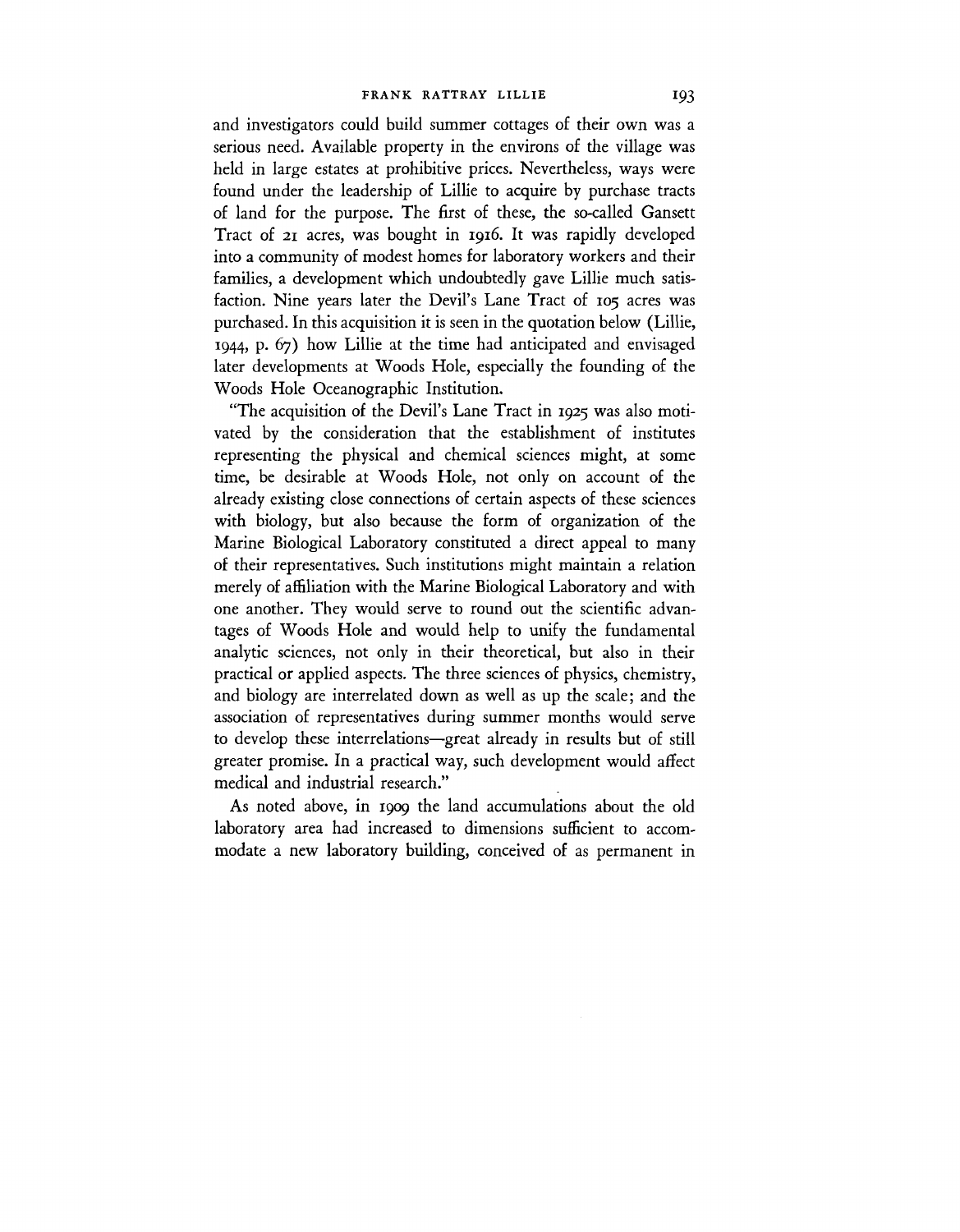its construction and modern in its design of research facilities. There was a plan in the background—a growing plan dating from the turn of the century for an expansion and improvement of research facilities. The original working quarters were not only overcrowded but ill-adapted for certain kinds of research, especially of those requiring the use of physiological and biochemical methods. A new laboratory was essential to the Marine Biological Laboratory if it was to win a preeminent place in the broad field of biological research of the nation. The time for action came in December, 1909. In that year Lillie set about with the aid of a committee in the preparation of a well-conceived plan for a building, a first prerequisite for any claim to financial support, as his astute reasoning always demanded in practical affairs. Although the plan was surely convincing, it was "the wonderful spirit that is back of the Woods Hole Biological Laboratory," the spirit of freedom and cooperation that "has been able to accomplish a very great deal with very simple means," which convinced Mr. Charles R. Crane, for at the dedication exercises he said, "For some time back it has seemed to be worthwhile to give this spirit a more substantial body." The "substantial body" took the form of a building, solidly constructed of brick and with concrete floors, complete with equipment in 1913, at a cost of \$111,000 and named in honor of its benefactor.

Although the first modern building of the Marine Biological Laboratory, the Crane building was not destined to remain for long the only one of its kind on the grounds. It appears to have been a crucial step in the later development of the institution, as Lillie *(Science,* Vol. 40, p. 230) seems to imply in the following lines taken from his address at the dedication exercises of the Crane laboratory on July 10, 1914.

"The new building stands for a *certain stage reached in the evolution* of this democratic institution; it stands for recognition of a certain degree of demonstrated stability; and for a certain amount of assurance of permanence." (Italics mine.)

Indeed, the Crane laboratory turned out to be a steppingstone in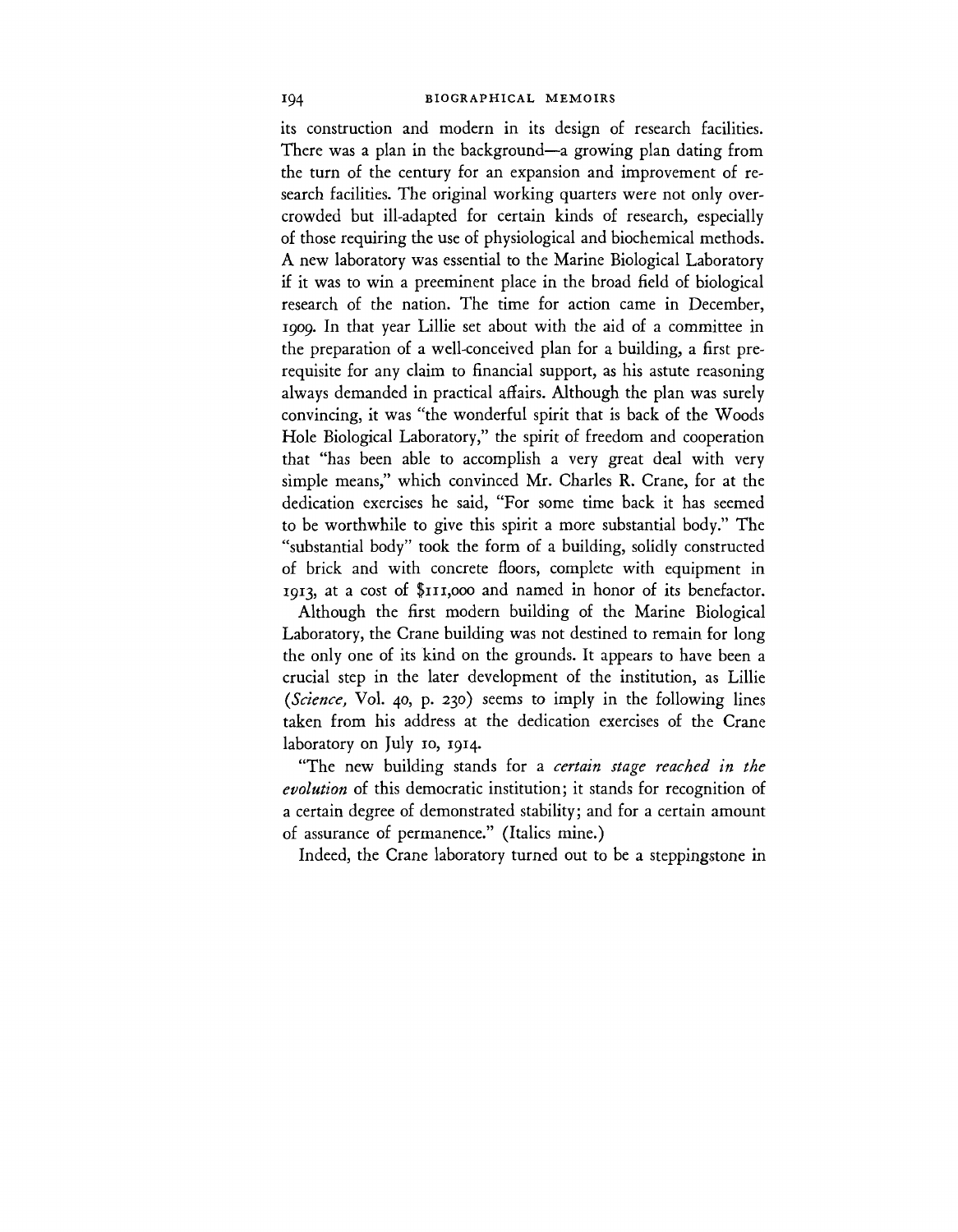the further material growth of the Marine Biological Laboratory. "This was in a way our first footing on a permanent basis; the wooden buildings had always been recognized as temporary accommodations" (Lillie, 1925, *Science,* Vol. 62, p. 274). After World War I, workers came to the Marine Biological Laboratory in increasing numbers, and by 1919 the accommodations were inadequate for all who wanted to work at Woods Hole. As Lillie put it, "Another large, modern laboratory had become a necessity." In that year he became the leader in a movement, the ultimate purpose of which was to secure funds for the erection of another building of even greater proportions than the Crane laboratory and for an endowment sufficient for enlarged plant operations. In the "building up" of interest of prospective donors in this movement to provide adequate resources, Lillie used every avenue of approach, by personal and/or official connections with philanthropic foundations or with the National Research Council (cf. Lillie, 1944, pp. 72-75, and Harrison, 1948, in *Biol. Bull.,* Vol. 95, pp. 154-157).

"In this endeavor we received invaluable aid from the National Research Council, which lent our organization its unqualified endorsement and moral support, so sadly needed by a society of impractical professors" *{Science,* 1925, Vol. 62, p. 274).

In all of this he was loyally and ably supported by Dr. G. A. Drew, the Assistant Director, and other members of the Trustees (E. G. Conklin, C. E. McClung, and others), including the President of the Corporation and Trustees, Mr. Crane, who stood ready to assist financially in the great undertaking. In the final analysis it was Lillie's quiet and reasonable way that carried conviction and inspired confidence in all of those who aided him, as well as in the officials of the donor foundations to be.

The "build up " gradually reached a peak toward the end of the year 1921. In January, 1922, the Rockefeller Foundation authorized a gift of a half million dollars toward the construction of a substantial building and endowment for its maintenance, providing that another half million was received from other sources and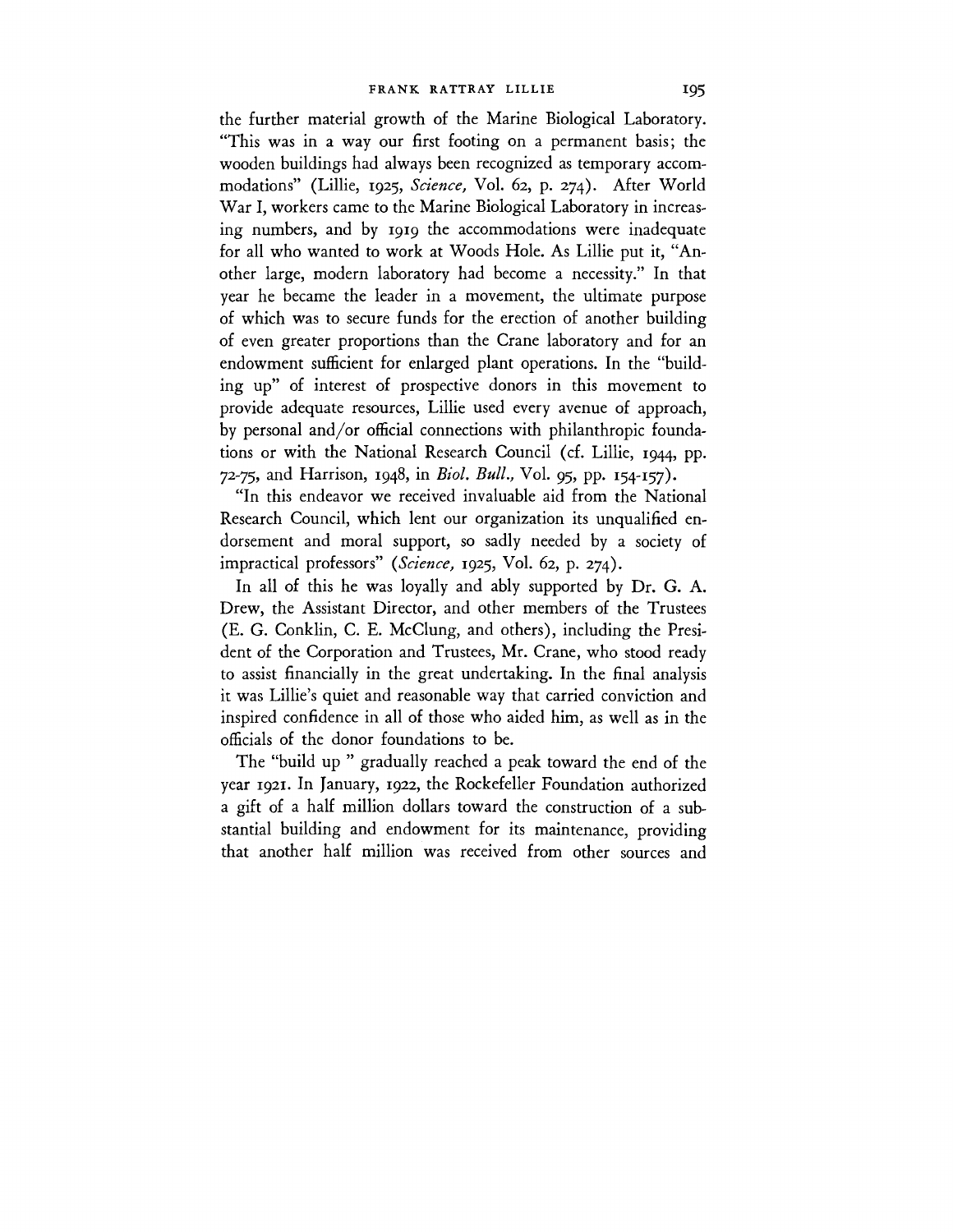that Mr. Crane continue his annual gifts of \$20,000. In February of the same year, the Trustees of the Carnegie Corporation approved a gift of \$100,000 for endowment purposes only, again with the proviso that the total sum of \$1,000,000 must be raised. The next two years must have been anxious ones, for the total amount raised was still short by \$400,000 of meeting the conditional grant from the Rockefeller Foundation. In December, 1923, this amount was personally contributed for endowment by Mr. John D. Rockefeller, Jr., through the friendly influence of Mr. Crane. The goal was thus reached and the Marine Biological Laboratory assured of all pledges. Then Mr. Crane through the Friendship Fund, which he established, capitalized his annual gifts so that the laboratory was assured of continued income from securities of the par value of \$405,000. Although the funds for endowment exceeded the original estimated needs, there were insufficient funds that could be used for the erection of the building and equipment as planned by the building committee and specified by the architect. Mr. Crane through the Friendship Fund then magnanimously pledged to meet all costs of the building above the half million available for the purpose. This pledge ultimately amounted to over \$221,000.

The campaign had been a great success. A total of \$1,648,000 had been secured, of which \$748,000 was expended for the new building and equipment and \$900,000 for endowment. The total resources of the institution then amounted to considerably over \$2,000,000. The new building became the main one of the Marine Biological Laboratory in 1925, when it was dedicated and occupied for the first time. With its laboratories equipped for work in all branches of modern biological research and its auditorium, administrative offices, and a library, the building and the annexed Crane wing stand today as an enduring tribute to the spirit of the early workers at the laboratory and especially to Lillie and his associates, who brought this ambitious undertaking to full fruition.

Further developments at Woods Hole were on the way even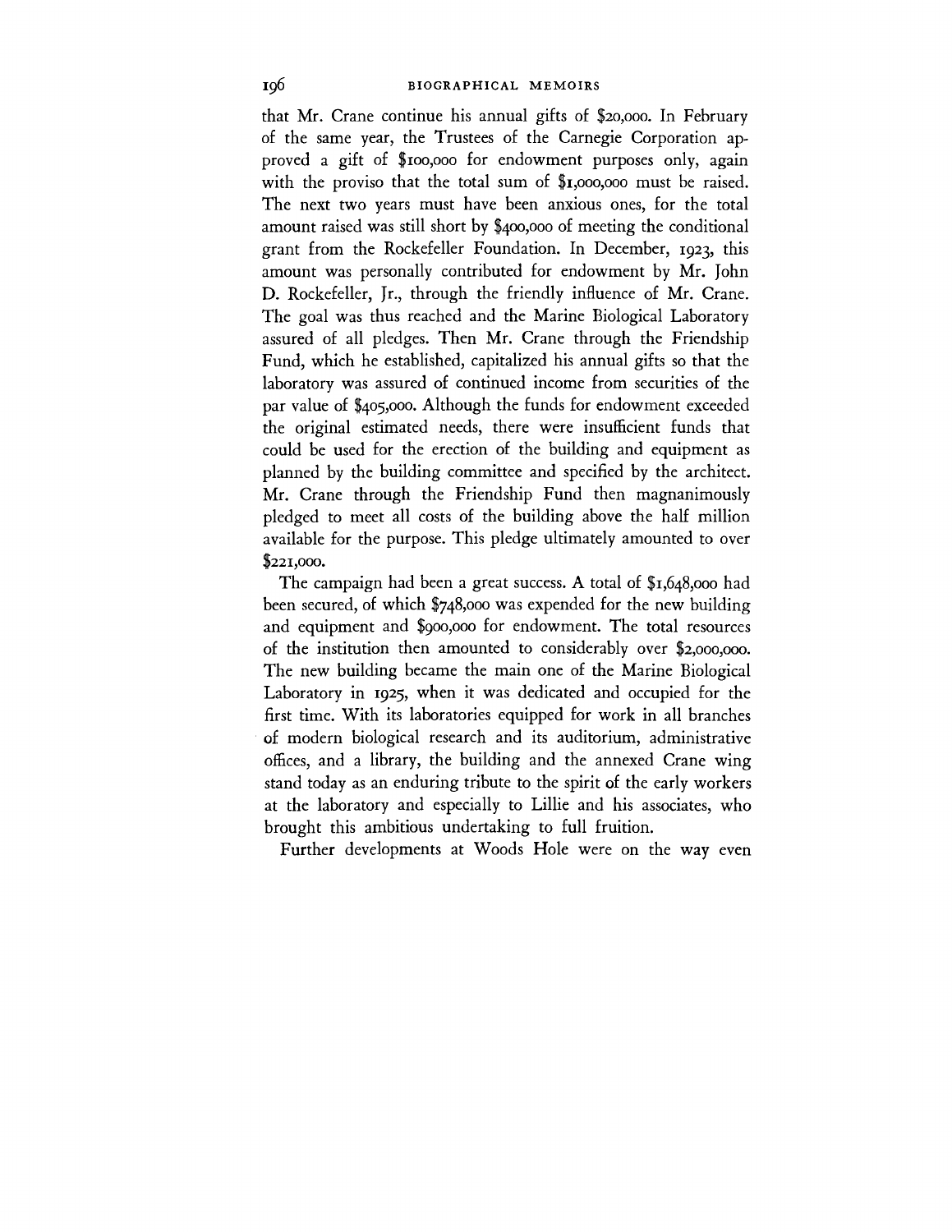while the new laboratory building was under construction. Two needs were immediately pressing, one for special funds to provide for the growth of the library and the other for housing accommodations for the workers. Lillie, through friendship with Dr. Wickliffe Rose, President of the General Education Board, succeeded in gaining his interest in the development, operations, and special needs of the Marine Biological Laboratory. The first result was a gift of \$5,000 in 1924 for the purchase of periodicals and books, a need so essential to every investigator. A few years later (1929) the same board made a gift of \$200,000 for endowment of the library. The growth of the library received such a strong impetus from these gifts that within a decade the available stacks became inadequate for the books and periodicals. Accordingly, by 1942 a new five-story extension, solely for library purposes, was built at a cost of \$110,000, provided by the Rockefeller Foundation. The original library with its extension has storage accommodations for over 180,000 volumes and ample provisions for study tables among the books, as well as a spacious reading room, a cataloguing room, and an office for the librarian. Thus, during the lifetime of Dr. Lillie, the library became, to use his words of an earlier date, "a library that we aim to make the best possible source of reference in the field" *{Science,* 1925, Vol. 62, p. 272). Indeed, it attained the distinction of being one of the leading biological libraries in the nation, if not in the world. In this development Lillie took a personal interest, as he revealed in conversation with the writer on several occasions. However, he was always very alert and responsive to any suggestions for improving the library for the investigator.

The second need, a long-felt one, that of safe and comfortable living quarters for the workers, had become a pressing one, so much so that, to use Lillie's phrase, it "again threatened the natural growth of the Laboratory." Apparently a little more persuasion was required to secure funds for such purposes than was the case in obtaining funds for the growth of the library. Nevertheless, after "the extent and nature of the need" had been thoroughly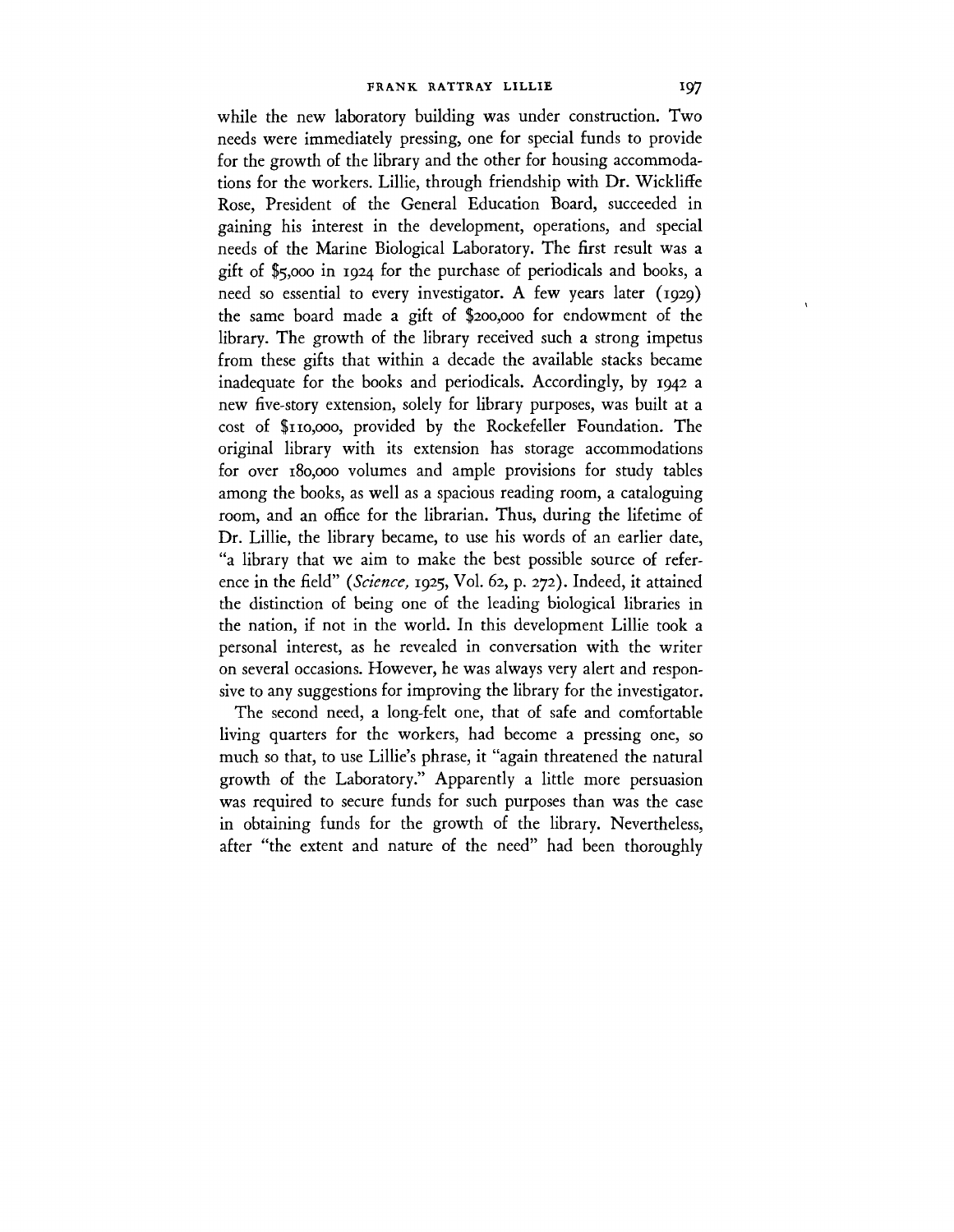studied and presented, the officers of the General Education Board were convinced and in 1926, only one year after the main brick building was completed, appropriated \$250,000 for the erection of a dormitory and an apartment house, both to be of fireproof construction and in appointments and furnishings modern but modest. Both of these buildings were completed and occupied by many investigators and/or their families for the first time in the summer session of 1927.

Finally, in order to give an over-all picture of the magnitude of the achievement, it is of interest to compare the material assets of the Marine Biological Laboratory at the beginning and at the end of the period of Lillie's active administration. In 1900, when he became Assistant Director, the total assets including land, buildings, and endowment amounted to an estimated value of only \$35,000. In 1941, the year before he retired as President of the Trustees and Corporation, the assets of the laboratory had been increased by a hundredfold. In his chapter on "The Material Growth of the Marine Biological Laboratory," Lillie (1944) summarizes as follows:

"The land, buildings, library, and equipment represented expenditures of about \$1,980,000 up to 1941. The major and minor endowment funds amount to about \$1,125,000; the value of the interests of the Laboratory in a biological supply house and a public garage on a very conservative capitalization of income amounts to at least \$280,000. The total resources are thus  $$3,385,000$ , and there is no indebtedness.

"The gifts of the great benefactors tend to overshadow the contributions of others to the material growth of the Laboratory; but, if we reckon with the spirit of the givers, the merits are equal. The reports of the first ten years contain long lists of persons who, by gifts, testified to their faith in the infant and set it firmly on its feet; and, since that time, there have always been many others ready with gifts of money or service to aid in general or special needs. These, by faith and sacrifice, created the confidence on which the material development was based. The annual reports record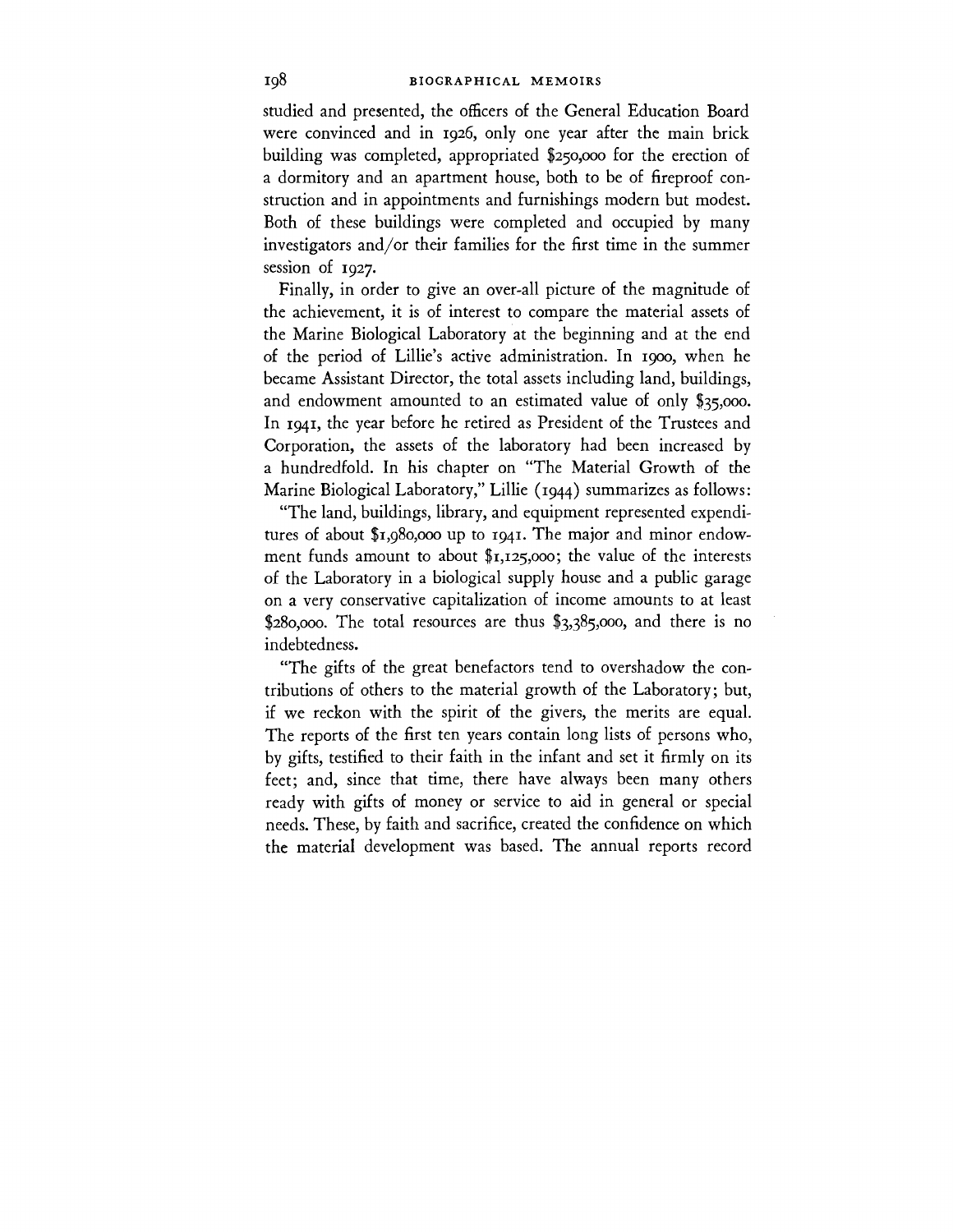numerous instances, but it is the unrecorded spirit on which the past has depended and on which the future hangs."

On this achievement his contemporary, Professor Edwin G. Conklin, comments as follows:

"Many members of the Staff, Trustees, Corporation, and many devoted friends and organizations contributed to this great growth, but the leader in gaining the confidence and support of financiers and of great foundations was Frank R. Lillie." *(Biol. Bull.,* 1948, Vol. 95, p. 162.)

The accomplishments of Lillie at the Marine Biological Laboratory cannot be measured alone in terms of material things, like land, buildings, and endowment. There were other achievements of equal importance but less tangible and less easily appraised. He was gifted with scientific insight, administrative ability, and business sense, a rare combination in any one man. As an active investigator for a long period, both at Chicago and at Woods Hole, he had a real appreciation and understanding of the ways of the investigator; moreover, he grasped quickly the newer trends in biological research and was thus prepared to encourage and support any new developments in the field at large. New ways and techniques of attacking old and new problems always fascinated him. Such qualities in a director must have been of great value in setting a high standard of research accomplishment of the workers of the laboratory.

In his own way he was the leader in the perpetuation and interpretation of the initial ideals of his predecessor, C. O. Whitman. Indeed, the wisdom of Whitman's stand for independence and the democratic ideal of scientific organization was proved to be sound and effective—even to a few sceptics who in early days had favored a benevolent despotism. In this accomplishment, his successor as Director, Dr. M. H. Jacobs, commented on the occasion of Lillie's sixtieth birthday as follows:

"To Dr. Lillie more than anyone else the Laboratory owes its freedom from certain features of our American system of institu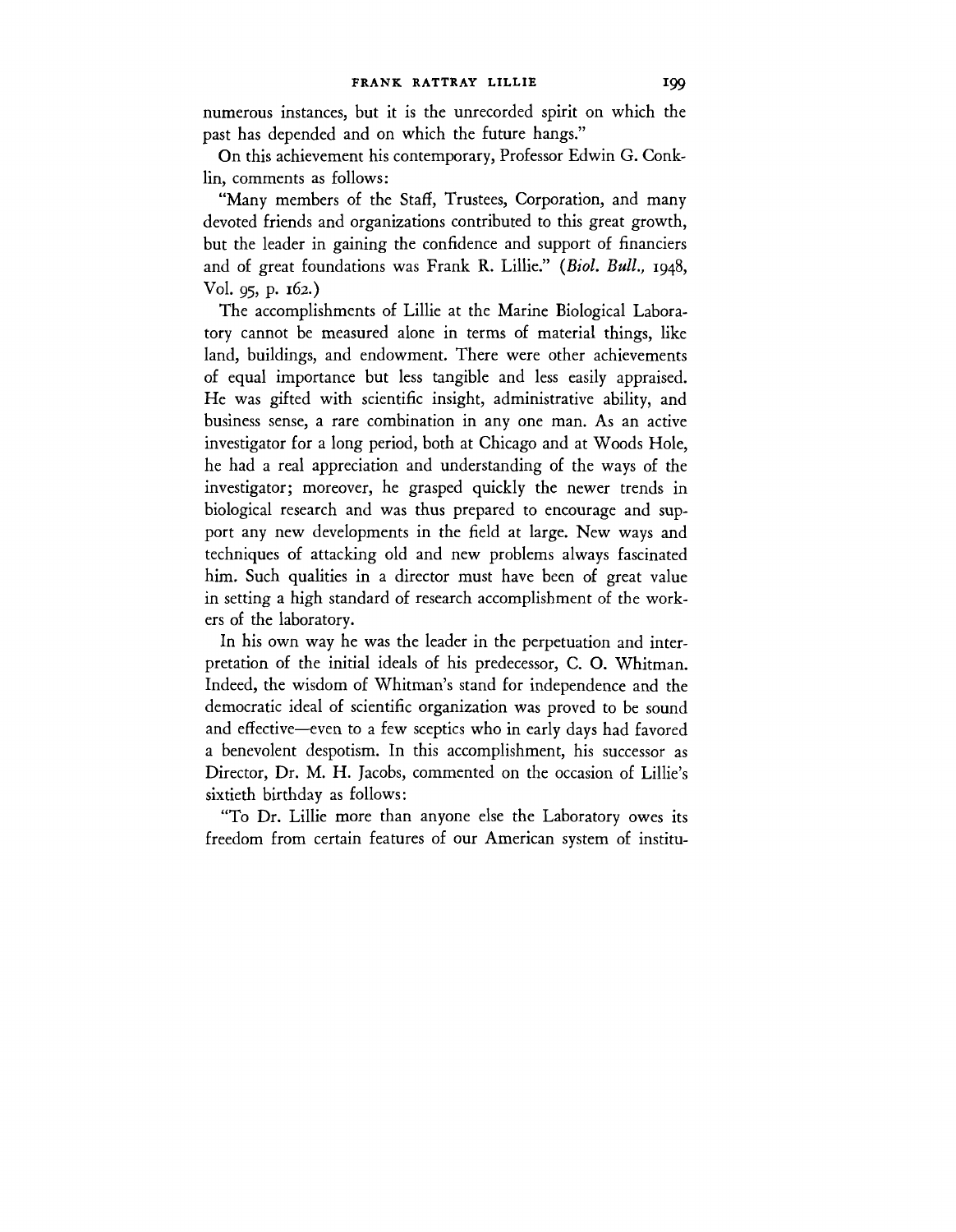tional management which are particularly irritating to scientists. To have preserved during the critical period of its enormous material expansion the atmosphere of freedom and informality which characterized its earlier days and to have kept alive the spirit of hearty cooperation which makes it possible for the group of scientists who compose the Corporation and the Board of Trustees to manage the affairs of their own institution without a cumbersome administrative machinery, without the services of efficiency experts, and with an almost unbelievable absence of friction of any sort, is a contribution of outstanding importance, not merely to the Marine Biological Laboratory but to Science and Education generally."

On the same occasion just referred to above, the late Professor Edmund B. Wilson characterized admirably well the qualities of Lillie that enabled him to accomplish so much, in the following excerpt from his address:

"As I look back on Lillie's long service I am impressed especially with two of its aspects. One is the unassuming and seemingly easy manner in which that service was rendered. The tasks that he had to perform were often delicate and difficult, but he had a way of making them look easy; and he carried them through with a good sense and absence of fuss and fury that are beyond all praise.

"The second noteworthy thing in the record is the manner in which he kept a steady hand on the helm without creating jealousy or hard feeling among the crew. In this respect his record seems to me especially noteworthy. Differences of opinion, of course, there have been; but I am not able to recall a single instance in which those differences led to personal animosities. I am afraid that he sometimes had a hard team to drive. He succeeded because he did not try to drive. The effectiveness of his leadership lay in the tactful and fraternal way in which he maintained and carried forward our traditional policy of cooperation and democracy in scientific administration."

In still another direction Lillie showed an extraordinary ability,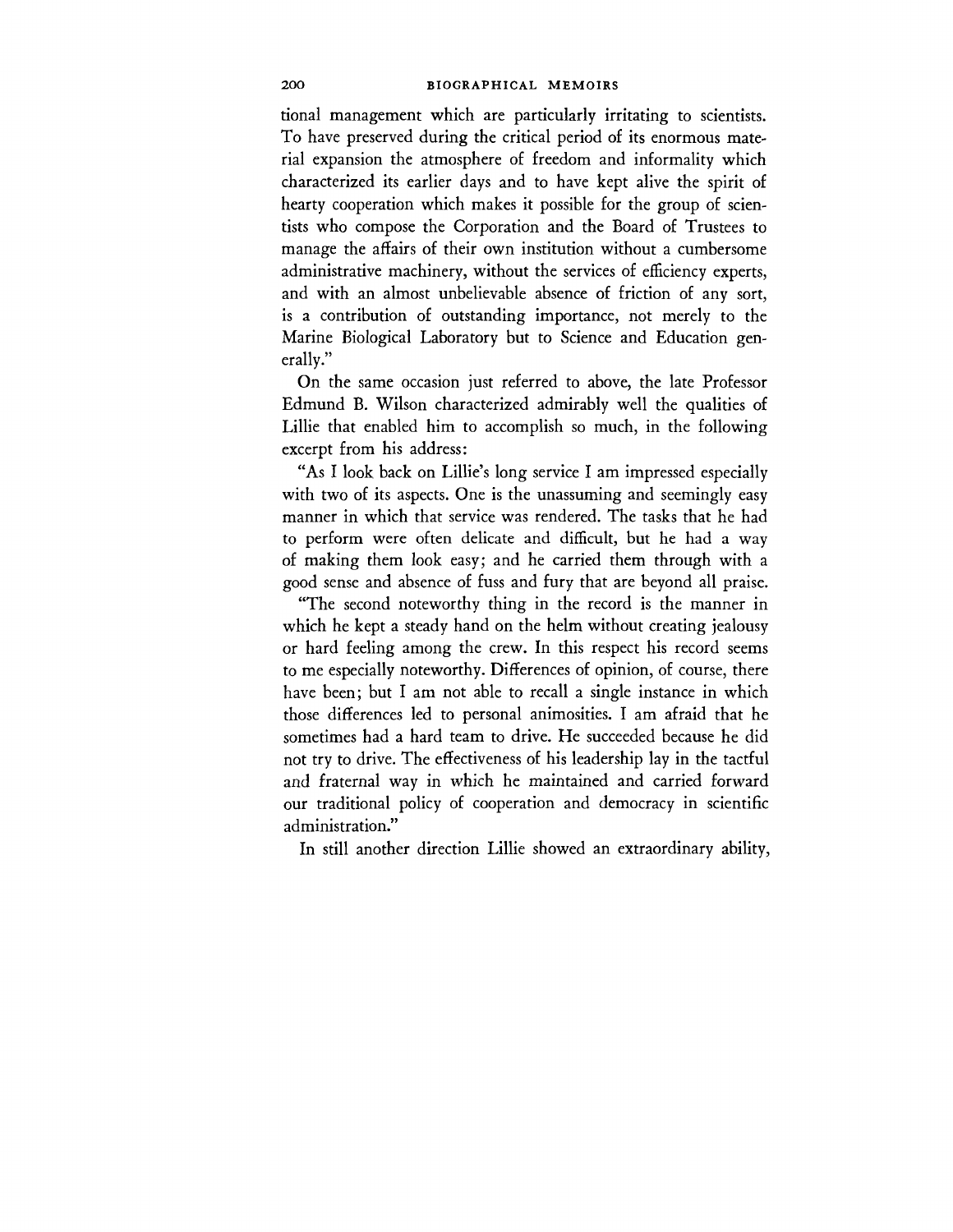i.e., in the management of financial affairs. Early in the campaign for financial support on a large scale, he apparently gave careful consideration to the handling of the anticipated endowment funds. The problem was an unusual one, for, unlike the trustees of most educational institutions, "The trustees of the Laboratory, as scientific men, were not accustomed to problems of investment and were naturally afraid of such responsibilities" (Lillie, 1944, p. 83). In collaboration with the Treasurer of the Corporation and the President of the Rockefeller Foundation, a plan was worked out whereby the anticipated endowment was to be held in trust for the benefit of the Marine Biological Laboratory by a competent trust company. The plan was endorsed in principle by the trustees in 1921, and in January, 1924, a deed of trust was duly signed by appropriate officials.

This deed of trust is a significant document in the history of the laboratory, for it not only solved the problem of handling large endowment funds but also provided legal safeguards for insuring permanently the use of income for the promotion of biological research as well as for guaranteeing high standards of performance in biological research.

Lillie's understanding of the way of the investor is well illustrated in the purchase in 1919 of a controlling interest in the General Biological Supply House of Chicago. The motivation behind this decision was apparently twofold in nature:  $(i)$  to keep the business of the Supply Department of the Marine Biological Laboratory under manageable proportions in order to preserve its primary purpose of service to investigators and instruction; and (2) as a rewarding investment. With respect to the latter he seemed to have had foresight rather than intuition. He knew personally and had confidence in the management of the General Biological Supply House. Its policies of service to biologists together with the assured growth of the biological sciences in American institutions undoubtedly led Lillie to believe that this supply house gave every promise of vigorous growth. It actually fulfilled all expectations as a supply house and for many years has yielded the Marine Biological Lab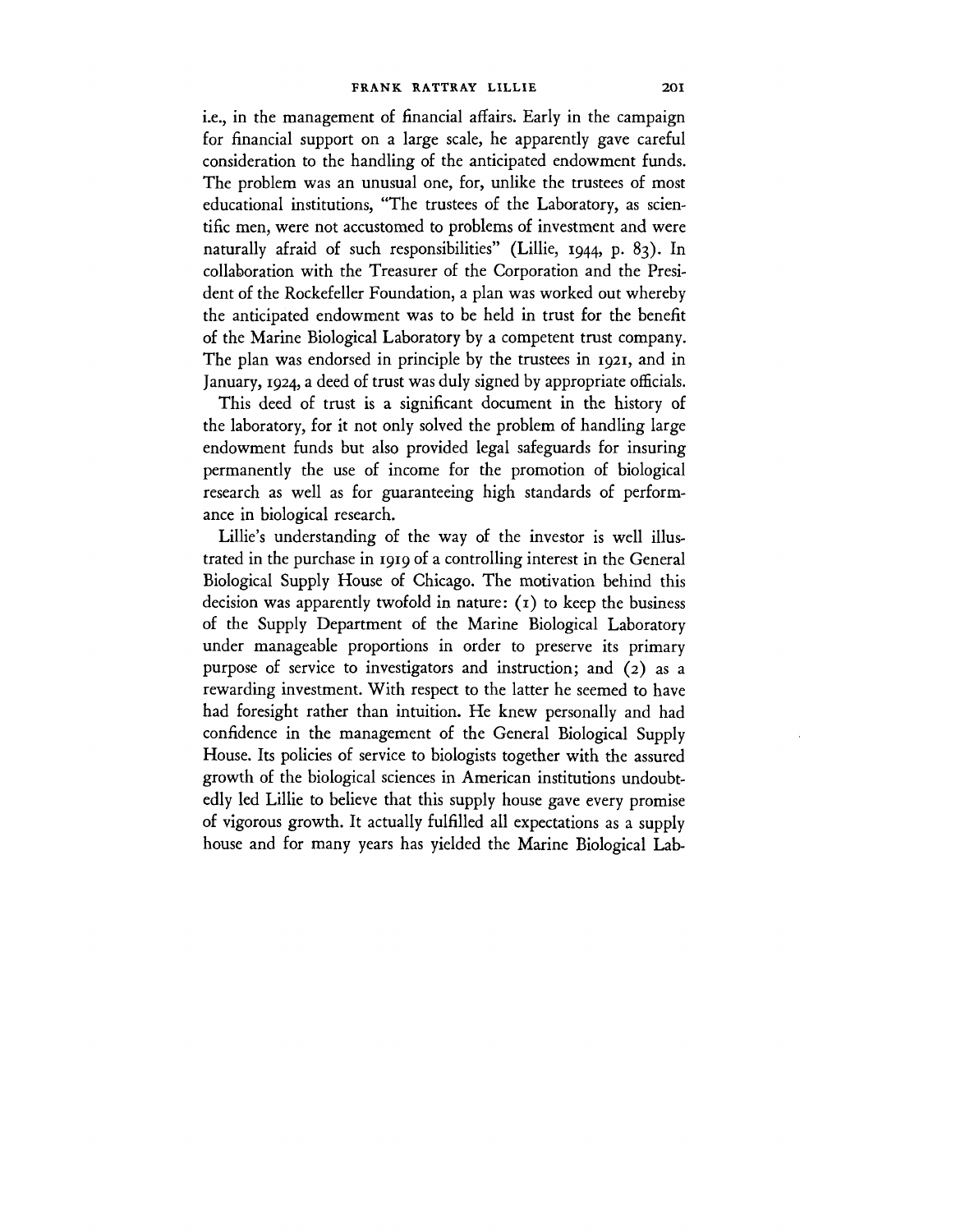oratory dividends which annually exceed in value the original capital investment. Each year as he reported the income from this investment, those who knew him best could detect the incipient smile of satisfaction. It is no wonder that, following an interview with a reporter, one of Chicago's leading daily newspapers referred to him as the "banker zoologist!"



FOUNDING OF THE WOODS HOLE OCEANOGRAPHIC INSTITUTION

Although it is not known just when the notion of an institution for the study of the sea itself first formed in the mind of Lillie, in all probability he was toying with the idea long before anybody else knew about it. However, it is clear that as early as 1925 he envisaged the establishment of other institutes in affiliation with the Marine Biological Laboratory and in serving "to round out the scientific advantages of Woods Hole." In any event, by that year the year that the new main building of the Marine Biological Laboratory was dedicated and first occupied—the conferences and correspondence between Lillie and Wickliffe Rose, then President of the General Education Board, had turned to the subject of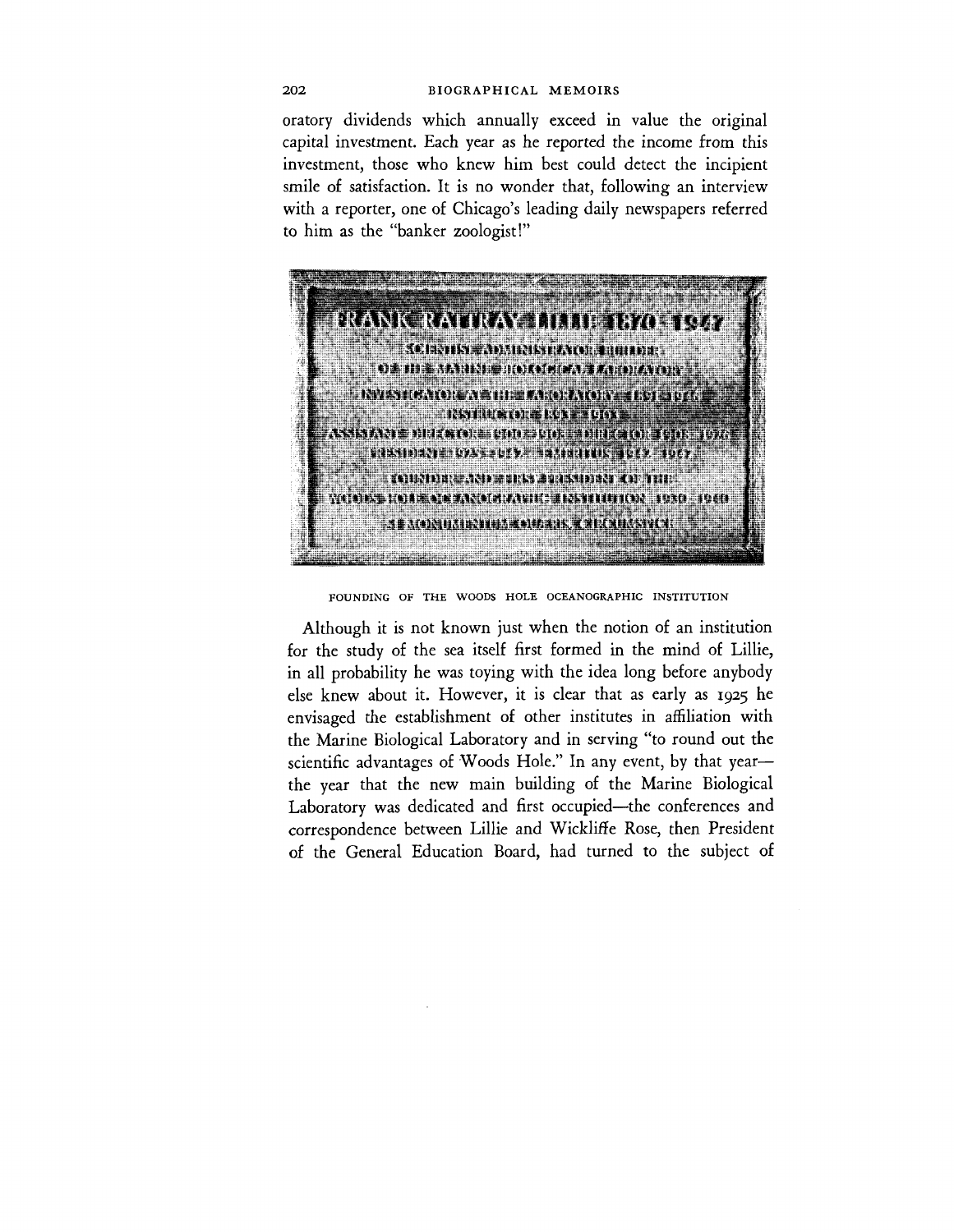oceanography and in particular to the need of an oceanographic institution on the eastern coast of the United States. In the latter part of the same year, a definite plan of procedure had crystallized for the realization of the project. The strategy decided upon was to obtain the backing of the National Academy of Sciences; for its prestige, as Lillie understood better than anyone else, would have a far greater influence than would the recommendations of individuals in winning support for the enterprise. But before the matter was brought to the Academy, nearly two years were spent in preparing the way, or, as Lillie records it, "after considerable waiting for conditions to become favorable." During that period arousal of interest in oceanography became widespread throughout the nation.

The time for action came in the spring of 1927. At the annual meeting of the Academy that year, during the presidency of A. A. Michelson, the following motion was presented and unanimously approved:

"That the President of the Academy be requested to appoint a Committee on Oceanography from the Sections of the Academy concerned to consider the share of the United States of America in a world-wide program of Oceanographic Research and report to the Academy."

As his contemporary academician, Professor Ross G. Harrison *(Biol. Bull.,* Vol. 95, p. 155), later expressed it, "Lillie's presentation of the case must have been persuasive to secure such prompt action for the committee was appointed immediately with Lillie as chairman, . . ."

Soon thereafter the Committee was at work. No time was lost, for a little over a year later, in the summer of 1928, thanks to a liberal appropriation of \$75,000 from the General Education Board, a series of conferences was held at the Marine Biological Laboratory. As Lillie expresses it in his book on Woods Hole, "The purpose of the conferences was to acquire information concerning the present status and problems of oceanographic research, especially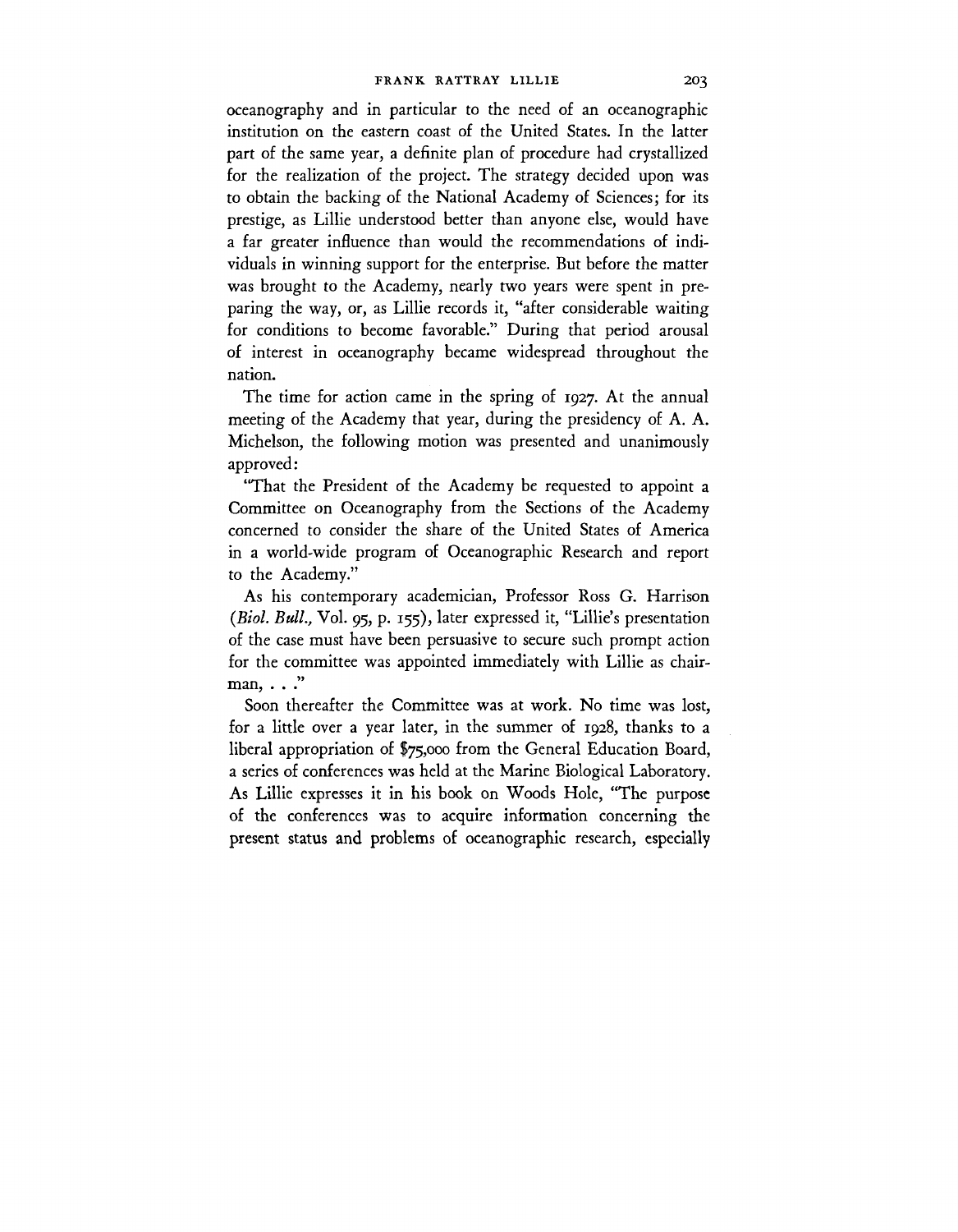in Europe and America, and to lay the ground for a study of the best ways in which to supplement American agencies" (p. 178). Participants in the conferences included American and European representatives familiar with the manifold problems of the sea. In this manner the problems became clearly defined to the Committee. Dr. Henry Bigelow was then invited to make investigations and to assemble all findings in a report for the Committee. In November, 1929, a little over a year after the conferences were held, a preliminary though extensive report was submitted to the Academy and approved by it. For purposes of this account the report contained one recommendation of special significance, to wit, "the establishment of a well-equipped oceanographic institution in a central location on the Atlantic Coast." Although no specific mention was made in the report of the exact location, by the end of the summer of 1929 Woods Hole had already been definitely selected as the site "on account of its geographical advantages and scientific good will and co-operation assured there" (Lillie, 1944, p. 180).

Even prior to the formal endorsement of the Committee's report by the Academy, the way was cleared for the realization of the plan. Apparently Lillie had thought out and anticipated subsequent events, for in 1927 he had an informal understanding with Wickliffe Rose, whose retirement from the presidency of the General Education Board was imminent, regarding the tentative cost of establishing and maintaining an oceanographic institution (the figure arrived at was three million dollars, which was exactly the sum finally provided). Dr. Rose, who had shown from the beginning a deep interest in the sea, was determined that his final project would not default upon his retirement. He, therefore, made arrangements for the transfer of further considerations of the project to the Rockefeller Foundation. It is interesting to note that, just five days before the report was approved by the Academy, the trustees of the Rockefeller Foundation had granted authority to its executive committee "to aid in the construction and support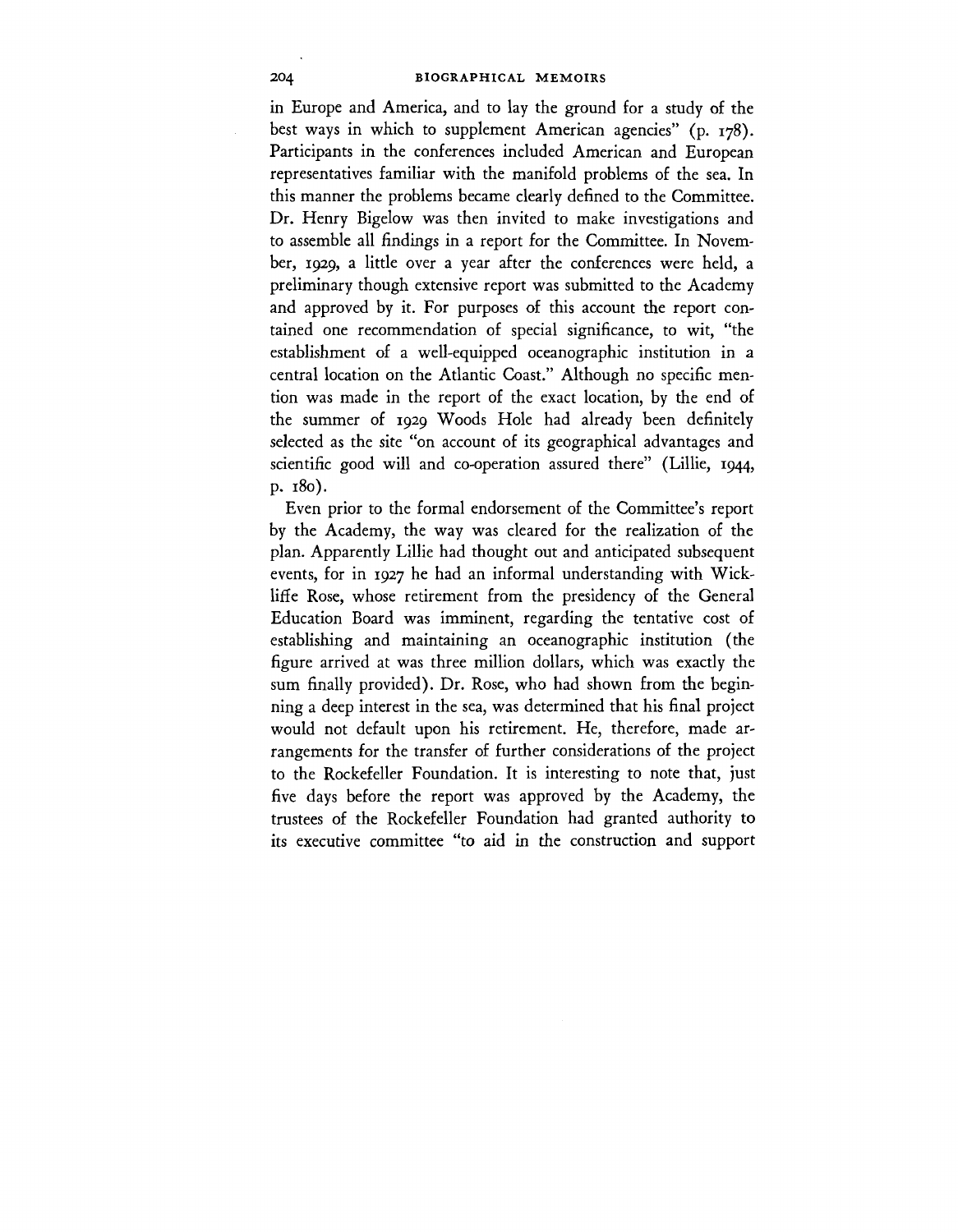of the proposed central Atlantic Oceanographic Institute," contingent, however, upon favorable action of the members of the Academy. This interlocking of action was apparently not without foresight and of much significance in the outcome of the plan.

The Academy gave its approval on November 18, 1929. Just two days later, an agreement was reached in conference with the officials of the Rockefeller Foundation to the effect that the site for the proposed institution should be provided by the Marine Biological Laboratory and that the members of the Academy Committee on Oceanography should constitute "a nucleus of a Board of Trustees" to which other men of prominence and action should be added. The latter was essential for purposes of incorporation and of insuring a responsible body for the conduct of the affairs of the institution.

Early in January of the next year, the Act of Incorporation of the Woods Hole Oceanographic Institution in the Commonwealth of Massachusetts was duly approved. Whereupon—just nine days later—the first meeting of the Board of Trustees was held in New York, with the avowed purpose of organizing that body. Nevertheless, Dr. Max Mason was there by invitation and on that occasion informed those assembled that the Executive Committee of the Rockefeller Foundation was prepared "to consider a formal request from the Woods Hole Oceanographic Institution for funds sufficient to establish the institution on a permanent working basis, with the understanding that the necessary land would be taken care of by others" (Lillie, 1944, p. 182). The formal request must have been forwarded with dispatch and the action on it by the Executive Committee of the Foundation likewise rapid, for on February 13, 1930, a grant of \$2,500,000 was appropriated. Of this sum, \$1,000,- 000 was designated for building and other construction, boats, and equipment, \$1,000,000 for endowment, and \$500,000 for current expenses over a period of ten years. In 1935 annual grants of the last were replaced by a permanent endowment of \$1,000,000, a gift from the Rockefeller Foundation. In the end Lillie was correct in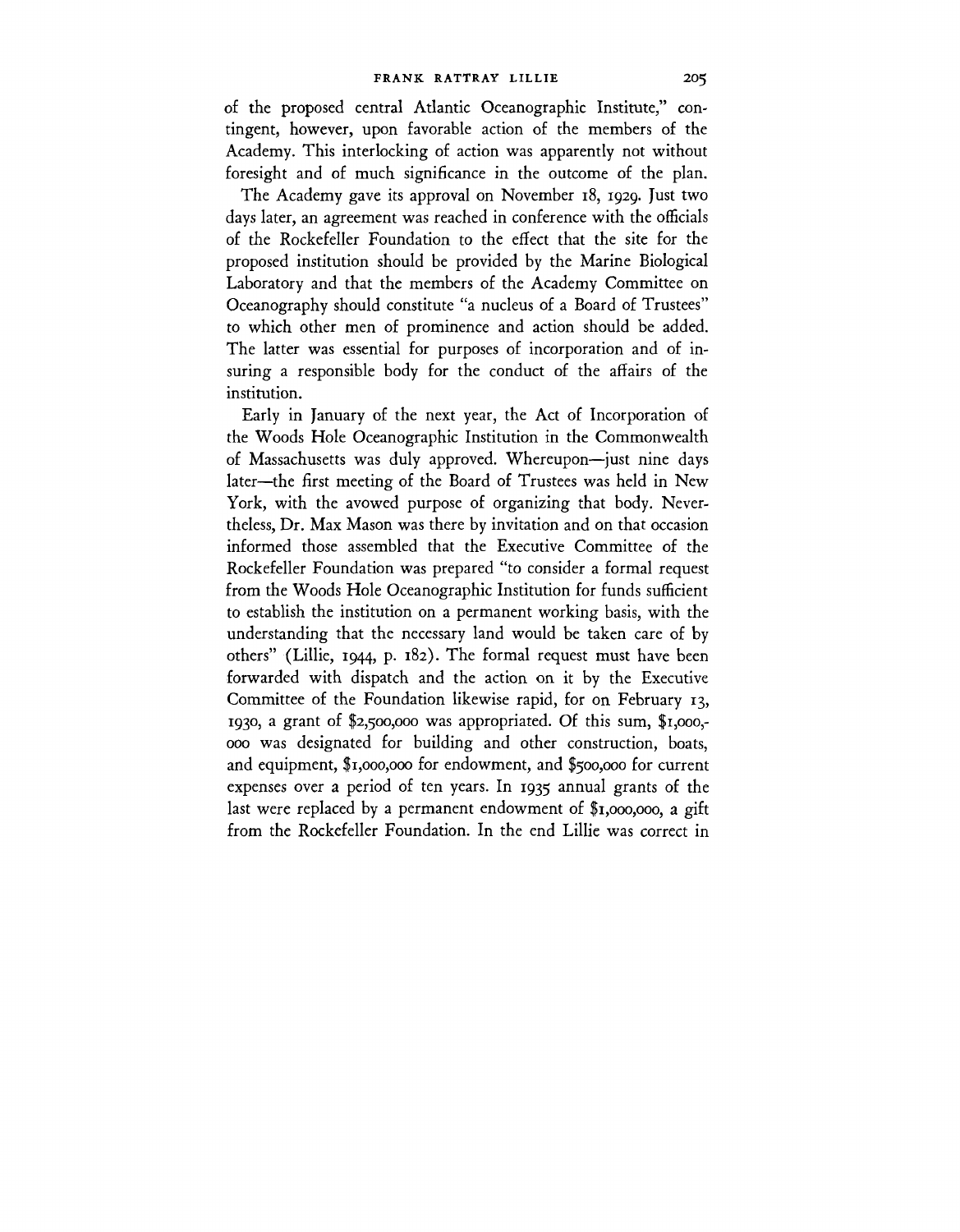his estimate of the funds required to set up and **run** an oceanographic institution such as he visualized at the beginning. There was one unforeseen snag in the plan, namely, the legal right of the Marine Biological Laboratory to transfer the site of land to the Oceanographic Institution without adequate remuneration. This was soon resolved (October, 1930), however, by a gift of \$27,000 from the Carnegie Corporation to cover the appraised value of the site.

Events moved very quickly after the financial support of the institution was assured. Architects had to be engaged to draw up detailed blueprints for the laboratory building with pump house, dock, float, and sea wall, contracts let on a competitive basis, etc. Nevertheless, by July, 1930, construction had commenced. The building was completed and opened for occupancy on June 15, 1931. In addition, a seagoing vessel, essential to the effective operation of the institution, had to be designed, competitive bids secured, and the vessel built. The result was a motor ketch, the *Atlantis,* which was docked at the wharf of the institution at 6 o'clock on Monday evening, August 31, 1931. To any outside observer the speed of accomplishment in the great enterprise—a period of just six years between the initial steps (1925) and its full realization (1931) —was an achievement worthy of acclaim.

Lillie naturally became the first President of the Corporation, serving from the time of the organization meeting in 1930 until his retirement in 1939. During that period of nine years, he watched over the growth of the Institution from infancy to maturity with wise counsel, not only in its physical plant but in its research accomplishment in various branches of oceanography. In addition, he saw with much satisfaction the fulfillment of two other intentions of the founders:  $(1)$  the provision for the training of beginning investigators and of facilities for visiting independent investigators met with marked success, so much so that in 1939 over one hundred workers, representing twenty-nine different institutions, five of them located in foreign countries, were accommodated; and (2) the original plan of service as a center of coordination of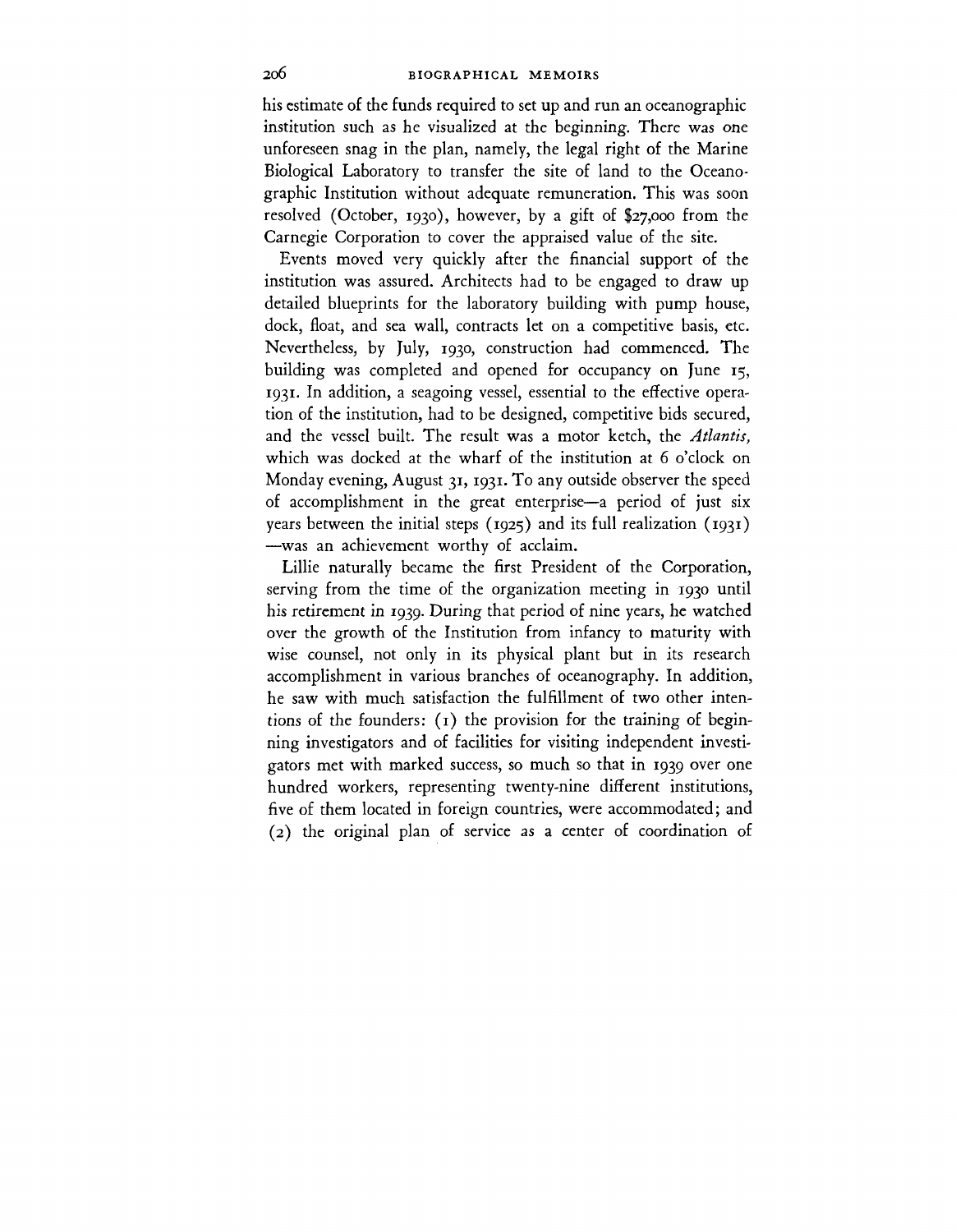oceanographic research of governmental agencies and private institutions, especially on the Atlantic Coast, met a real need. Cooperative arrangements in oceanic research with various governmental agencies, universities, and laboratories quickly materialized and continue today on an even wider scale.

As a consequence of collaborative thought and planning, the Woods Hole Oceanographic Institution became during Lillie's lifetime one of the leading institutions of its kind in the world. In recognition of his part in this great accomplishment, the National Academy of Sciences awarded to him in 1940 the Agassiz Medal. In the citation, Professor E. G. Conklin said in part:

"In all this labor of awakening interest in oceanography, in securing large endowment, in building and equipping the station and in organizing its main lines of research, Dr. Lillie took the leading part ably seconded by Dr. Bigelow.

"This is the leading privately endowed oceanographic institution in the world. Already it has drawn to itself many of the leading oceanographers of the world. Its research ship, the *Atlantis,* has sailed more than 150,000 miles on research voyages; more than 240 research papers and monographs have been published from the institution since its foundation. The National Academy of Sciences may well be proud of the fact that it took so important a part in sponsoring this notable institution, without any cost to itself.

"For his important researches and his wise leadership in marine biology, for his enduring contributions to the science of oceanography in the founding and endowing of the Woods Hole Oceanographic Institution, for his modest but effective leadership in causing this country to assume its share in a world-wide program of oceanographic research, the committee on the Murray Fund presents to you, Mr. President, for the eighteenth award of the Agassiz Medal, Frank Rattray Lillie." *{Science,* Vol. 91, p. 414.)

Conceived before others dreamed of it, founded in 1929, realized in 1931, the Woods Hole Oceanographic Institution stands and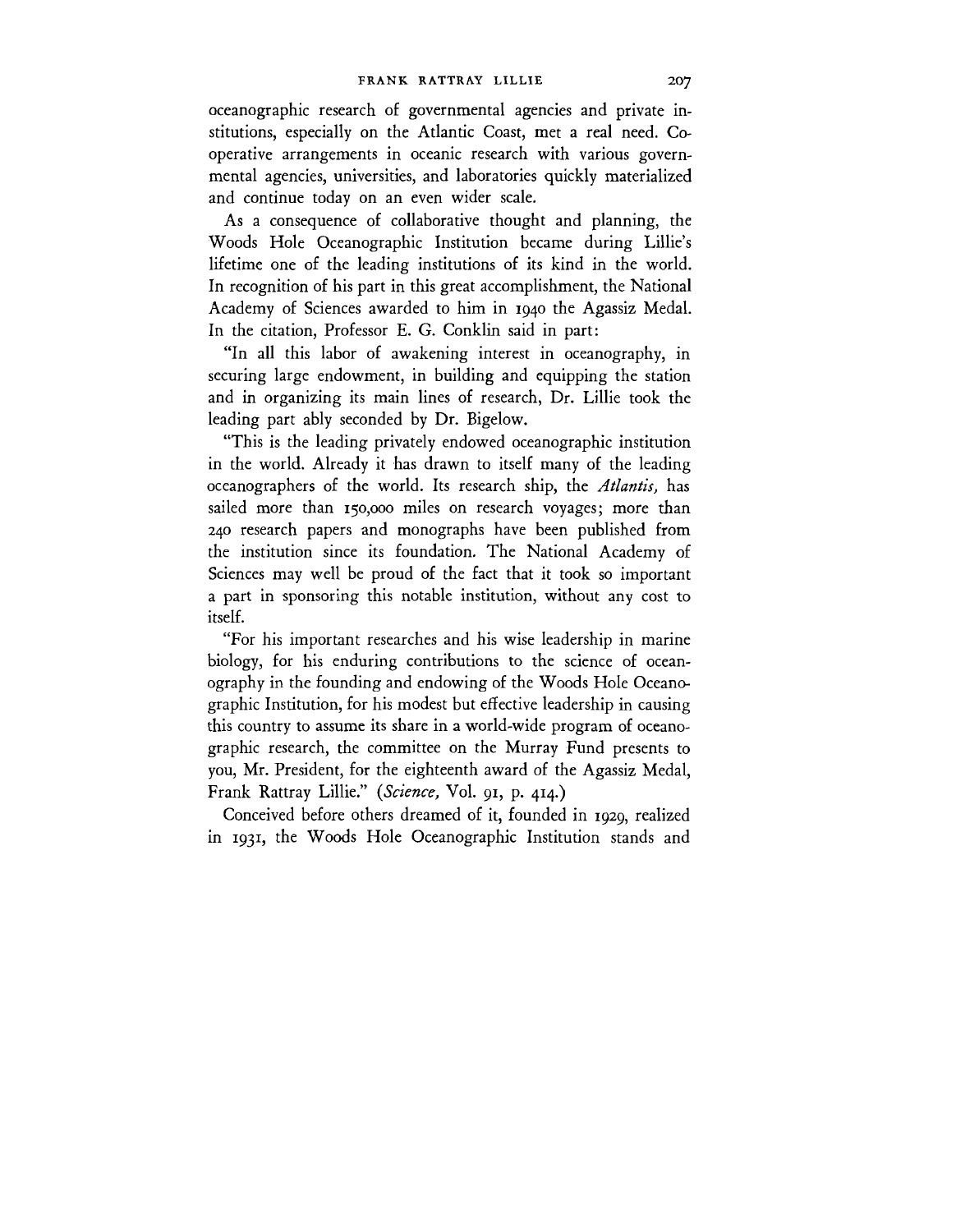# 208 BIOGRAPHICAL MEMOIRS

functions today as Lillie would have it, a companion to the Marine Biological Laboratory "in the study of the ocean and its abounding life from different viewpoints and different methods." To him it was "in some sense an offspring of the Marine Biological Laboratory."

# SCIENTIFIC WORK—AN APPRAISAL

Simultaneously with all of his exacting duties and responsibilities as administrator in various capacities, Lillie not only maintained a keen and abiding interest in the progress of research in biology and cognate fields but was engaged in original research himself. An examination of the record and his bibliography at the end of this memoir will show a continuous devotion to research from the summer of 1891, when he began work on cell lineage with Whitman for the doctorate degree, to 1944, a period of over fifty years. In addition, he directed the research of many graduate students on problems related to his at the time. As Lillie put it in 1943, "At all times during my investigations I have had graduate students who were carrying on related pieces of investigation, so that what I could personally do was multiplied many times."

As noted above, his first work was on cell lineage, a subject of common interest and wide exploration by embryologists at the time. In his first main scientific contribution, "The Embryology of the Unionidae. A Study in Cell-Lineage," Lillie at once gained recognition as an able embryologist among his contemporaries. Although this paper was his doctoral thesis, it showed patience and accuracy in observation, a gift for critical and logical analysis, as well as a comprehensive insight into and an understanding of the problems of the organization of the egg and its cell lineage in various invertebrates. To him as well as to others of the period this was a field which seemed to hold promise of revealing some of the mysteries of how a new and complex individual lies determined in the substance of the egg. A special feature of his study of cell lineage of *Unio* was the discovery, as Lillie related it in 1943, "that the behavior of the individual cells was adaptive and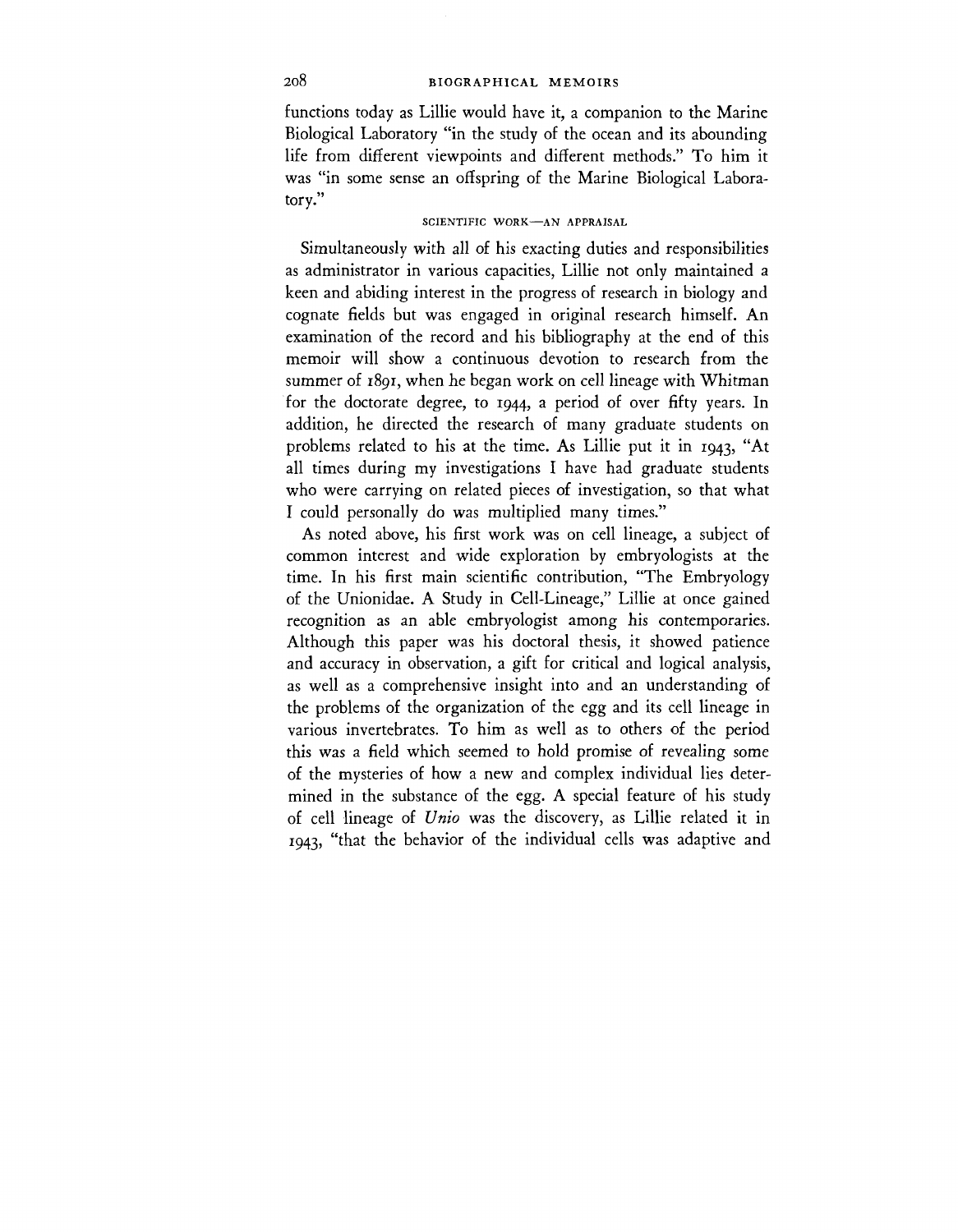that varying sizes, rates and divisions of cells were directly related to the subsequent events." To him development at any particular time and locus is always a special feature directly related to functional need. Lillie's main point of view regarding cell lineage is epitomized in his lecture on "Adaptation in Cleavage," delivered in the summer of 1898 at the Marine Biological Laboratory. Whereas other investigators on the subject laid special emphasis on the resemblances between the cleavage pattern of eggs of even widely separated forms (gastropods, lamellibranchs, annelids, and turbellarians), Lillie in contrast emphasized another aspect of cell lineage, to wit, "the special features of cleavage in each species, which are, I believe, as definitely adapted to the needs of the future larva as is the latter to the actual condition of its environment." To him "the peculiarities of cleavage in *Unio* are but a reflection of the structure of the glochidium, the organization of which controls and moulds the nascent material." Herein lies a partial insight into his philosophy of embryonic development.

Thus, by reflection on the meaning of the orderly and specific behavior of the individual cells during normal cleavage in the formation of specific parts of the glochidium larva of *Unio,* he was well prepared to explore the nature of organization of the egg itself. Somehow the material basis for cleavage pattern must reside in the protoplasmic substance of the unsegmented egg. From studies of his contemporaries at Woods Hole, Lillie correctly discerned that the egg of the tubiculous polychaete annelid, *Chaetopterus pergamentaceus,* was far better adapted than that of *Unio* for the purpose. As Jacques Loeb queried in January, 1901, could the unfertilized egg of this marine annelid, when treated with KC1 in proper concentration, differentiate without any visible external signs of cleavage ? That very summer Lillie set about and completed a thorough study of the effects of a short exposure of eggs to abnormal concentrations of potassium in sea water. In words of his 1902 paper, "The results have proved to be unexpectedly interesting." Indeed, unsegmented eggs, both fertilized and unfertilized,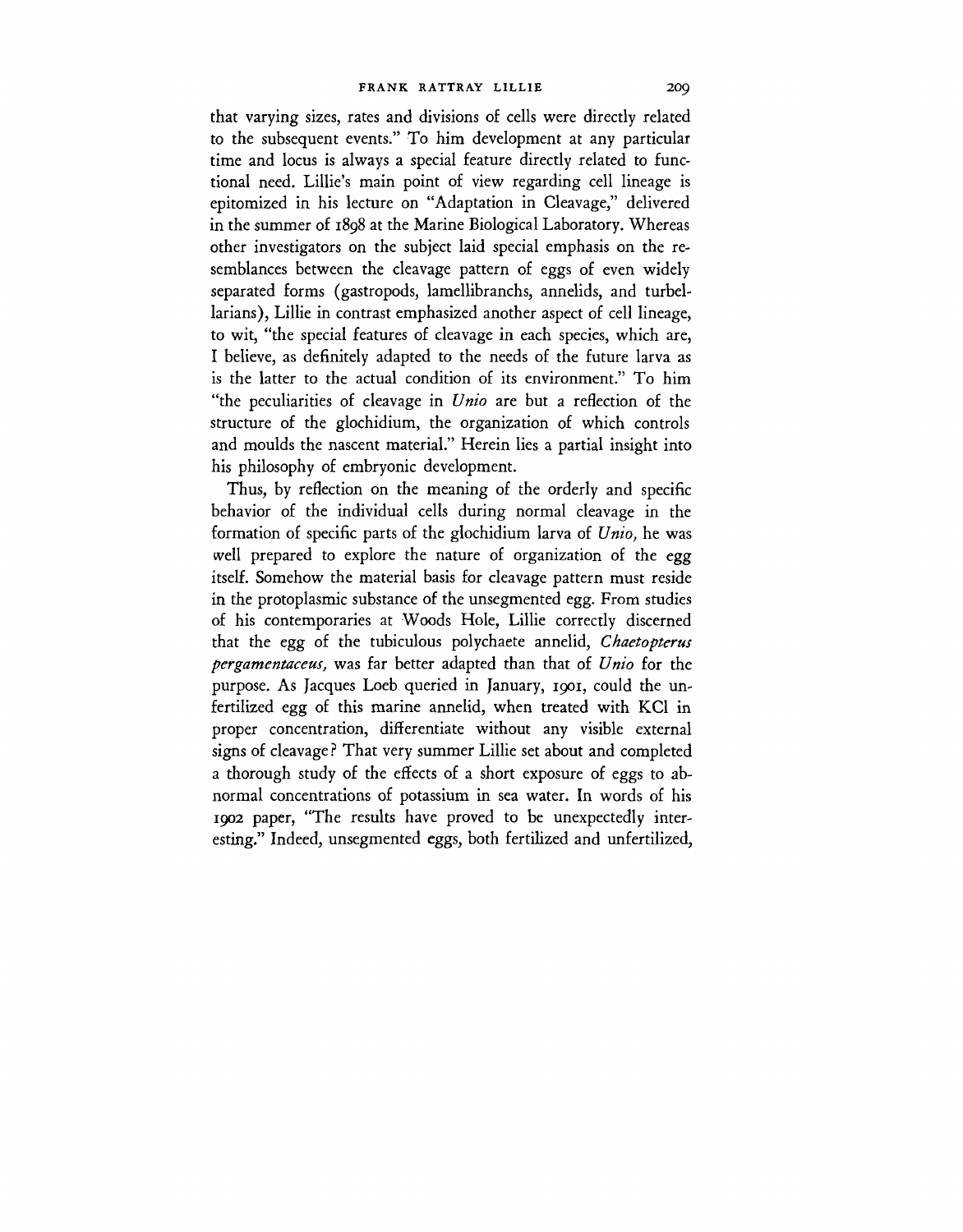underwent well-defined phases of differentiation in the absence of either cell division or nuclear division. A ciliated unsegmented body formed which in shape, structural features, and motility simulated closely a normal trochophore of a corresponding age. Referring to this discovery in 1943 (personal notes to the Academy), Lillie says, "Among these [his research accomplishments] I would cite as especially significant the study of differentiation without cleavage, that is to say, the kind and amount of development that might take place without any cell division, though accompanied by an immense increase of nuclear substance. This was theoretically important at the time, when the subject of cell division played such a role in theories of development." This discovery was at the time and still is regarded as a classic on the subject of the degree to which the events of differentiation and growth (cell multiplication) are independent of each other.

Surely the capacity to differentiate in basic outline certain specific morphological features of a trochophore is present in the unsegmented egg of *Chaetopterus.* After a cytological examination of the minutiae of the changing disposition of visibly different substances in the egg cytoplasm during the course of maturation and fertilization and of their differential spatial distribution during cleavage and subsequent stages, Lillie studied the effect on egg development of the redistribution of visible substances by centrifugation. If the unfertilized egg at the period of the first maturation spindle was centrifuged at a moderate speed  $(1,500-2,000)$  r. per minute) and then fertilized, the egg underwent normal cleavage, even though such visible materials as endoplasmic spherules and microsomes had been abnormally distributed by the centrifuging. Clearly the polar organization of the egg was unmodified. Thus the conclusion could be drawn that polarity is dependent "on some configuration or heterogeneous physical or chemical properties of the ground substance established early in the history of the egg and which is not essentially disturbed by centrifuging. In other words, that there is a definite architecture in the ground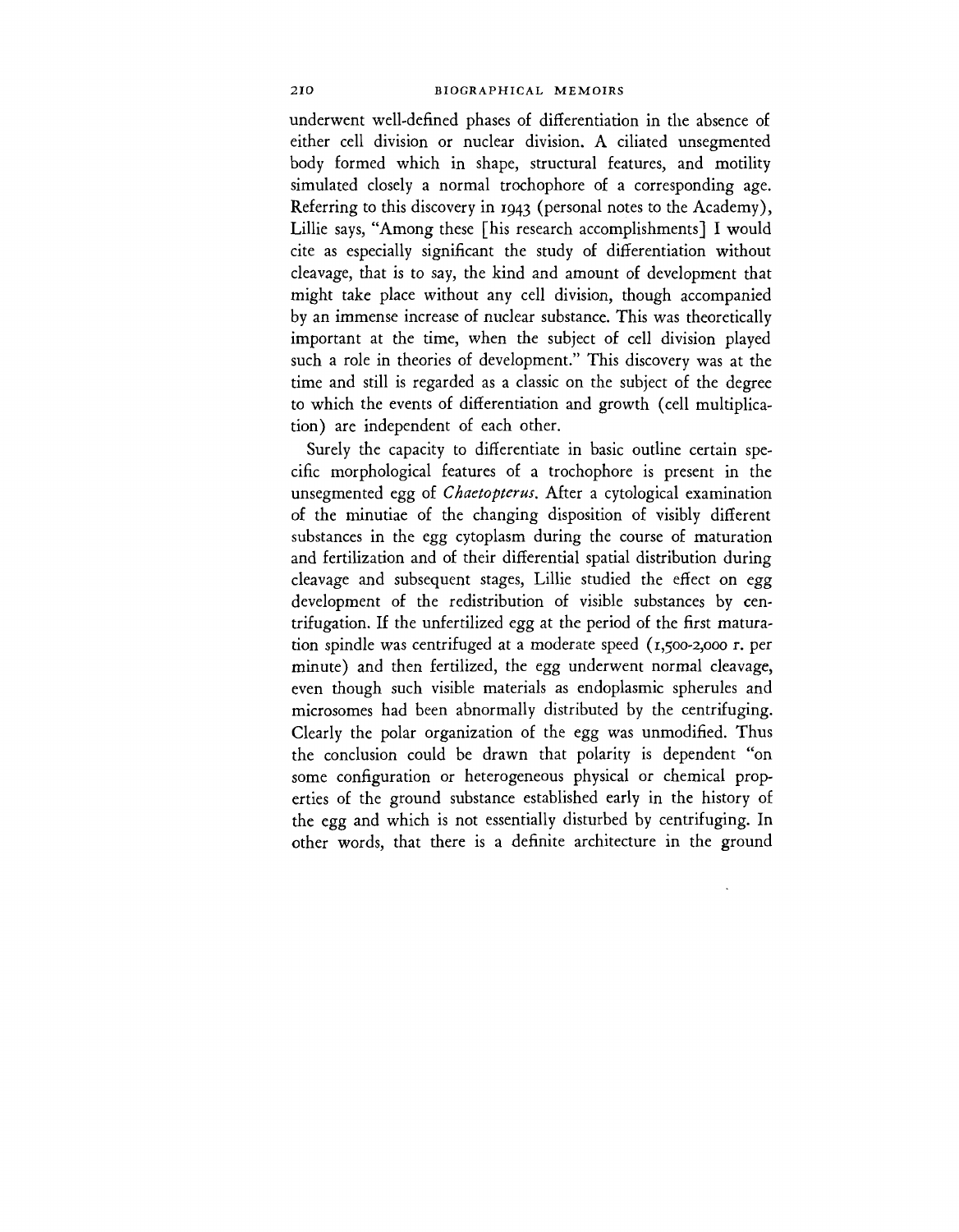substance, which is the basis of the localization pattern in normal development" (Lillie, 1909, p. 60). To him the so-called "organforming substances" or "formative stuffs," terms then in common use, are "really germinal areas probably including a variety of substances, and distinguished only by their localization and by the useful but superficial character of color" (Lillie, 1906, p. 257). He was puzzled, however, by the strictly determinate distribution of the visible components in normal development; but he considered them as not without meaning, since the surviving eggs exhibited a distinct tendency toward abnormalities.

In sum, through a combination of exact observation and experiment Lillie was led to formulate the stimulating concept that polarity (and likewise bilaterality after fertilization) is a property of the ultramicroscopic structure of the egg, i.e., a "firmly organized ground substance" within which "the flowing movements are simply granule movements." Although this concept had a marked influence on embryological research and thought for a score of years, more recent studies have indicated that the ultrastructural basis of egg polarity is probably localized in the egg cortex (ectoplasm), the chief component that was relatively unaffected by centrifugation in Lillie's experiments.

The dynamic changes that take place in the egg protoplasm of *Chaetopterus,* especially at fertilization, immediately led to a study of the mechanism of fertilization of the egg, a subject that was to engage Lillie and his students for a period of over ten years (1910- 1921). Altogether he published 17 original contributions, excluding several papers published as theses for the doctorate by his students. The work was brought together in 1919 in the form of a small, lucidly written book entitled *Problems of Fertilization* and again in 1924 (in collaboration with his devoted and distinguished student, the late E. E. Just) in a revised and expanded version.

His approach to the problems of fertilization was both biological and physiochemical, methods of analysis that are, as he emphasized in 1919, in "inevitable conflict" and which "will long continue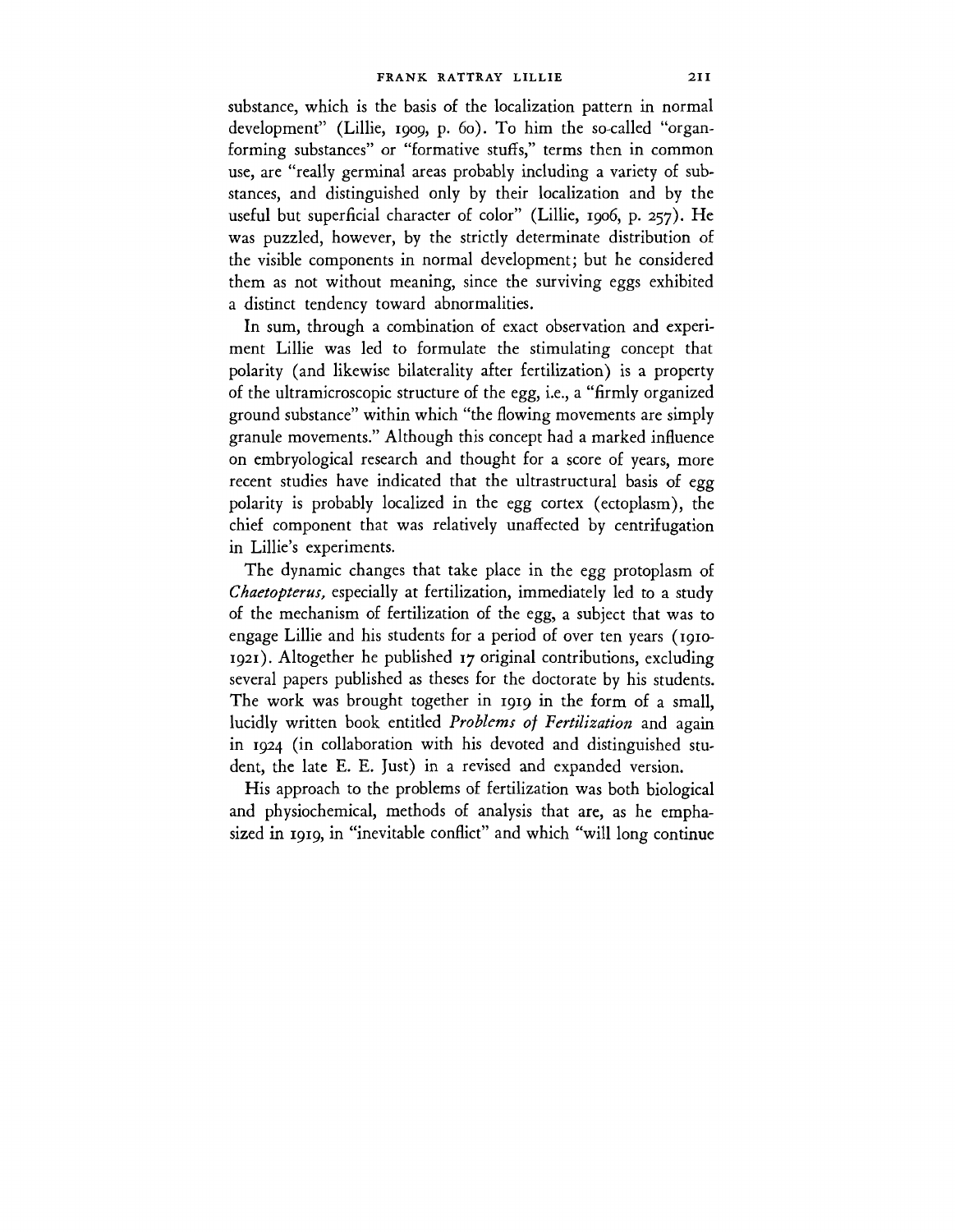to exist, but there is an ultimate reconciliation, if not in sight, at least in prospect on logical grounds." Such a combination of methods of inquiry served him well, for it led to a far deeper understanding of the processes of fertilization than would have been possible had he adopted a single mode of approach. In this manner he became recognized as an outstanding investigator in the field.

The marshaling of the myriads of facts throughout the course of painstaking and careful investigations and observations on fertilization in echinoderms and nereid worms led Lillie to become increasingly emphatic in support of the conclusion that the process of fertilization involves a series of precisely timed, irreversible, and species specific reactions between the egg and sperm that culminate in egg activation. As an end product of reflection on the meaning of the substantial body of accumulated facts, the so-called Fertilizin Theory was formulated in order to picture the mechanism of fertilization and thereby point "the way to a more inclusive theory that shall comprise all the main aspects of fertilization" (Lillie, 1919, p. 267). A notable feature of the theory (cautiously regarded by Lillie as only serving "as a working hypothesis") is that it applied for the first time the then current immunological concept and terminology to the interaction of specific substance borne by the egg and sperm. These substances were conceived as linked and reacting with one another in the manner of lock and key combinations. This interpretation, though adversely criticized by several of his contemporaries at the time (see Just, 1930, *Protoplasma,* Vol. 10, pp. 300-342) has turned out to be essentially sound in its conception as later investigations on the subject have indicated (see A. Tyler, 1948, *Physiol. Rev.,* Vol. 28, pp. 180-219). Thus, in bringing the various facts and theory in due relation to one another Lillie was able to point out where solid ground lies and to indicate by implication in what direction further studies may go. To him, sound speculation was the primary stimulus for future research and advancement of knowledge and understanding.

The foregoing account gives in chronological order the chief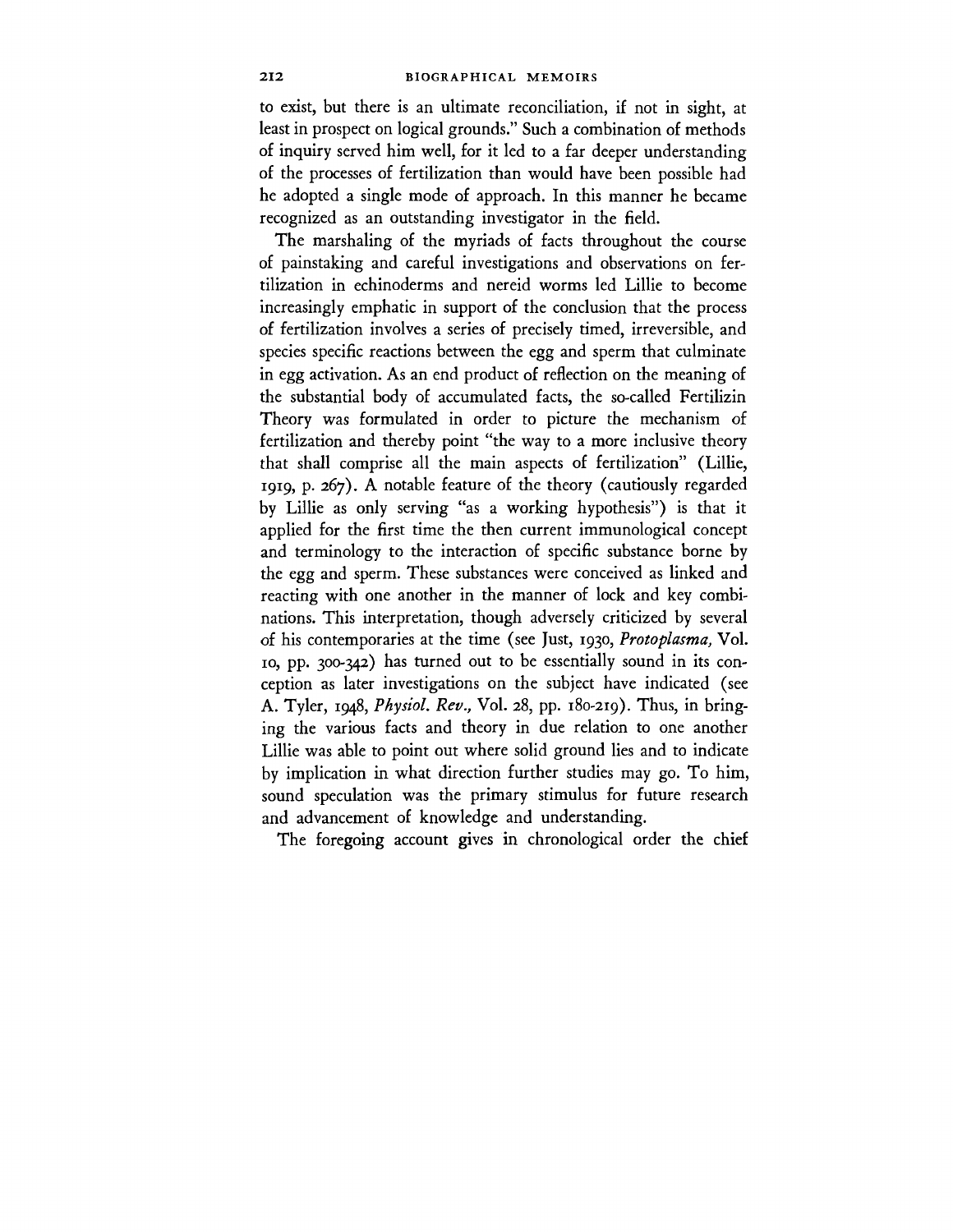accomplishments in research on cellular embryology at the Marine Biological Laboratory. Paralleling these accomplishments is a record of sustained research at the University of Chicago. Almost from the beginning of his academic career at Chicago, Lillie had a deep interest in the chick embryo as a favorable object for the analysis of embryological problems and argued that "the best introduction to the problems opened up by the study of embryology is a careful first hand study of some one species." To this end he had prepared an extensive series of serial sections of the chick embryo at various stages, the study of which provided the basis for many of the original contributions made in his book *The Development of the Chic\* (1908). In his words, "This book is a plain account of the never-failing resource of the embryologist, the chick." Indeed, on the broad and secure foundations of developmental morphology as laid down for the first time in this work rests the great structure which has since been built in the field of experimental embryology of the chick.

Prior to the date of publication of *The Development of the Chic\,* Lillie initiated a program of experimental studies on the chick embryo—the original object of which at the outset<sup>1</sup> was an attack on the problem of correlative differentiation (i.e., "the influence of intraorganic environment in development"). To him "any process of self-differentiation (Roux) of a structure might be analyzable into correlative differentiation of its parts" (1903, p. 3). His personal contribution to this subject was limited to one major paper, in which

<sup>1</sup> It should be noted here that the very first experiments Lillie ever performed on chick embryos were made primarily to ascertain whether or not the wing bud or other parts might regenerate after extirpation. Although in 1904 he succeeded in showing that "the embryo of the chick possesses no greater power of regeneration than the adult," it is clear from views on correlative development expressed in his 1903 paper that the removal of one part surely must have an influence on other parts in embryogenesis. Indeed, within a span of five years his student, M. L. Shorey, published a significant paper showing that extirpation of the forelimb rudiment has a profound effect on the development of nerve centers.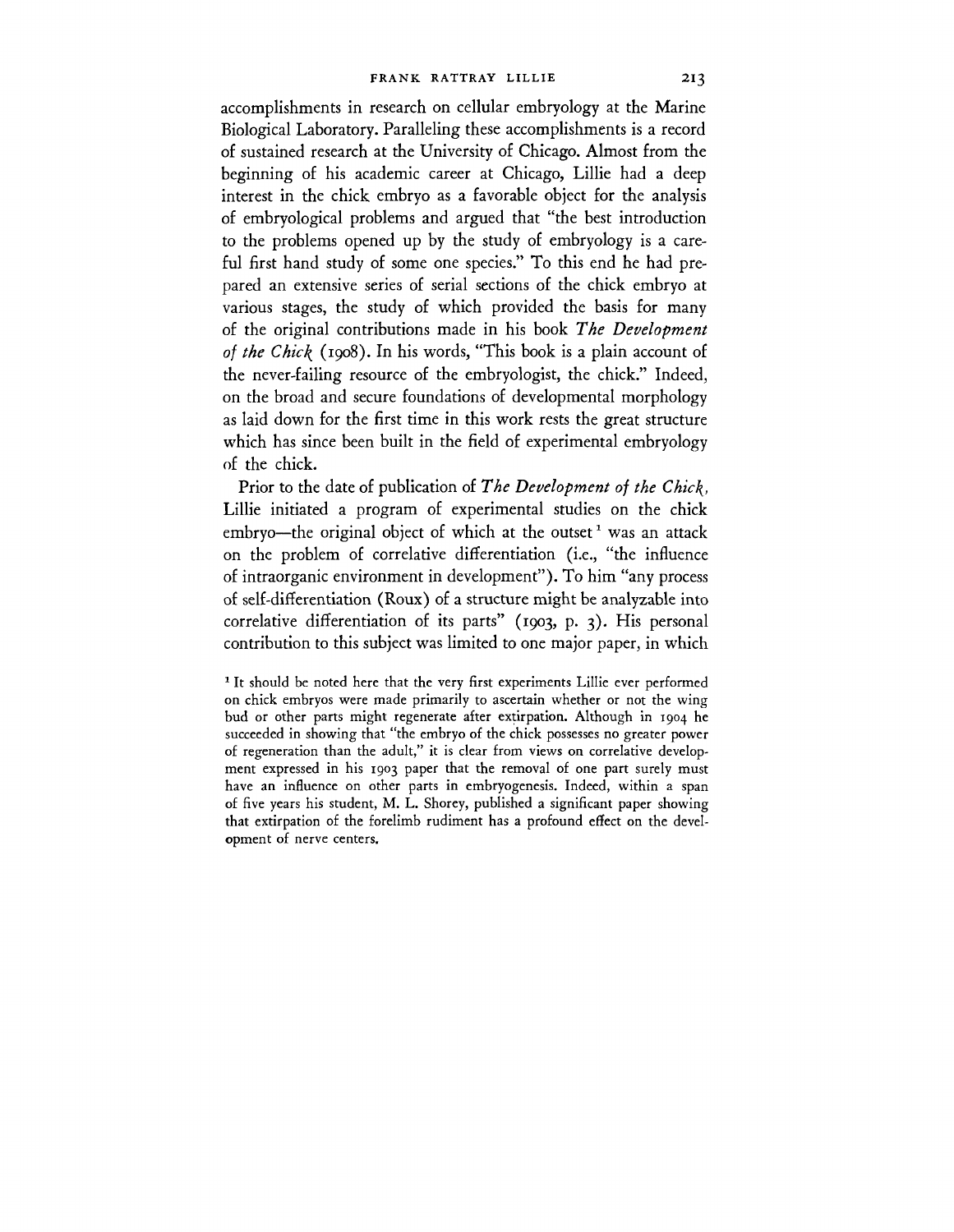the conclusion was reached that the whole process of amnion formation is set astray by "a slight injury to a part of the early rudiment" of the amnion, thus comprising "an extremely good example of correlative differentiation." This work stands today as perhaps the most significant contribution to our understanding of the forces responsible for the elevation of the amniotic folds. Although Lillie was very much aware of the importance of correlations in the developmental process, his major role was played in bringing this realization home to his students.

With these modest beginnings, the stage was set for an era of intensive analysis of the mechanisms of development of the chick embryo and its parts. Gaining momentum somewhat slowly during the second decade of this century, the experimental method has since risen in marked rapidity to its present high peak of perfection in the solution of the dynamics of chick development. Techniques of isolation, of operation, and of grafting to the chick embryo through a small window in the shell—techniques that once seemed difficult or impossible—have been devised and successfully applied. Chick embryology thus entered in its most advanced phase, that of experimental analysis. In all of this progress almost up to 1947 Lillie was a witness who took great satisfaction and pride in the accomplishments of his students and his "scientific grandchildren," and were he with us today he would be pleased that the goal remains as always the establishment of new concepts or the modification of old ones as revealed by analytical studies on the chick embryo.

As the book *The Development of the Chick* was nearing completion, Lillie was already reflecting on problems of sexual differentiation, an area in which he was within a decade to make an original contribution of distinction. On December 28, 1906, in an address before the American Society of Naturalists on "The Biological Significance and Control of Sex" *(Science,* Vol. 25, pp. 372-376), he argued that in the zygote (fertilized egg) "we must find the primary cause of sexual differentiation" and seek an answer to the question as to "how the differentiated conditions are subse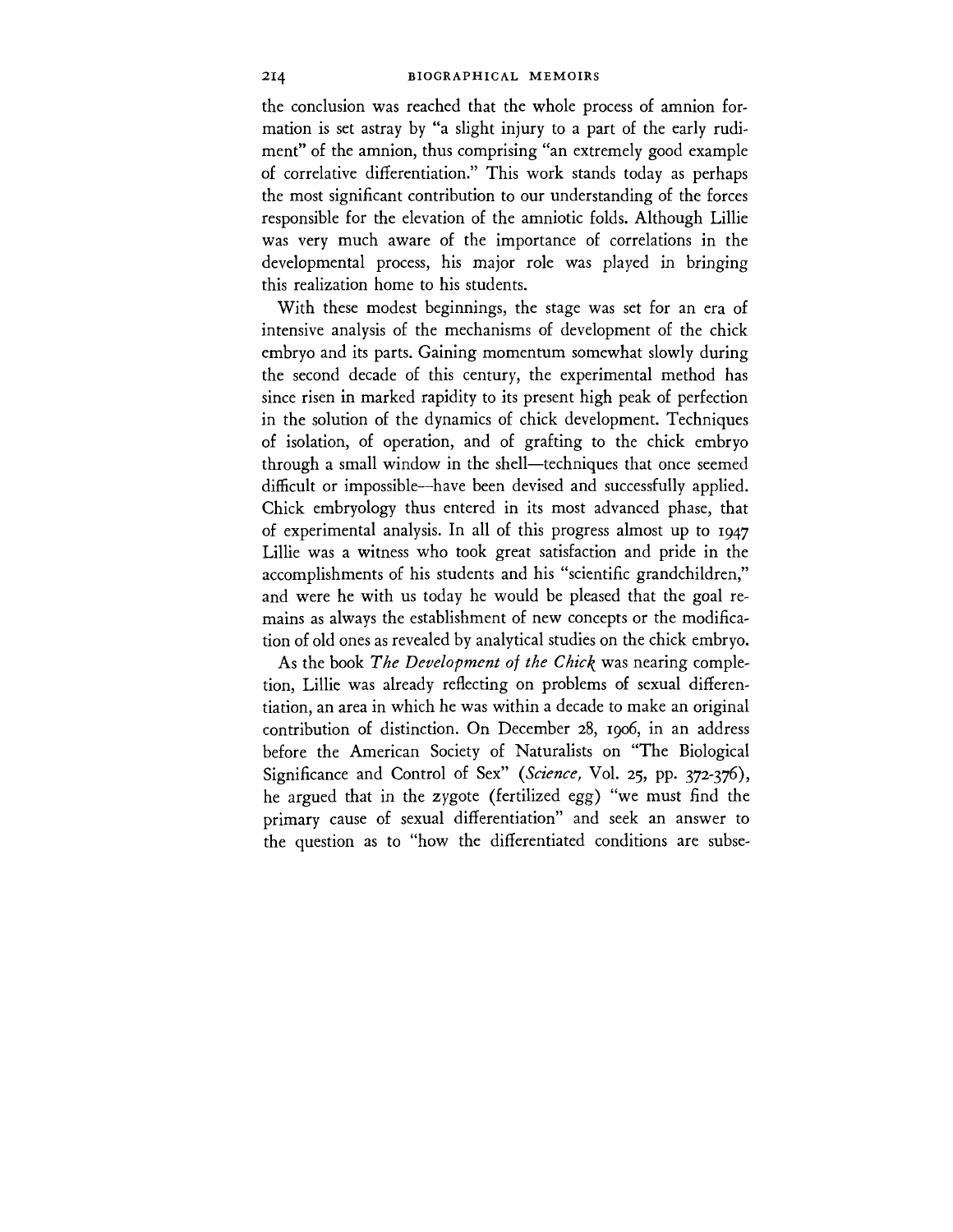quently produced." To him the old concept of a sexually indifferent stage in the life history "is as necessary and fundamental today as it ever appeared to be, and that we cannot depart from it without involving ourselves in absolutely hopeless theoretical difficulties." Thus, at that time, Lillie clearly and accurately envisaged that the determining conditions established in the egg at fertilization act so as to direct the course of development of characters in either the male or female direction, and further that sex characters arise, as do other characters, in a certain order of succession in embryogenesis. Apparently at or about that time, as subsequent events imply, Lillie had a hunch which had to be tested by observation or experiment.

Thus, by prolonged and assiduous thinking Lillie was prepared for chance events that came about several years later on the family farm northwest of Chicago near the village of Wheeling, Illinois. Here in his prized herd of purebred cattle his attention was apparently first drawn to the "freemartin," a term popularly applied from ancient times by experienced cattle breeders to a barren female which is born co-twin to a normal bull calf. Such an unconformable case in twinning naturally posed the question as to whether the sterility of the female was a causal consequence of its association with a male partner during uterine life. Was this an experiment in nature that would test Lillie's hunch that mechanisms in the control of differentiation of sex can be analyzed?

In searching for an answer to this question twins *in utero* had to be obtained. Fortunately this was made easy and feasible by the not-too-distant location of the university to the Union Stockyards, where large numbers of cattle are slaughtered daily. By alerting a foreman of an abattoir of Swift and Company to be on the lookout for pregnant uteri with twins (the younger the better) and with the loyal help of the departmental collector, the twin-bearing uterus ideally with both ovaries attached was rushed to Lillie's laboratory table for immediate examination by him.

So far as can be ascertained from the record, Lillie began in the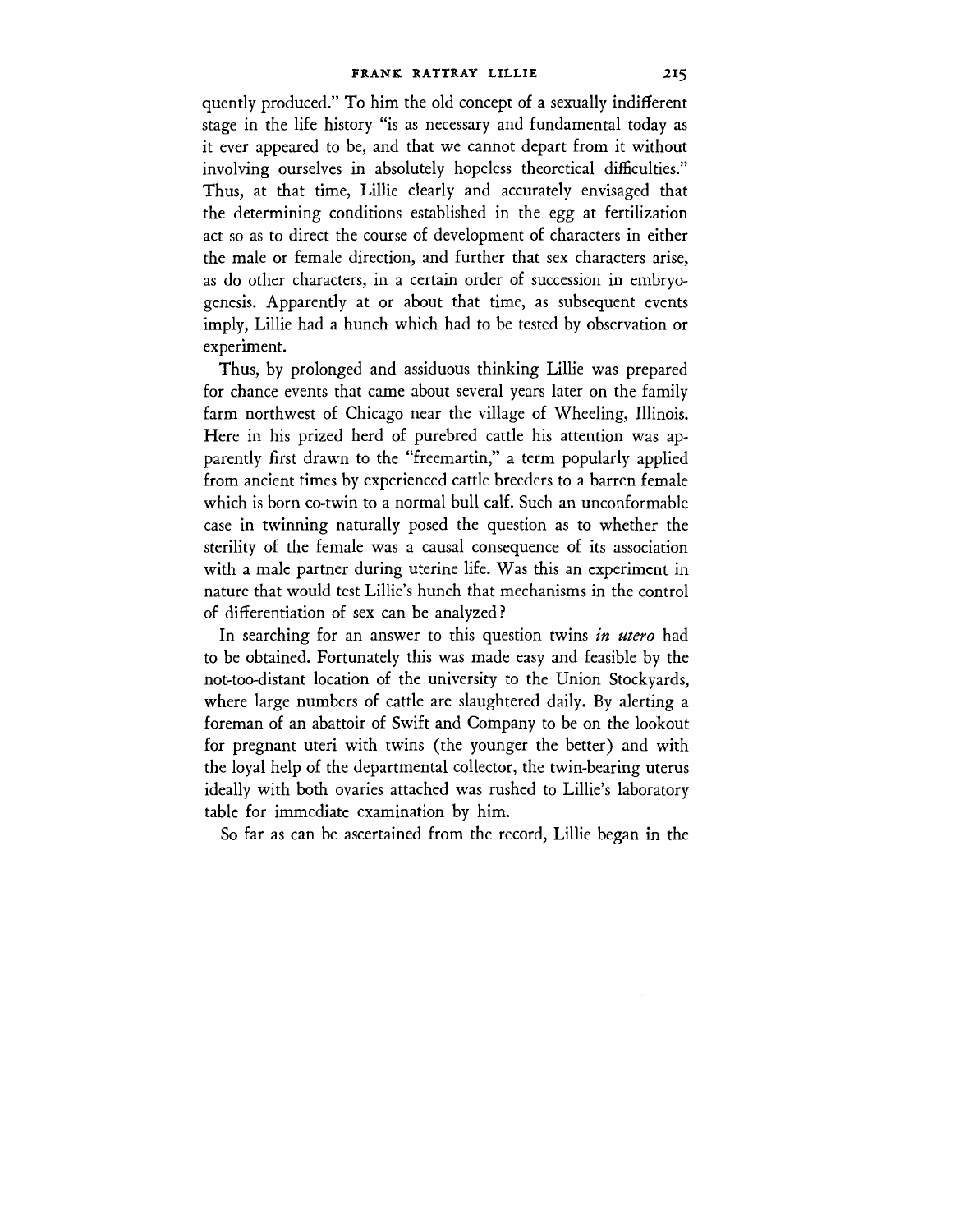autumn of 1914, a systematic examination of fetal twins *in utero.* By February 25, 1916, a total of 41 cases of bovine twins had been studied with such exactness of observation that no critically important detail was overlooked. The observations were pregnant with meaning and decisive, and furnished the basis for his announcement in *Science* two months later of "The Theory of the Freemartin." Thus, within a period of a little over one year he had worked out the distinctive and peculiar conditions essential for the formation of a sterile freemartin. The definitive paper based on a grand total of 55 pairs of fetal twins was published in July, 1917.

First of all it was essential to establish beyond a shadow of doubt that the sterile freemartin is a zygotic female and not a male cozygotic with its mate. Almost all authors up to 1916 had interpreted the freemartin as a male co-zygotic with its mate, an inference based primarily on the male-like internal reproductive organs (i.e., testes in the groin and a gubernaculum of the male type) of the freemartin. Likewise, as Lillie admits, he adopted at the beginning of the investigation the "working hypothesis" that the freemartin and its partner are identical twins (i.e., of monozygotic origin) of the male sex. On such an assumption the freemartin must be interpreted as a modified male; and, as Lillie stated, "the explanation of the modification must be found in the twinning process itself, i.e., in the division of the single zygote that *ex hyp.* formed the two twins" (1917, p. 375). With this aim in mind he studied fetal twins *in utero* pair by pair, always on a lookout for data of key significance. Only after collecting data from 27 cases of fetal twins was he fully and finally convinced that the freemartin and its cotwin did not arise from a single zygote but from two distinct zygotes. Apparently, Lillie had not anticipated during the early stages of the investigation that sex hormones could possibly play a role in causing the transformation of the female by its male partner. Only later (1917, p. 384) did he argue that "it is impossible to suppose that the association of two males *in utero* should cause the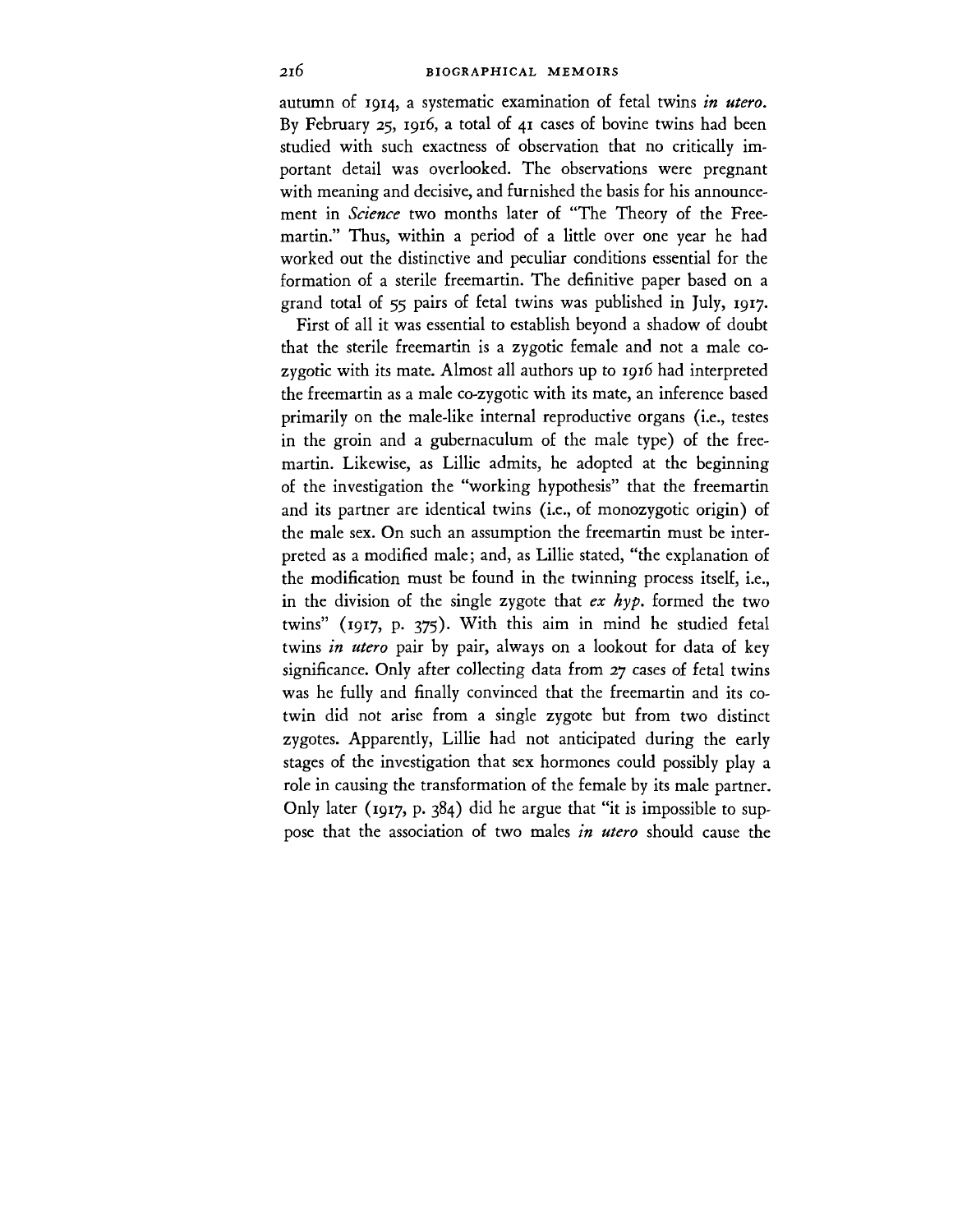transformation of one of them into a freemartin in a certain definite proportion of cases."

The decisive answer to the question of the zygotic origin of the freemartin and its mate came from the embryological evidence. As Lillie admits, it was a great surprise to discover that nearly all bovine twins *in utero* were monochorial, a condition usually regarded as evidence of monozygotic origin. That the twins, whether of the same or opposite sex, really arose from two zygotes, however, was established by showing that for each embryo a *corpus luteum* was present—one in each ovary—and further that, although originally independent and in opposite horns of the uterus, the chorionic vesicles of the two embryos, owing to their great tendency for elongation, met in the connecting body of the uterus and fused secondarily therein. No longer was there any doubt in Lillie's mind that the freemartin and its mate arose from separate zygotes. Could the freemartin possibly be a zygotic female? Lillie argued that the freemartin is female, since it is impossible to conceive how the association of two males could cause the sex transformation of one of them. Moreover, the external genitalia and mammary glands of the freemartin are almost invariably of the female type. Finally, as Lillie (1917, p. 384) put it, "The assumption that the freemartin is a male leads to an absolutely incomprehensible sexratio, while the interpretation that it is female comes nearer fulfilling the expected sex-ratio." Although basically sound, these arguments left unexplained the mode of origin of the male-like nature of the internal organs of reproduction in the freemartin.

Treating the freemartin as a zygotic female, the question naturally arose as to the nature of the conditions essential for its transformation in the male direction. In a nutshell, Lillie discovered that when the fetal membrances of male and female embryos are intimately fused and the allantoic blood vessels (especially the arteries) of the twins are united so as to permit a constant interchange of blood, the female is modified in the male direction. The transformation may be so complete that the female develops testes and male sex ducts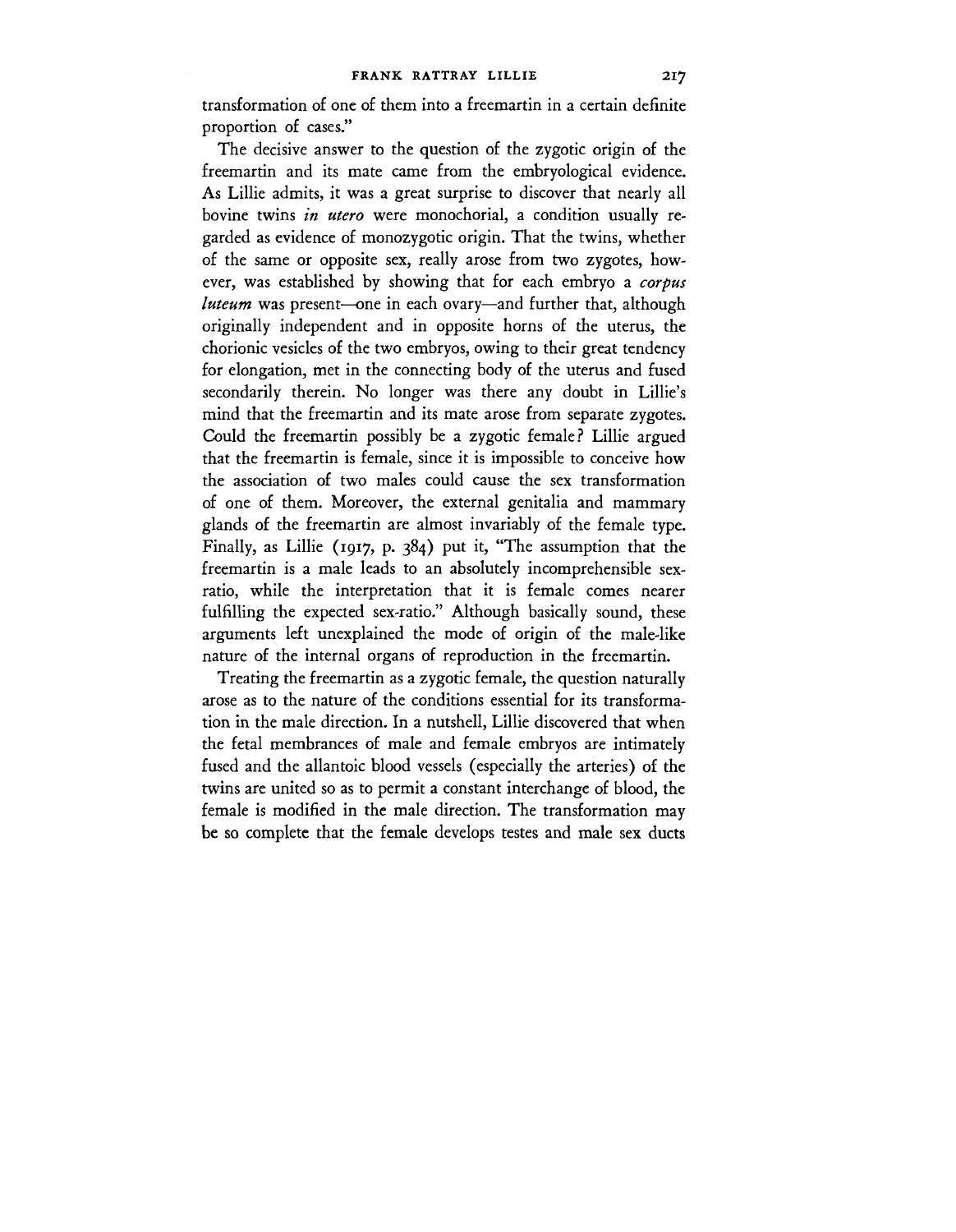instead of ovaries and female sex ducts. However, if no blood vascular connection develops, even though the fetal membranes are fused, both male and female partners are normal in sex development. To Lillie such a condition served as "a veritable *experimentum crucis,"* as indeed it was. Fetal vascular connection became *sine qua non* for the sex transformation of the female. As Lillie put it in 1916, "This is unquestionably to be interpreted as a case of hormone action." Moreover, since the effect was limited to the formation of male sex characters in the female, he regarded the effective agent in the process as a male sex hormone.

Coequal in importance with the discovery of embryonic sex hormones was his original contribution to the understanding of the mode of their action in altering sex development. With keen insight into the problem he established that the vascular connections of the fetal membranes usually became suitable for the intermingling of blood of the two embryos during the morphological indifferent period of sex development or at about the time of onset of sex differentiation. At these critical stages the rudiment for each male structure that develops in the freemartin is already present in the female. On this point Lillie (1917, p. 419) stated, "In the case of the freemartin we do not find that the male hormones cause the development of any structure which is not represented embryologically in the normal female; the hormones act in this case by inhibition or stimulation of normal embryonic rudiments." Therein a new concept had its inception—one that foreshadows our modern conceptions that the role of sex hormones is to actuate the expression of latent differences in reactivity preexisting among the tissue components of a reproductive system that is basically bisexual in its embryonic organization. Thus, at the time when nothing was known about the subject, Lillie succeeded in indicating where solid ground lies and in what direction further effort might usefully be exerted.

The unraveling of how "nature performed a crucial experiment" (as Lillie phrased it) on the question of the role of sex hormones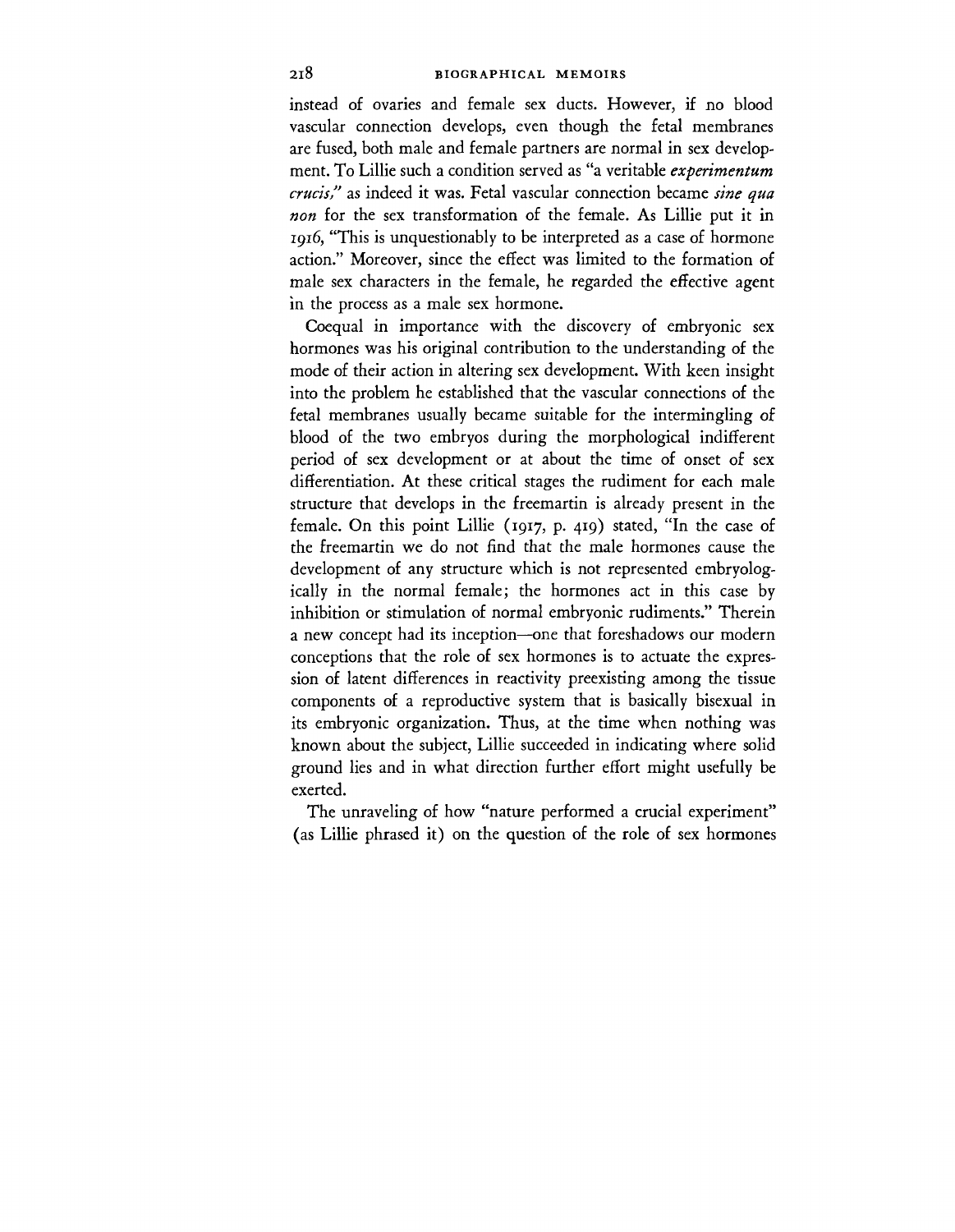in the embryonic differentiation of sex characters is a model of scientific analysis. In it serendipity, rigorous logic, penetrating insight, and creative interpretation as well as perfection of exploration are displayed. Although the minutiae of detail comprised an essential part of the analysis, the goal to him, as in all of his major investigations, was to discover new principles. Verily, Lillie succeeded in laying down the principle that "the course of embryonic sex-differentiation is largely determined by sex-hormones circulating in the blood" (1917, p. 415). After nearly four decades of research by many workers on the role of sex hormones, this remains today a general truth of wide application in understanding the embryonic development of sex characters—one on which others have been founded.

The uncovering of a new phenomenon introduced biologists to the problem of the nature, origin, and action of sex hormones at a time when almost nothing was known about the subject. The effect was immediate and widespread. It started many researches, in this country and abroad, initially designed to test the hormonal theory of the freemartin by experimental means. During the decades that have passed since the original observations and theory were reported, the hormonal interpretation of the freemartin condition has not infrequently been criticized. Quite possibly the theory is inadequate, but the surest way to prove it inadequate is by demonstrating that the evidence on which it is based is unreliable. No one has questioned the evidence; in fact, confirming evidence was furnished independently and almost simultaneously by Keller and Tandler (1916) in Austria and still later by several others.

That the purely hormonal interpretation of the freemartin condition, however, may need to be qualified and enlarged is suggested by recent studies showing that the modification of sex development is not the only change that takes place. The accompanying changes are of a more subtle nature. The majority of dizygotic twins in cattle, whether of like or unlike sex, have identical red-cell antigens owing to an exchange of circulating blood cells between them dur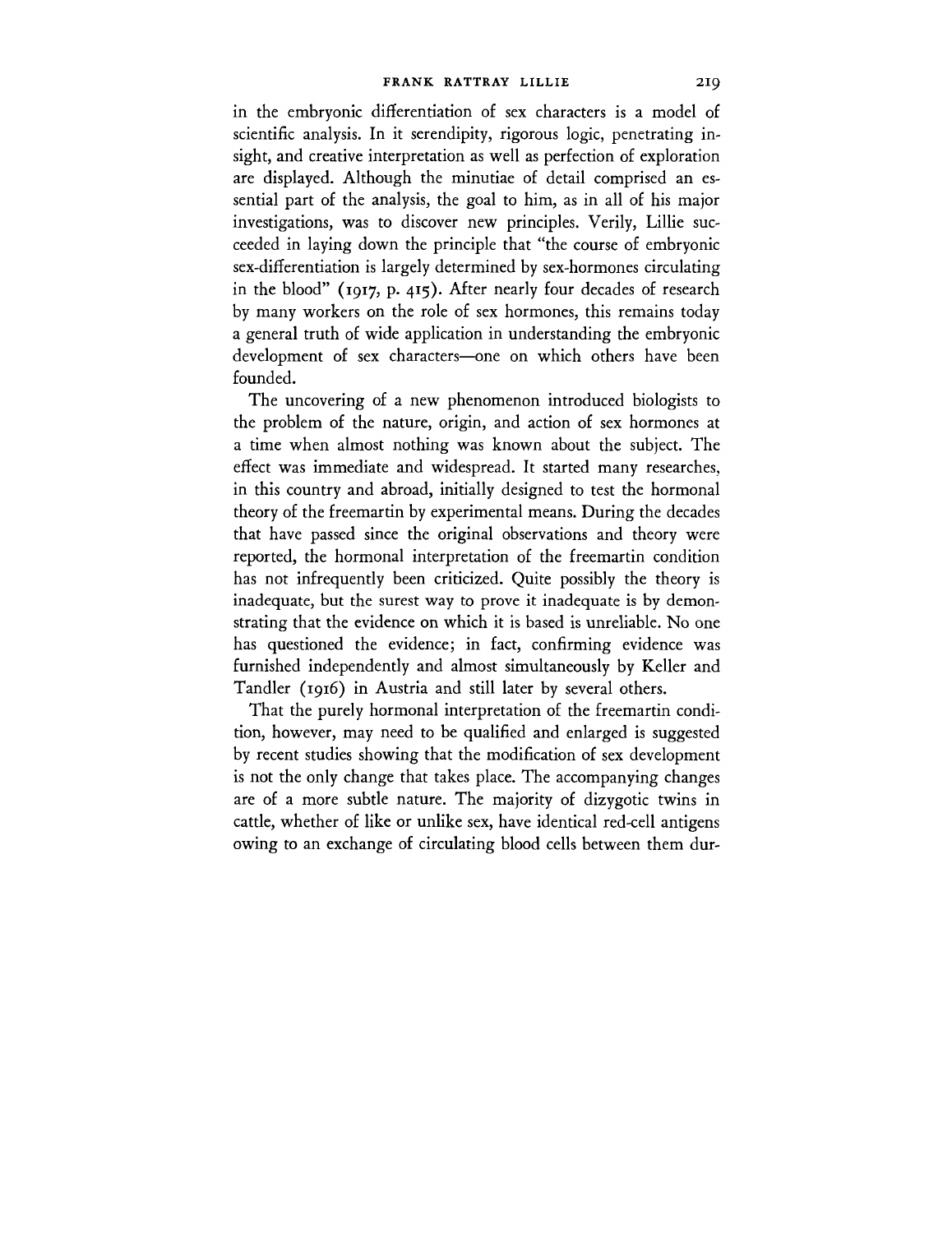ing fetal life (Owen and others); and, furthermore, contrary to theoretical expectation, skin homografts reciprocally interchanged between them are to a high degree mutually acceptable (Billingham, Medawar, and others). Accordingly, the freemartin as well as its male mate contains a mixture of genetically female and male blood cells (red-cell precursors of different antigenic types)—a situation which clearly corresponds to the anomalous conformity in antigenic properties of the skin of the twins. Whether a causal connection exists between such changes and the one-way change in sex development remains an open question. On the basis of current research, the possibility must also be recognized that organ-specific molecules other than hormones are present in the circulation of an embryo, and consequently in the intermingling of blood of twin embryos of unlike sex they may have a far-reaching effect in modifying the sex development of the freemartin. To explain the one-way effect is today as puzzling as it was to Lillie in 1917. As Lillie would have it, the theory of the freemartin only serves to uncover new phenomena that still require explanation in endless succession.

In all of his research, as is clearly evident in the printed record, Lillie regarded the experimental approach in the laboratory as adding a finishing touch to those "experiments" that are always taking place in nature. To him both methods of approach to a problem are necessary and complementary. In the production of the freemartin condition nature had seemingly provided almost as wide a range of requirements of a "good experiment" as might be imagined by an ingenious investigator in designing experimental procedures. Yet, Lillie clearly recognized the desirability of testing and extending by experimental artifice the role of sex hormones in controlling the differentiation of sex characters of the vertebrates at all stages in the life history. To this end he immediately initiated among his colleagues and students a broad and intensive program of research on the isolation and purification of sex hormones and on their role in regulating the expression of sex characters. For his own phase of the program he wisely chose for exploration the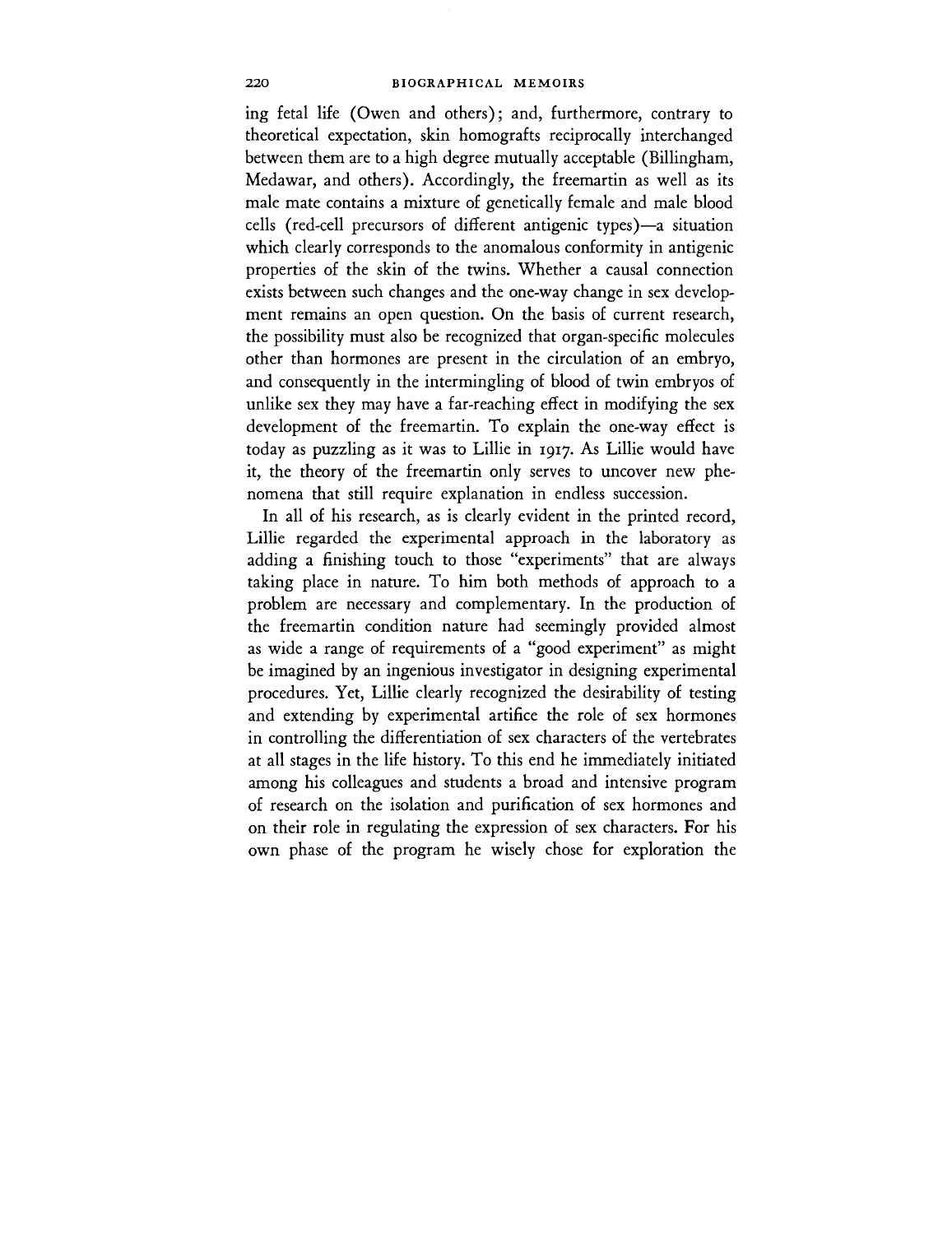Brown Leghorn fowl, a breed which displays in a most striking manner a sexual dimorphism in plumage color and pattern. In collaboration with his research associates (especially Dr. Mary Juhn and Dr. Hsi Wang), clues as to the nature of the processes concerned in the action of hormones (estrogens and thyroxin) in the production of color pattern of the feather were disclosed.

The feather papilla or germ during regeneration proved to be a morphogenetic system in miniature, displayed such characteristic features as bilateral organization, inductor-like action, and gradients in reaction time and threshold to hormones. Indeed, as an embryonic system, the growing feather papilla provides a well-ordered functional background in which color and pattern on the finished feather become elaborated in a precise and orderly manner in response to the action of female sex hormones or thyroxin. Furthermore, feather papillae in different positions on the body vary not only in morphogenetic pattern but also in the kind of color reaction given to hormones. These discoveries remain today as the most significant contributions yet made to the intricate and complex problem of the nature of the interconnections between morphogenesis, hormones, and events in color differentiation of the feather. In elucidating these and similar problems Lillie was active almost to the end and finished his scientific career on the theme of the underlying mechanisms of plumage color design in birds—as he envisaged, keys that would unlock the investigator's way to a better understanding of the natural beauty of birds.

# RELATIONS TO LEARNED ORGANIZATIONS

It is not surprising, from the foregoing account, that this phase of Lillie's life and activities should be intimately bound up with his tangible accomplishments as an investigator and his reputation as an able administrator. Recognition and honors were bestowed upon him by numerous scientific societies, academies, and universities. He was elected a member of the National Academy of Sciences in 1915 and of the American Philosophical Society in the following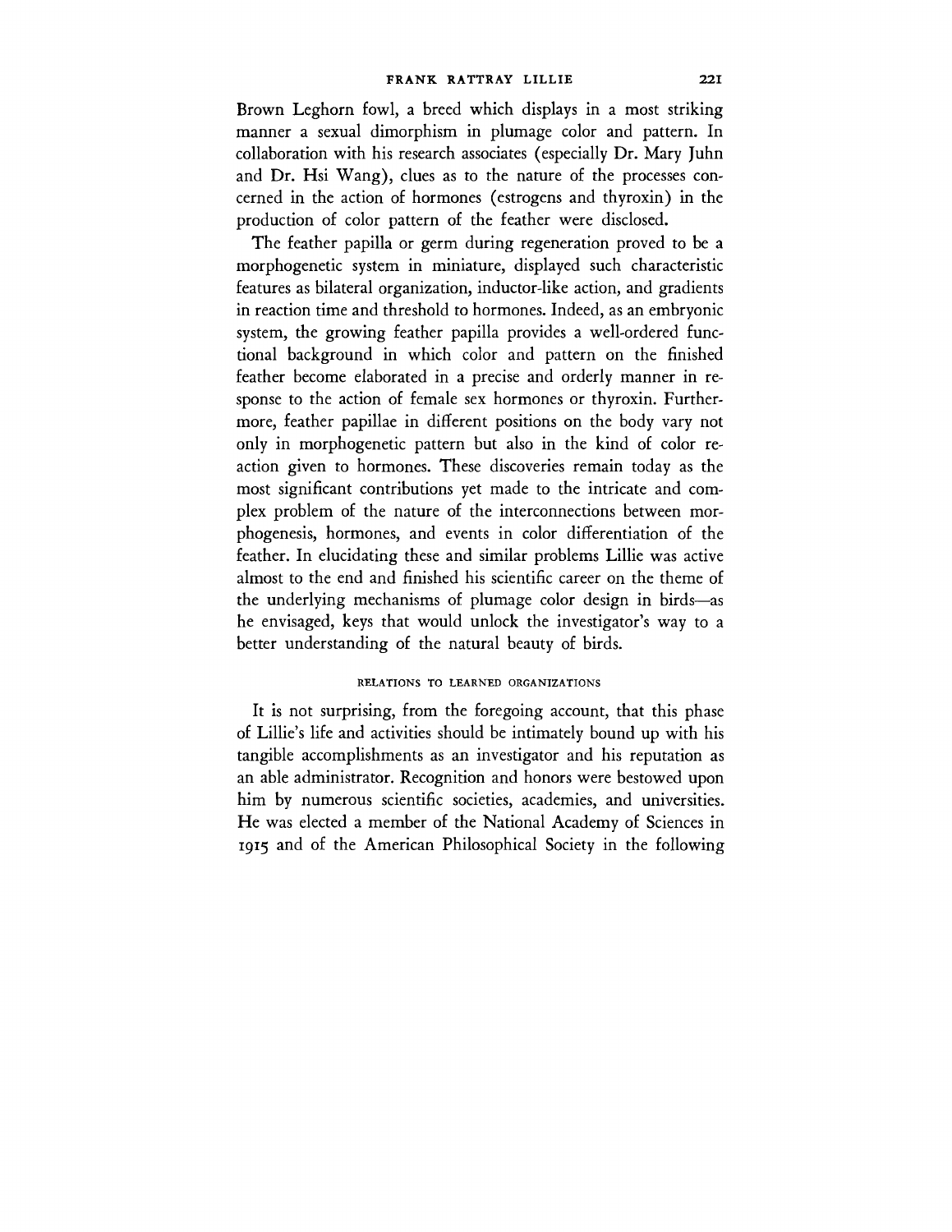year; likewise, a fellow of the American Academy of Arts and Sciences, a correspondent of the Academy of Natural Sciences of Philadelphia, an honorary fellow of the Royal Society of Edinburgh, and a foreign member of the London Zoological Society; also, a member of the Société Belge de Biologie, Société de Biologie (Paris), and Société Royale des Sciences Médicales et Naturelles de Bruxelles. The honorary degree of Sc.D. was conferred upon him by his alma mater, the University of Toronto (1920), and by both Yale (1932) and Harvard (1938) Universities, and the LL.D. by Johns Hopkins University (1942).

As regards his formal relations to scientific societies, he served as President of the Central Branch of the American Society of Zoologists (1905-1908), of the American Society of Naturalists (1915), and of the National Academy of Sciences (1935-1939). In an autobiographical memorandum in the Academy files Lillie says, "Among the offices I have held in various scientific societies those that I value most were the Presidency of the National Academy of Sciences (1935-1939) and the Chairmanship of the National Research Council (1935-1936) held simultaneously with the first year as President of the National Academy of Sciences. I resigned the Chairmanship of the Council because I felt that it was not good policy to continue to subordinate the Council so much to the Academy; a single year was sufficient to restore the constitutional relations which had become seriously strained previously."

The year after Lillie was elected to the Academy, the National Research Council was established. During his first years as academician there is no indication of any active participation in Academy-Council affairs. As one of his contemporaries remarked, "His modesty and observing character must naturally have led him to assume a waiting attitude until he became familiar with its procedures." The tide turned, however, in 1919, when he was chosen by the American Society of Zoologists as one of its first representatives in the newly organized Division of Biology and Agriculture of the Council, an assignment he held for four years. At once he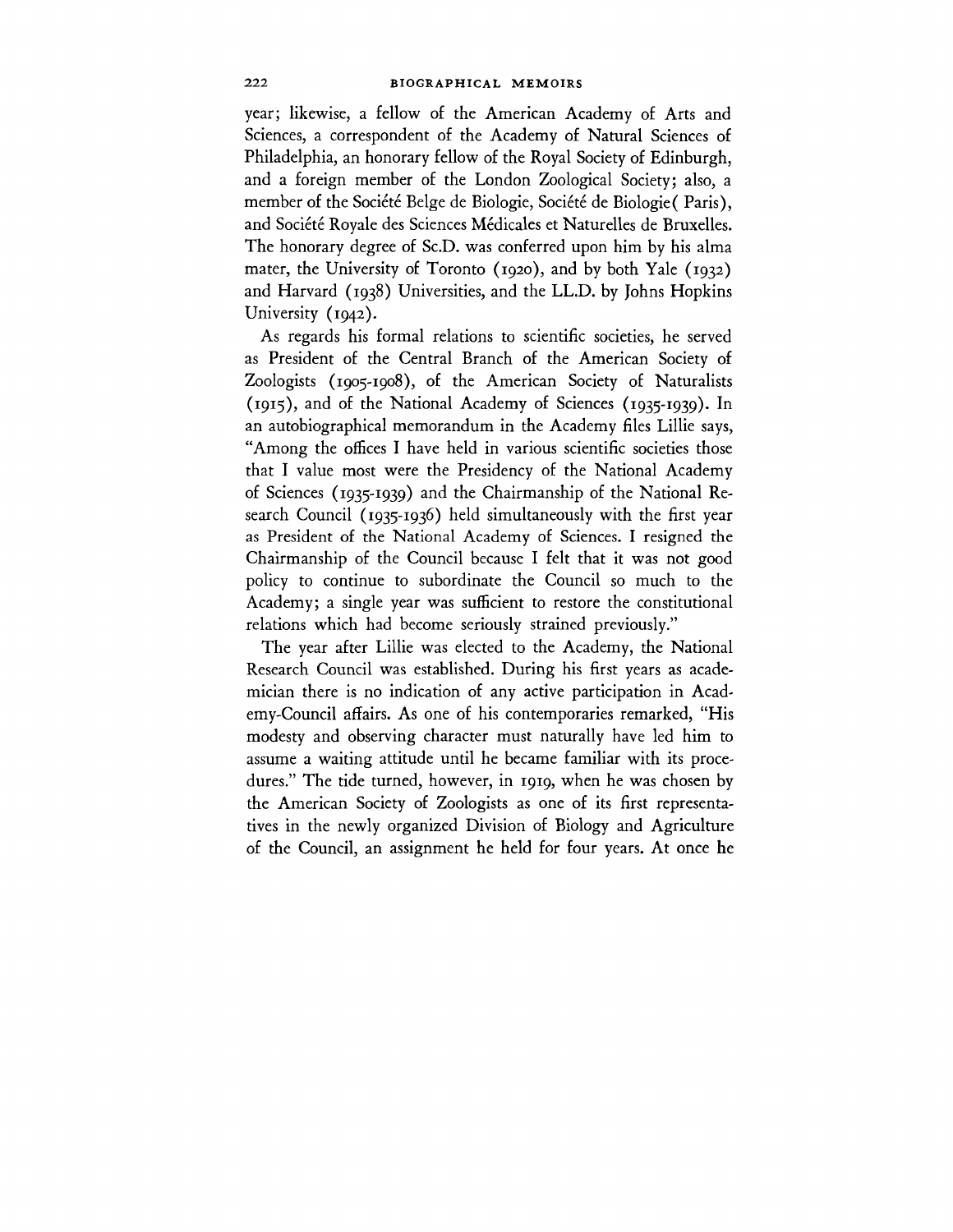was made a member of the executive committee of the Division under the chairmanship of C. E. McClung. In this position an opportune moment had come to Lillie for action on what was foremost in his mind at the time, namely, ways and means of securing funds for building a greater Marine Biological Laboratory at Woods Hole. He presented his case before the Division in 1919, whereupon he was appointed chairman of a committee to investigate the need for a broader basis of support of the laboratory, an institution of distinction in its nationwide scope. The report of his committee endorsing the program of the Marine Biological Laboratory was formally and heartily approved by the executive committee of the Division and the executive board of the Council. Then, as Lillie relates it in his book on the history of the laboratory, through Vernon Kellogg, permanent secretary of the Council and also a member of the Executive Committee of the Rockefeller Foundation, "access" to the officers, including the President, who had been a colleague of Lillie at the University of Chicago, was "facilitated." These interconnections led, early in 1922, to a conditional grant from the Foundation; and by the end of the next year all of the specified conditions were met, so that the laboratory could go ahead with its plans for the erection of a new building and for an extension of the library—also with the assurance of a modest but permanent endowment. In the bringing this ambitious enterprise to fruition Lillie looked upon the National Research Council as playing the role of lending its "unqualified endorsement and moral support." All in all, "Lillie's account of these events sounds somewhat naive in view of all the invective that has been hurled at interlocking directorates, but it evidences a wholly honest spirit without fear of criticism for taking advantage of personal and official connections in such a good cause" (Harrison, 1948, *Biol. Bull,* Vol. 95, p. 155).

In 1922 Lillie, after a period of one year as Vice Chairman, was chosen Chairman of the Division of Biology and Agriculture, a position he held for one year. Prior to taking on these positions he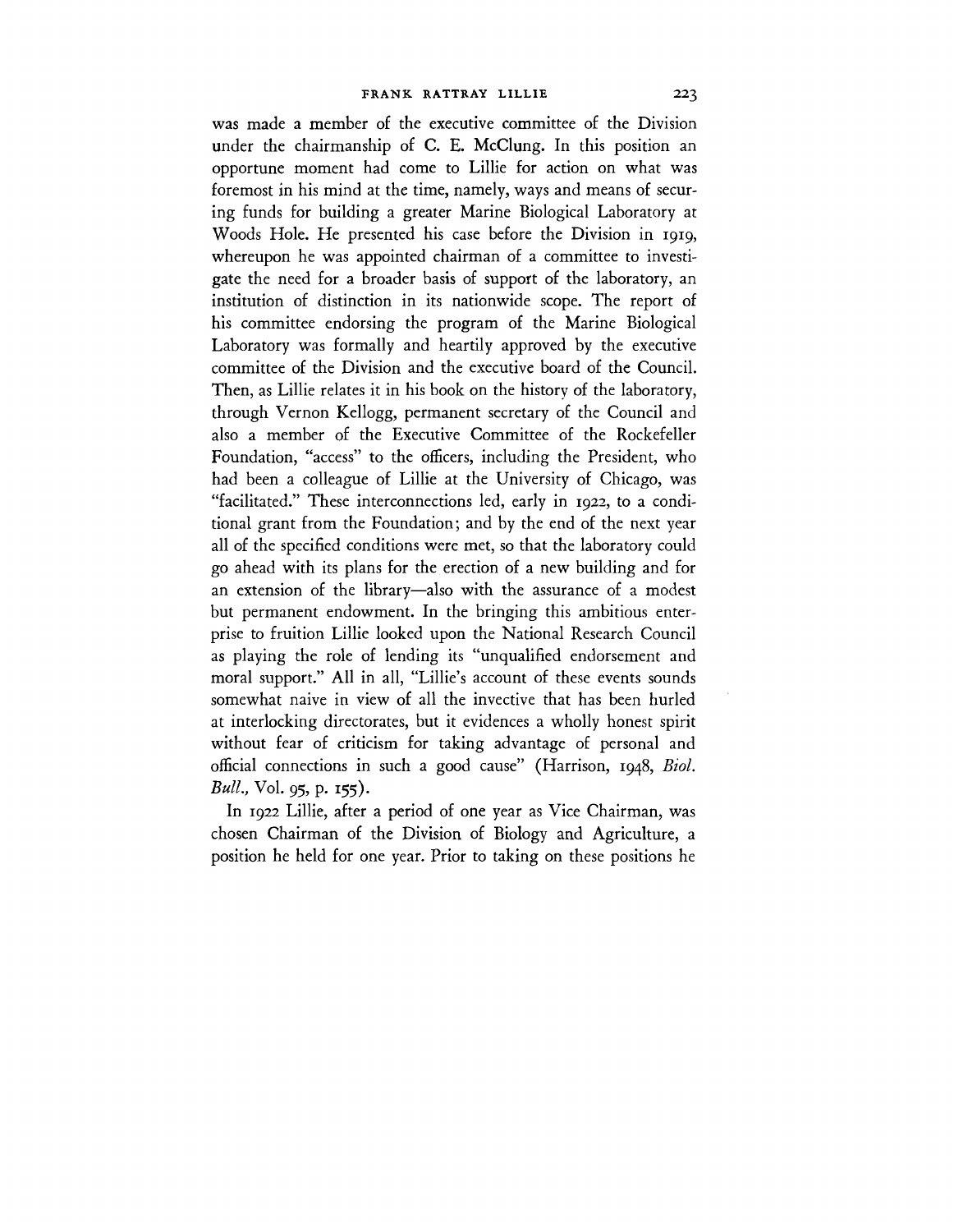had been working hand-in-hand with his predecessor, C. E. Mc-Clung, on a plan to provide the biologists of America and of the world with adequate abstracting service. To this end the Union of Biological Societies was organized in 1922, and by 1926 had assumed responsibility for the publication of *Biological Abstracts.*

Another project brought to fruition during his chairmanship was the establishment in 1923 of the National Research Council Fellowships in the Biological Sciences through an initial grant of \$325,000 from the Rockefeller Foundation. As chairman of the fellowship board from its inception until 1931, he played a leading role in determining its policies and procedures. In 1937 the fellowships in the physical and biological sciences were merged into the National Research Council Fellowships in the Natural Sciences. On this joint board Lillie served for two years. In commenting upon the development and success of the fellowship program as a whole, Lillie, in 1936 *(Science,* Vol. 84, p. 279) said, "To have led the way in the development of this essential addition to the older plans for advanced training has been a much prized privilege of the National Research Council."

In 1921 a Committee for Research in Problems of Sex was set up in the Division of Medical Sciences of the National Research Council with Lillie as one of the appointed members. Owing to his pioneer discoveries on the relation of sex hormones to sex differentiation and to his wide knowledge of the biology of sex, he was able to contribute materially to the work of this committee for a period of sixteen years. During this period scores of investigators were assisted by financial aid (administered by the committee from grants provided by the Rockefeller Foundation), by suggestion, recommendation, and other forms of advice. As a way of celebrating the completion of a decade of service to investigators, the committee sponsored the preparation and publication of *Sex and Internal Secretions* (1932), a volume that testifies eminently to the diligent labors and wise decisions of the committee members. In fact, within a period of five years of its issuance the new discoveries in the field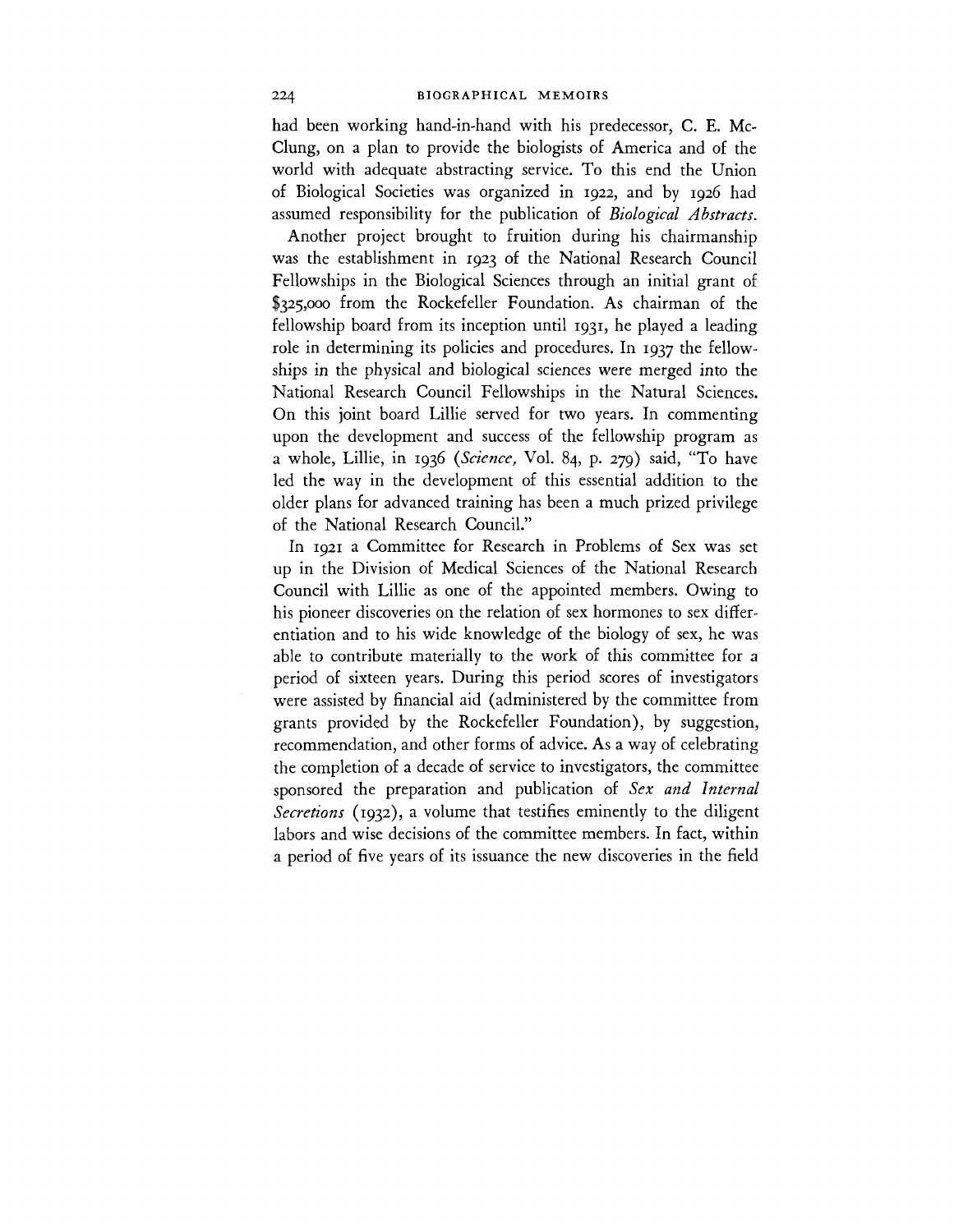had expanded so rapidly that a thoroughly revised new edition (published in 1939) was demanded by acclaim of literally hundreds of workers in the field. To be of service with others in furthering research by others in all branches of biology was one of Lillie's outstanding characteristics.

As a consequence of his demonstrated administrative skill, personal qualities, and readiness to assume responsibility both at the University of Chicago and at Woods Hole, he was unanimously elected simultaneously President of the National Academy and Chairman of the National Research Council in 1935 at the age of 65. As Ross G. Harrison commented, "This unusual action was taken in order to relieve a situation that had arisen in the relations between the Academy and the Council, which harked back to the appointment of the Science Advisory Board several years before and which required a man of Lillie's poise and experience to adjust" (the "situation" referred to here is more fully related by Harrison in *Biol. Bull.,* Vol. 95, p. 156). He went about his task with unruffled determination and assurance; and, by the end of the first year of office in this dual post, Lillie had succeeded in bringing about smooth working conditions between the two organizations, so much so in fact that he relinquished the chairmanship of the Council. In referring to these matters in 1939 Lillie wrote, "... my strong conviction [is] that the Academy and Council are one and indivisible," a conviction that, as he further noted, "gained strength" during the ensuing three years of his term as President of the Academy. Among the many expressions of gratitude for his accomplishments as an elder statesman, one stands out in written record, to wit, "I always thought that through the force of his integrity and high esteem in the scientific world he was able to create in the minds of a number of other opposing members of the Academy a better understanding of the place of the Council in the Academy's structure."

As the thirteenth President of the Academy, through both formal and informal relations, he acquired a working familiarity with most if not all of the specific activities and accomplishments of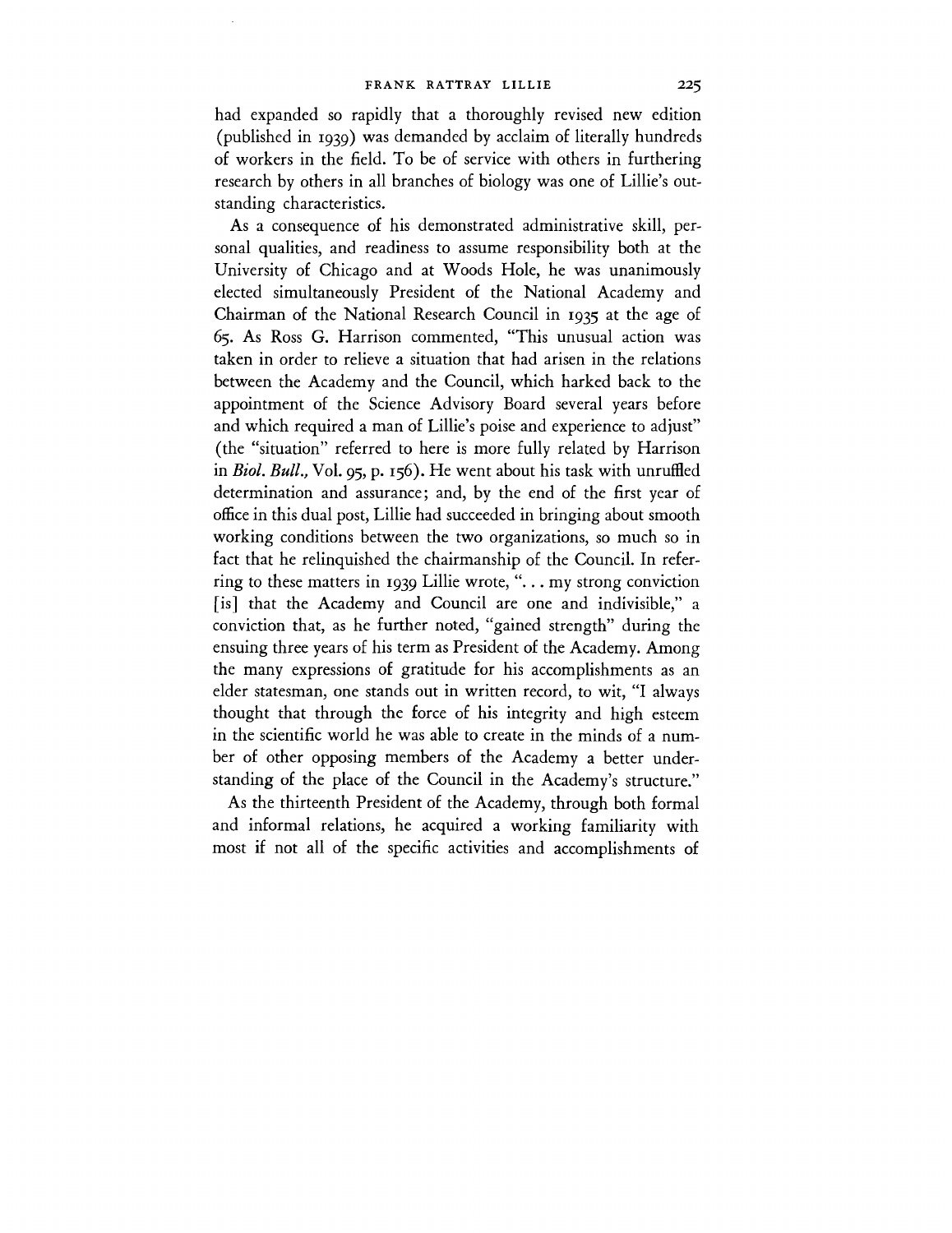innumerable committees of the Academy and Council, which, as he noted, "are described, if not verified, in the grave and gray pages of reports." Save for the first year of his presidency no unusual happenings are recorded. Nevertheless, real advances were made in several directions. First among them was a strengthening of the Academy and Council relations to the agencies of the Federal Government. As his presidential address in 1939 shows, Lillie took a special interest and care in promoting these relations in strict conformity to the obligations of the charter to the Academy. A second event of interest was the birth in 1938 of the Pilgrim Trust Lectureship, which resulted from a "fertile union of ideas" among officers of the Royal Society of London and the Academy. The idea behind the establishment of the lectureship was that of providing mutual hospitality through an exchange of lecturers between the two organizations. Supported by a grant from the Pilgrim Trust, six distinguished scientists were exchanged between 1938 and 1946. Regretfully, this arrangement is now in abeyance for lack of funds. Still another accomplishment of note was the establishment through a grant from the Rockefeller Foundation of the Central Purposes Fund, a fund that was urgently needed for the financing of conferences on projects of national and international interest.

In closing this section of the memoir dealing with Lillie's role in the Academy-Council affairs it seems fitting and appropriate to set forth the following pertinent excerpts from the tribute that President A. N. Richards paid to him at the autumn meeting of the Academy in 1947.

"Concerning Dr. Lillie's term as President of the Academy I shall say little because I know little. I know that through his influence, certain confusions which had developed in the relations between the Academy and the Government were resolved, that during the first year of his term he accepted the additional burden of the Chairmanship of the National Research Council, becoming the only person in the history of the Academy and Council who had simultaneously held these two positions. I know that it was during his admin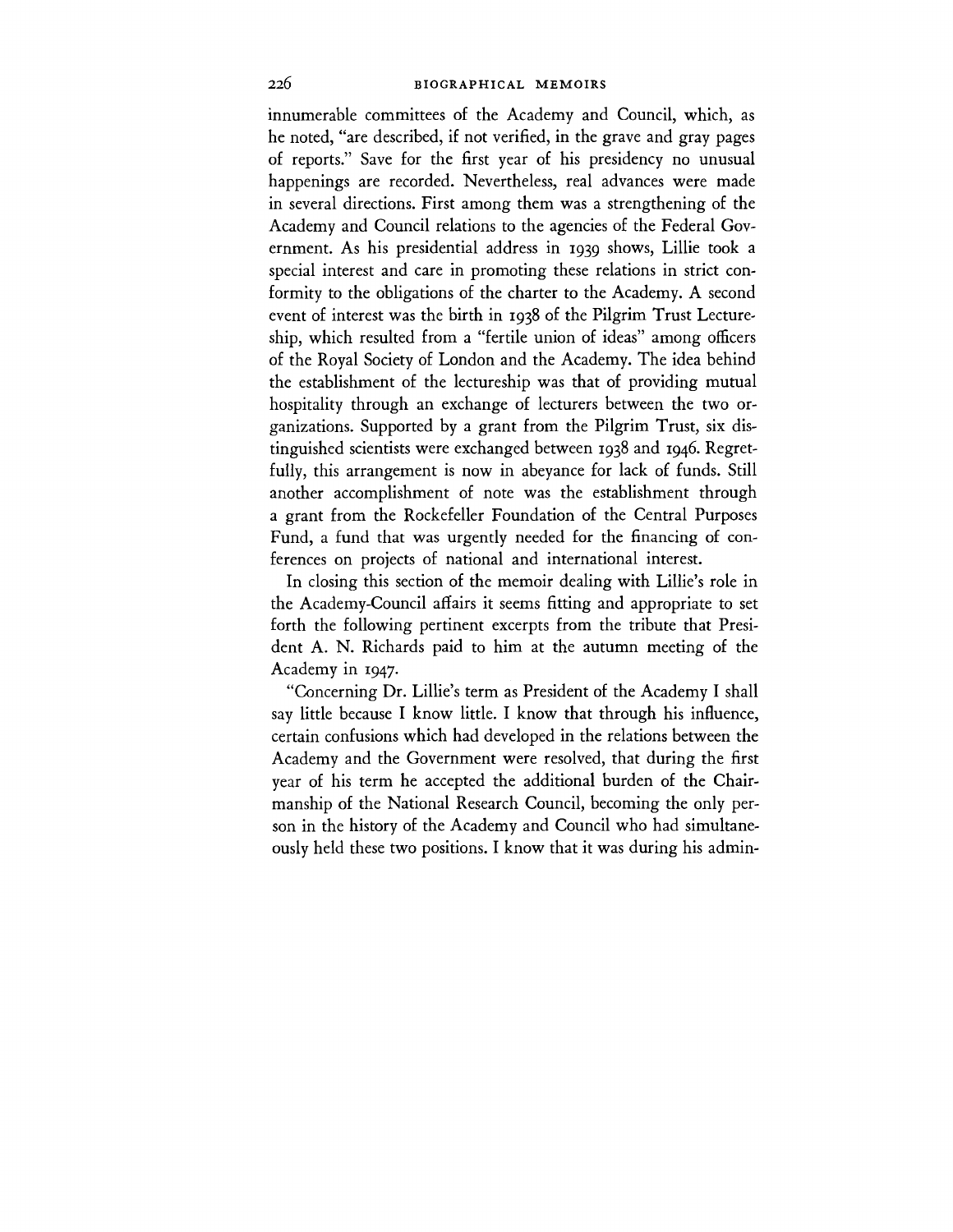istration that the Pilgrim Trust Lectureships were created which resulted in a most distinguished exchange of lecturers between this country and Great Britain. I believe that during his term a unification was achieved in the program of fellowships in the natural sciences financed by grants from the Rockefeller Foundation. It was also during his term, as what I have said before has indicated, that the final steps which led to the establishment of the Oceanographic Institution in which the Academy had such a vital interest were taken.

"It was not my good fortune to have had more than a casual acquaintance with Dr. Lillie. I remember vividly his appearance as he presided at an Annual Meeting of the Academy in 1939. He gave an unforgettable impression of dignity, keen intelligence and precision of thought.

"With what I admit is insufficient knowledge, I link his perfectionistic attitude of mind with that which I knew to be possessed by my old teacher, R. H. Chittenden of Yale—an attitude of distaste amounting to scorn of anything less than the greatest possible thoroughness, and accuracy of thought and nicety of performance.

"To many who did not come into close touch with him, myself included, he gave an impression of austerity and reserve. I have it, however, from one who worked with him and under him for many years in the Woods Hole laboratory that in this respect appearance was deceptive. No questions which concerned his science or the Institution which he loved were too trivial to take to him; but in the consideration which he gave to them the unimportant dropped out of sight, only the essentials were left. In helping to revise the opinions of others, as he was often called upon to do, there was never a hint of humiliating criticism or reproach. He must have possessed a deep understanding and a very subtle sense of humor; otherwise he could never, in the administrative difficulties which he faced, have brought harmony into being; he must have known well how to 'suffer fools gladly.'

"The record which he established, of long and able guidance of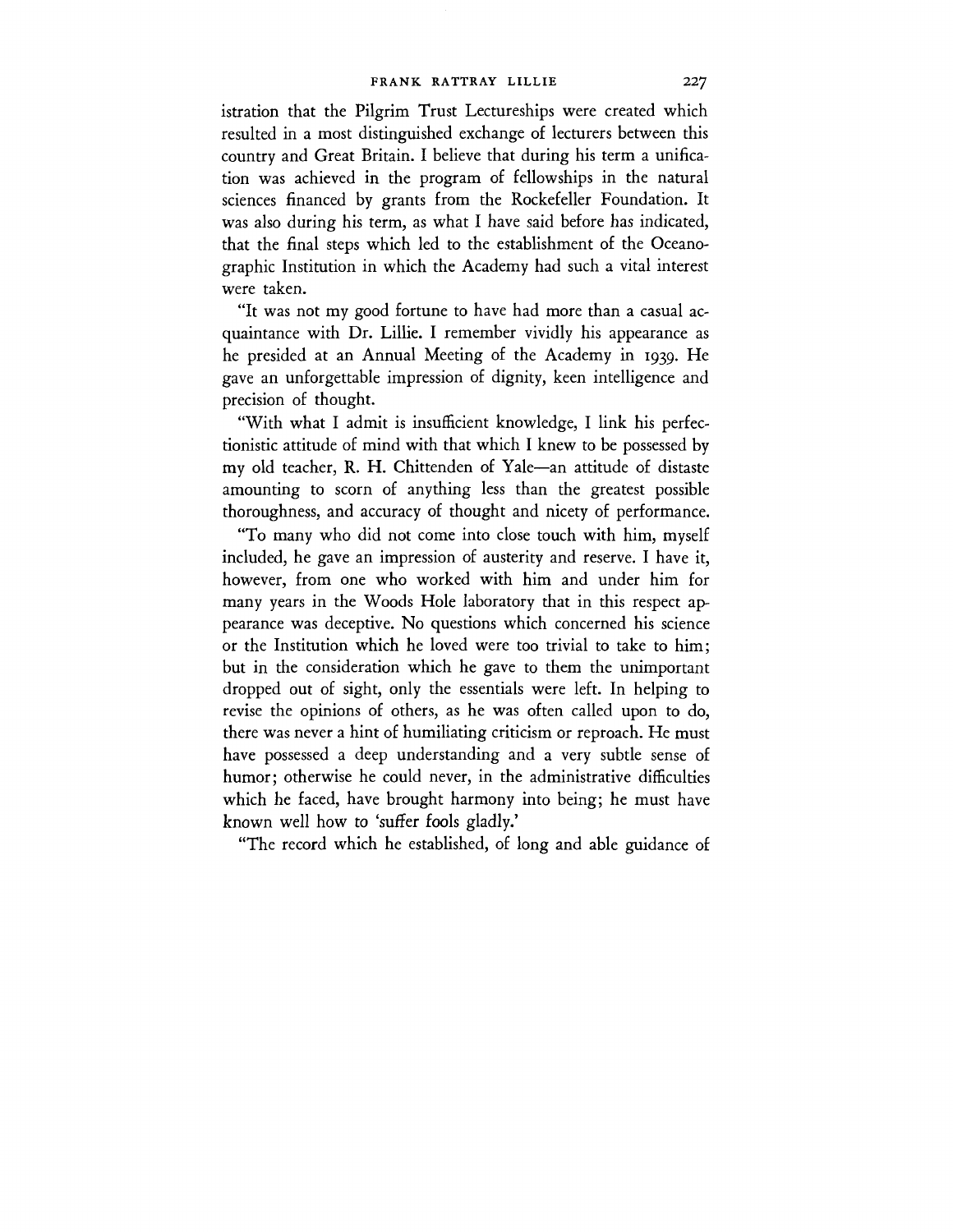a great university department, of that of a chief builder of two great research institutions, of distinguished leadership for a period of the National Academy and the Research Council, and of the affectionate devotion of a host of pupils and colleagues, I think you will agree, marks a career which could well be called incomparable."<sup>2</sup>

<sup>2</sup> The readers of this memoir will find some supplementary facets in the personal and professional life of Frank R. Lillie in the following selected references:

Addresses at The Lillie Memorial Meeting, Woods Hole, August 11, 1948. By B. L. Willier, R. G. Harrison, H. B. Bigelow, and E. G. Conklin. Biol. Bull., 95:151-162.

History of the Department of Zoology in the University of Chicago. By H. H. Newman. Bios, 1948, 19:215-239.

Frank Rattray Lillie 1870-1947. By Carl R. Moore. Science, 1948, 107: 33-35-

Frank Rattray Lillie (1870-1947). By Ross G. Harrison. Year Book of the American Philosophical Society, 1947, pp. 264-270.

Frank Rattray Lillie. Memorial Resolution. Proceedings of the American Society of Zoologists, December, 1947. By B. H. Willier. Anat. Rec, 1948:407-410.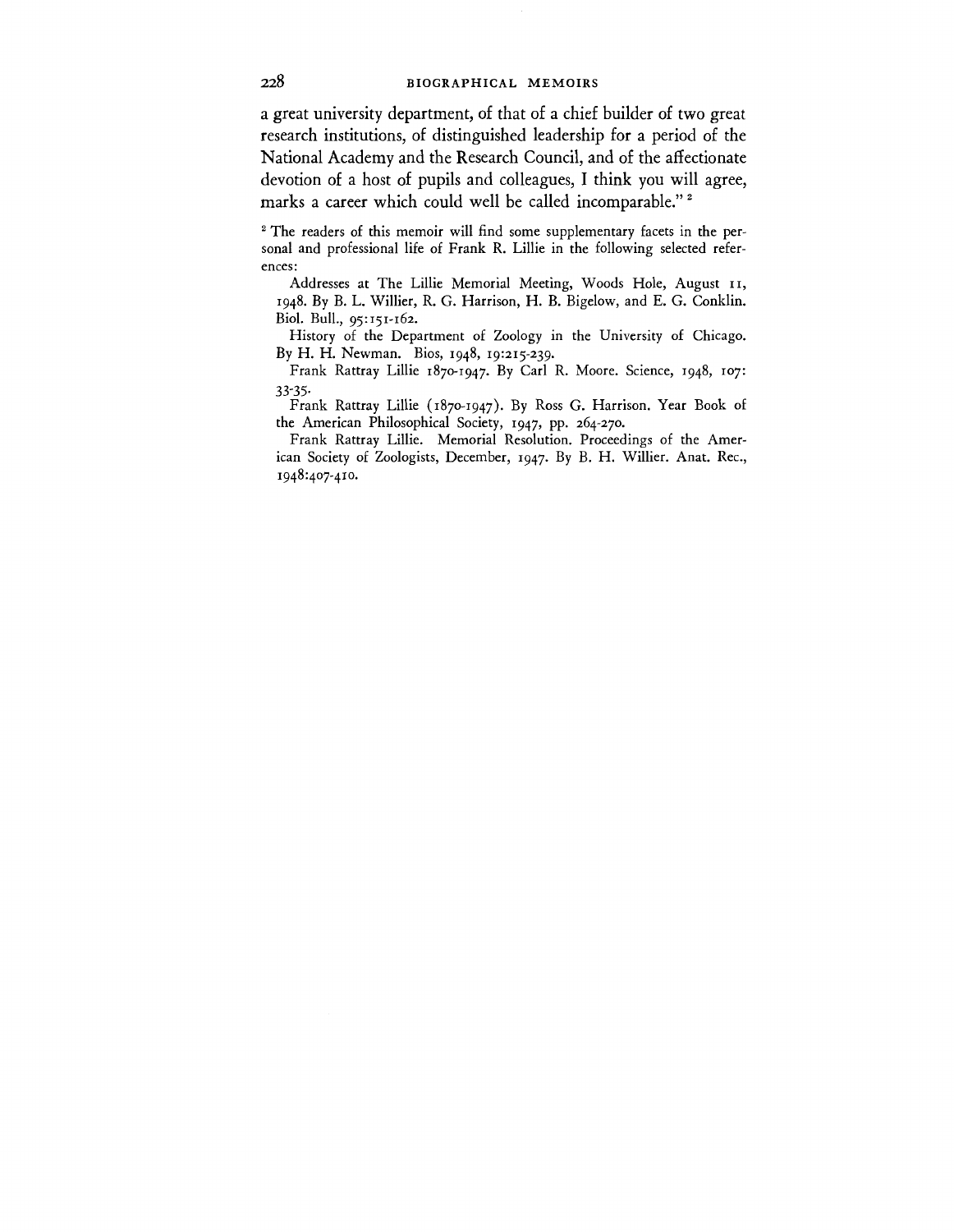# KEY TO ABBREVIATIONS

Amer. J. Physiol.  $=$  American Journal of Physiology

Amer. Mus. J.  $=$  Journal of the American Museum of Natural History

Amer. Nat.  $=$  American Naturalist

Anat. Rec.  $=$  Anatomical Record

 $Biol.$  Bull.  $=$  Biological Bulletin

Biol. Rev. *z=* Biological Reviews

J. Exp.  $Zool. = Journal of Experimental Zoology$ 

J. Morph.  $=$  Journal of Morphology

J. Proc. Add. Assn. Amer. Univ.  $\equiv$  Journal of Proceedings and Addresses of the Association of American Universities

Physiol. Zool.  $=$  Physiological Zoology

Pop.  $\text{Sci.}$   $=$  Popular Science

Proc. Inst. Admin. Off. Higher Inst.  $=$  Proceedings of the Institute for Administrative Officers of Higher Institutions

Proc. Nat. Acad. Sci.  $=$  Proceedings of the National Academy of Sciences Yearb. Amer. Philos.  $Soc = Yearbook$  of the American Philosophical Society  $Zool.$  Bul.  $= Zoological$  Bulletin

# BIBLIOGRAPHY

# 1893

Preliminary Account of the Embryology of *Unio complanata.* J. Morph., 8:569-578.

# 1895

The Embryology of the Unionidae. A Study in Cell-Lineage. J. Morph., 10:1-100.

## 1896

On the Smallest Part of *Stentor* Capable of Regeneration; a Contribution on the Limits of Divisibility of Living Matter. J. Morph., 12:239-249.

## 1897

With F. P. Knowlton. On the Effect of Temperature on the Development of Animals. Zool. Bull., 1:179-193.

On the Origin of the Centers of the First Cleavage Spindle in *Unio.* Science, 5:389-390.

1898

Centrosome and Sphere in the Egg of the *Unio.* Zool. Bull., 1:265-274.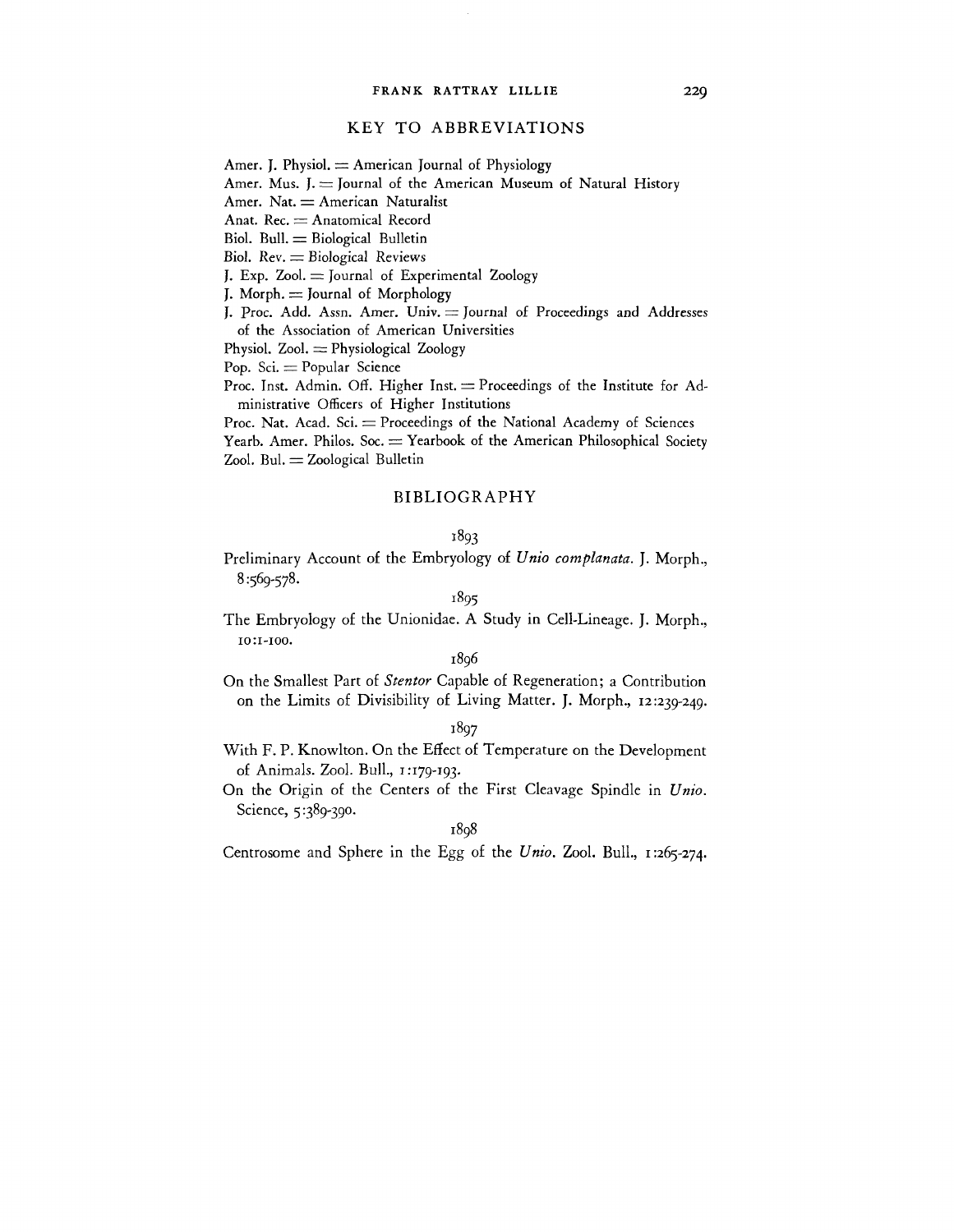Adaptation in Cleavage. Biological Lectures, delivered at the Marine Biological Laboratory of Woods Hole, 1898-1899, pp. 43-67. Ginn and Co., Boston.

1900

Some Notes on Regeneration and Regulation in Planarians. I. The Source of Material of New Parts and Limits of Size. Amer. Nat., 34:173-177.

### 1901

Notes on Regeneration and Regulation in Planarians. Amer. J. Physiol., 6:129-141.

The Organization of the Egg of *Unio,* Based on a Study of Its Maturation, Fertilization and Cleavage. J. Morph., 17:227-292.

#### 1902

Differentiation without Cleavage in the Egg of the Annelid, *Chaetopterus pergamentaceus.* Roux' Arch. Entwickelungsmechanik, 14:477-499.

# 1903

- Experimental Studies on the Development of the Organs in the Embryo of the Fowl *{Gallus domesticus').* Biol. Bull., 5:92-124.
- On Anamniote Embroyo of the Chick. Science, 17:484.
- A Review of *A Laboratory Text-book of Embryology* by Charles Sedgwick Minot. Science, 17:817-819.

## 1904

- Further Experiments in the Embryology of the Chick. Biol. Bull., 6:309-310.
- Experimental Studies on the Development of Organs in the Embryo of the Fowl *(Gallus domesticus).* II. The Development of Defective Embryos, and the Power of Regeneration. Biol. Bull., 7:33-54.

#### 1905

- On the Nature and Behavior of the Morphogenous Substances in the Egg of *Chaetopterus*. Science, 21:385.
- The Eighteenth Season of the Marine Biological Laboratory. Science, 22:537-54°-

## 1906

Laboratory Outlines for the Study of the Embryology of the Chick and the Pig. 1st edition. University of Chicago Press, Chicago.

Observations and Experiments concerning the Elementary Phenomena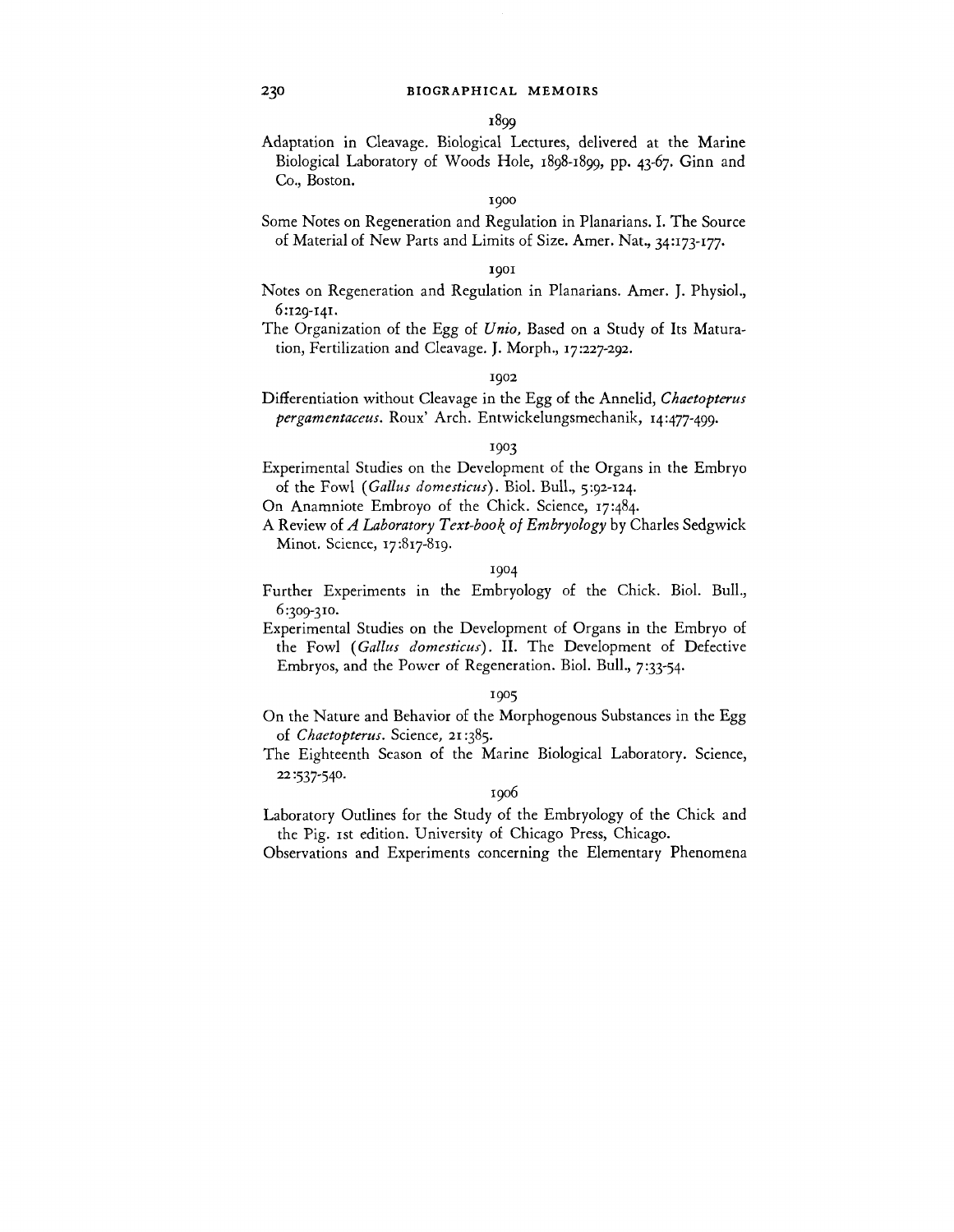of Embryonic Development in *Chaetopterus.* J. Exp. Zool., 3:153-268. Review of *Allgemeine Biologie* by Oscar Hertwig. Science, 23:428-429.

### 1907

- The Twenty-first Season of the Marine Biological Laboratory, June 1 to October 1, 1908. Preliminary Announcement. Science, 26:839-842.
- The Biological Significance of Sexual Differentiation—a Zoological Point of View. Science, 25:372-376.

# 1908

Cooperation in Biological Research. Science, 27:369-372.

- A Contribtion towards an Experimental Analysis of the Karyokinetic Figure. Science, 27:907-908.
- Development of the Chick. An Introduction to Embryology. Henry Holt and Co., New York. 472 pp.
- On the Specific Gravity of Constituent Parts of the Egg of *Chaetopterus* and the Effect of Centrifuging on the Polarity of the Egg. Science, 27:905-907.
- Edward Gardiner Gardiner. Science, 37:153-155.

# 1909

On the Teaching of the Elements of Embryology. Science, 29:932-934.

- Review of *Ergebnisse und Fortschritte der Zoologie* by Dr. J. W. Spengel (Bd. I, Heft 1, 1907; Heft 2, 1908). Science, 29:582.
- The Theory of Individual Development. Pop. Sci., Sept., pp. 239-252.

Polarity and Bilaterality of the Annelid egg. Experiments with Centrifugal Force. Biol. Bull., 16:54-79.

- Karyokinetic Figures of Centrifuged Eggs; an Experimental Test of the Center of Force Hypothesis. Biol. Bull., 17:101-119.
- Review of *Text-Boot^ of Embryology* by Bailey and Miller. Anat. Rec, 3:466-470.

## **1910**

Function of the Spermatozoon in Fertilization, from Observations on *Nereis.* Science, 31:836.

#### **1911**

Charles Otis Whitman. Science, 33:54-56.

Charles Otis Whitman. J. Morph. 22 :xv-lxxvii.

Studies of Fertilization in *Nereis.* I. Cortical Changes in the Egg; II. Par-

tial Fertilization. J. Morph., 22:361-393.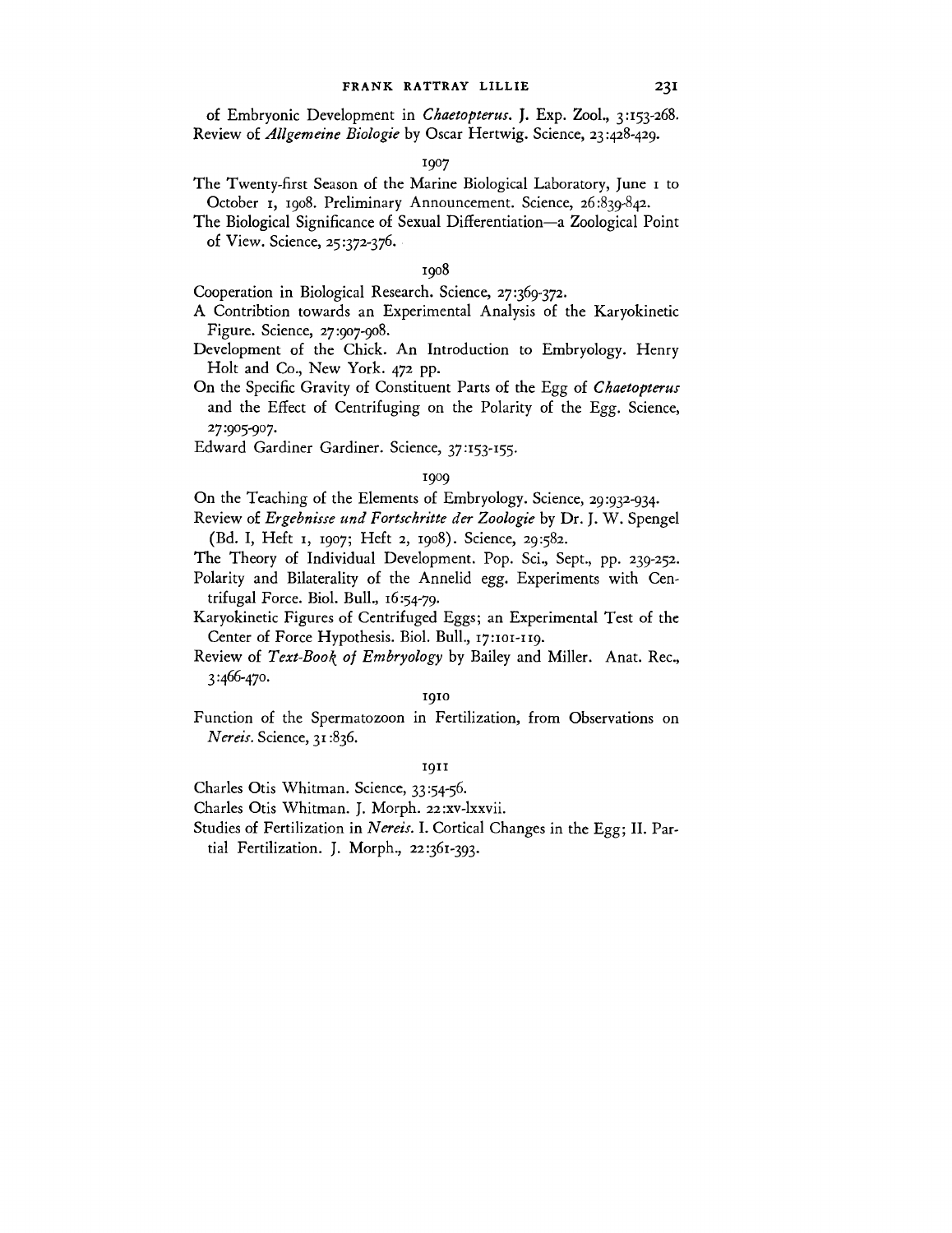The Penetration of the Spermatozoon and the Origin of the Sperm Aster in the Egg of *Nereis.* Science, 35:471.

On the Fertilizing Power of Portions of the Spermatozoon. Science, 35: 47!-

The Production of Sperm Iso-Agglutinins by Ova. Science, 36:527-530.

Studies of Fertilization in *Nereis.* III. The Morphology of the Normal Fertilization of *Nereis.* IV. The Fertilizing Power of Portions of the Spermatozoön. J. Exp. Zool., 12:413-477.

#### 1913

- Allgemeine Biologie. Vierte umgearbeitete und erweitete Auflage. Von Oscar Hertwig. Science, 37:64-66.
- With E. E. Just. Breeding Habits of the Heteronereis Form of *Nereis limbata* at Woods Hole, Massachusetts. Biol. Bull., 24:147-168.
- The Marine Biological Laboratory at Woods Hole. Intl. Rev. ges. Hydrobioloe u. Hydrographie, 5:583-589.

The Mechanism of Fertilization. Science, 38:524-528.

Studies of Fertilization. V. The Behavior of the Spermatozoa of *Nereis* and *Arbacia* with Special Reference to Egg-Extractives. J. Exp. Zool., 14:515-574.

# 1914

Studies of Fertilization. VI. The Mechanism of Fertilization in *Arbacia.* J. Exp. Zool., 16:523-590.

The Fertilizing Power of Sperm Dilutions. Science, 40:776.

Address at the Dedication of the New Buildings of the Marine Biological Laboratory. Science, 40:229-230.

#### 1915

- The Fertilizing Power of Sperm Dilutions of *Arbacia.* Proc. Nat. Acad. Sci., 1:156-160.
- Sperm Agglutination and Fertilization. Biol. Bull., 28:18-33.
- August Weismann, 1834-1914. Amer. Mus. J., 15:189-193.
- Studies of Fertilization. VII. Analysis of Variations in the Fertilizing Power of Sperm Suspensions of *Arbacia.* Biol. Bull., 28:229-251.

## 1916

The History of the Fertilization Problem. Science, 43:39-53.

The Theory of the Freemartin. Science, 43:611-613.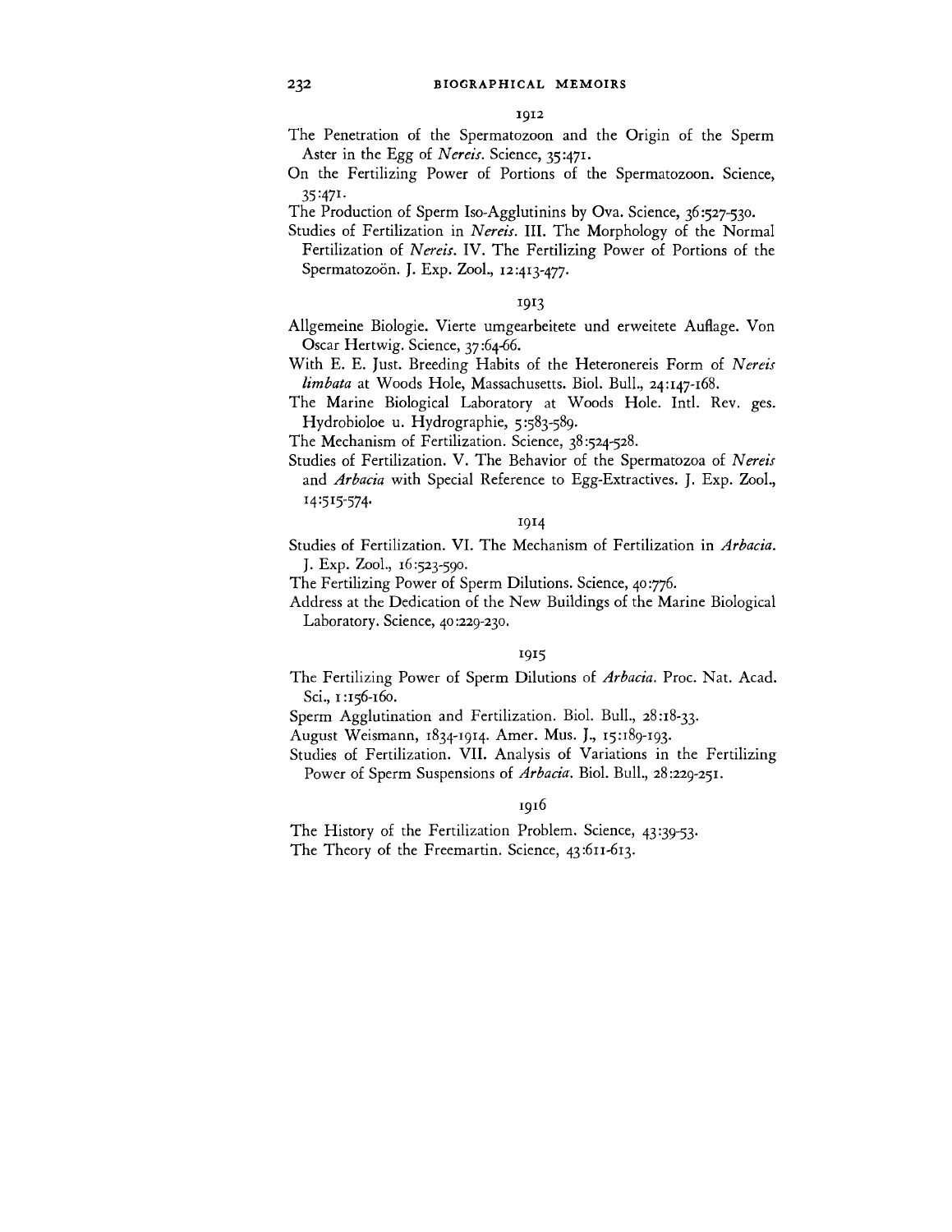- The Free-martin; a Study of the Action of Sex Hormones in the Foetal Life of Cattle. J. Exp. Zool., 23:371-452.
- Sex-Determination and Sex-Differentiation in Mammals. Proc. Nat. Acad. Sci., 3:464-470.

# 1918

Sex Relations of Non-identical Twins. Official Bulletin of the Chicago Medical Society, p. 17 (March).

## 1919

- Problems of Fertilization. University of Chicago Science Series, Univ. of Chicago Press, Chicago. 278 pp.
- Development of the Chick. An Introduction to Embryology. 2d edition, revised. Henry Holt and Co., New York. 472 pp.
- Tandler and Keller on the Freemartin. Science, 50:183-184.
- With C. R. Moore. A Laboratory Outline and Manual for the Study of Embryology. Univ. of Chicago Press, Chicago. 66 pp.

## 1921

- Studies of Fertilization. VIII. On the Measure of Specificity in Fertilization between Two Associated Species of the Sea-Urchin Genus *Strongly ocentrotus.* Biol. Bull., 40:1-22.
- Studies of Fertilization. IX. On the Question of Superposition of Fertilization on Parthenogenesis in *Stronglyocentrotus purpumtus.* Biol. Bull., 40:23-31.
- Studies of Fertilization. X. Effects of Copper Salts on the Fertilization Reaction in *Arbacia* and a Comparison of Mercury Effect. Biol. Bull., 41:125-143.

#### 1922

- With K. F. Bascom. An Early Stage of the Free-martin and the Parallel History of the Interstitial Cells. Science, 55:624-625.
- The Etiology of the Free-martin. The Cornell Veterinarian, October, PP- 33<sup>2</sup> -337-

# T 9 2 3

With C. R. Moore. A Laboratory Outline of Embryology with Special Reference to the Chick and the Pig. Univ. of Chicago Press, Chicago. 67 pp.

Supplementary Notes on Twins in Cattle. Biol. Bull., 44:47-78.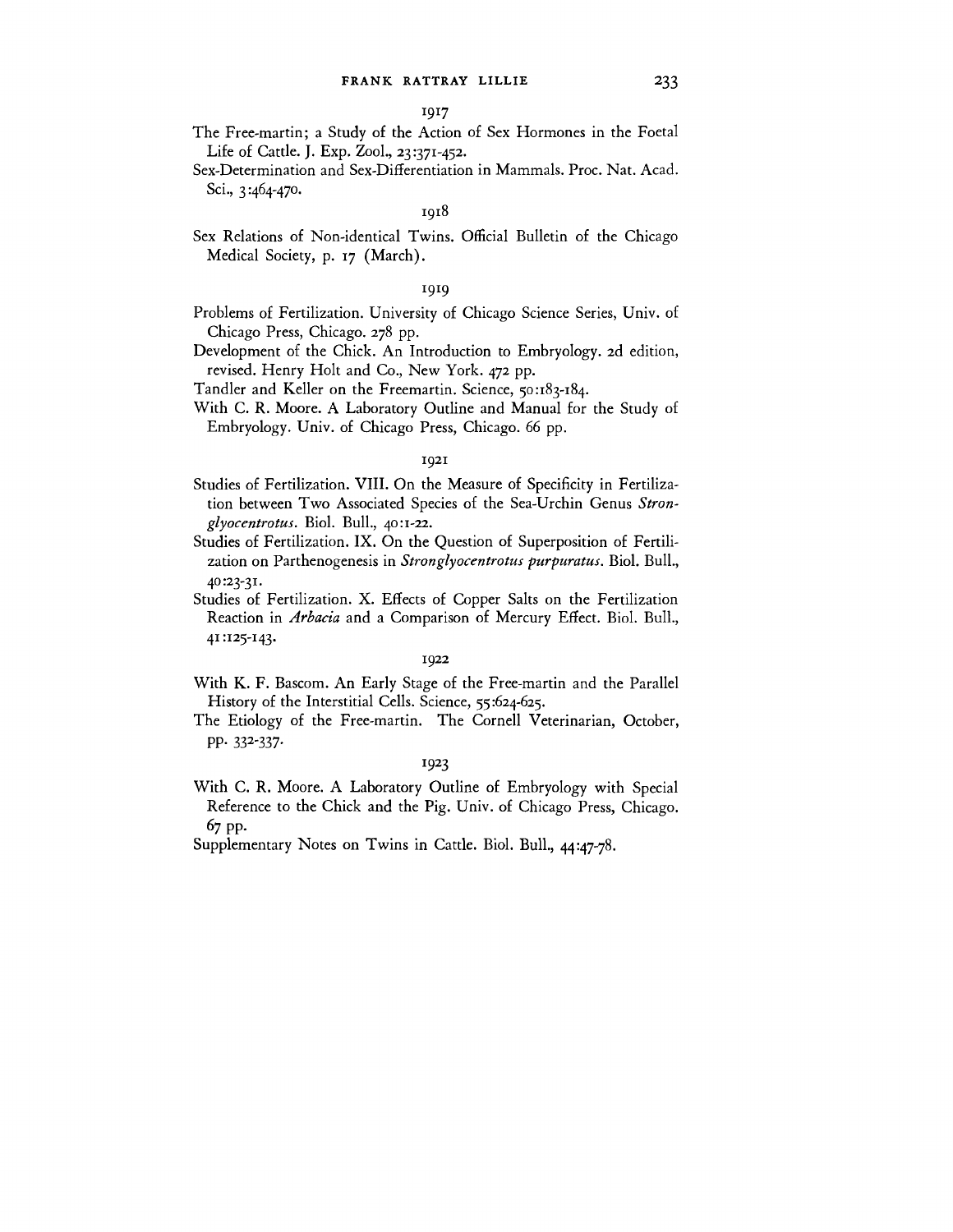With E. E. Just. Fertilization. In *General Cytology* (edited by Edmund V. Cowdry). Section VIII, pp. 451-536. University of Chicago Press, Chicago.

## 1925

Address of the Director at the Marine Biological Laboratory Dedication Exercises, July 3, 1925. Science, 62:272-275.

# 1927

- The Present Status of the Problem of "Sex-Inversion" in the Hen. Comments on Dr. Domm's paper. J. Exp. Zool., 48:174-196.
- The Gene and the Ontogenetic Process. Science, 66:361-368 (see also The Collecting Net,  $2(5)$ :1, 4).

## 1929

Embryonic Segregation and Its Role in the Life History. Roux' Arch. Entwicklungsmechanik, 118:499~533 •

#### 1930

- The Action of the Sex Hormones in the Fowl. The Collecting Net, 5:137-141.
- With Shigeo Yamanouchi. Shosaburo Watase. Science, 71:577-578.

## 1931

Biological Abstracts. Science, 73:560-561.

- Bilateral Gynandromorphism and Lateral Hemihypertrophy in Birds. Science, 74:387-390.
- The Division of Biological Sciences in the University of Chicago. Chap. XVI in *Recent Trends in American College Education.* Proc. Inst. Admin. Off. Higher Inst., 3:154-160.

#### I93<sup>2</sup>

- General biological introduction to *Sex and Internal Secretions,* edited by Edgar Allen. Chap. I (pp. 1-11). Williams and Wilkins Co., Baltimore.
- Growth-Rate and Hormone Threshold with Reference to Physiology of Development. Amer. Nat., 66:171-179.
- With Mary Juhn. The Physiology of Development of Feathers. I. Growth Rate and Pattern in the Individual Feather. Physiol. Zool., 5:124-184.

The Physiology of Feather Pattern. Wilson Bulletin, 44:193-211.

Gilman A. Drew, 1868-1934. Science, 80:470-471.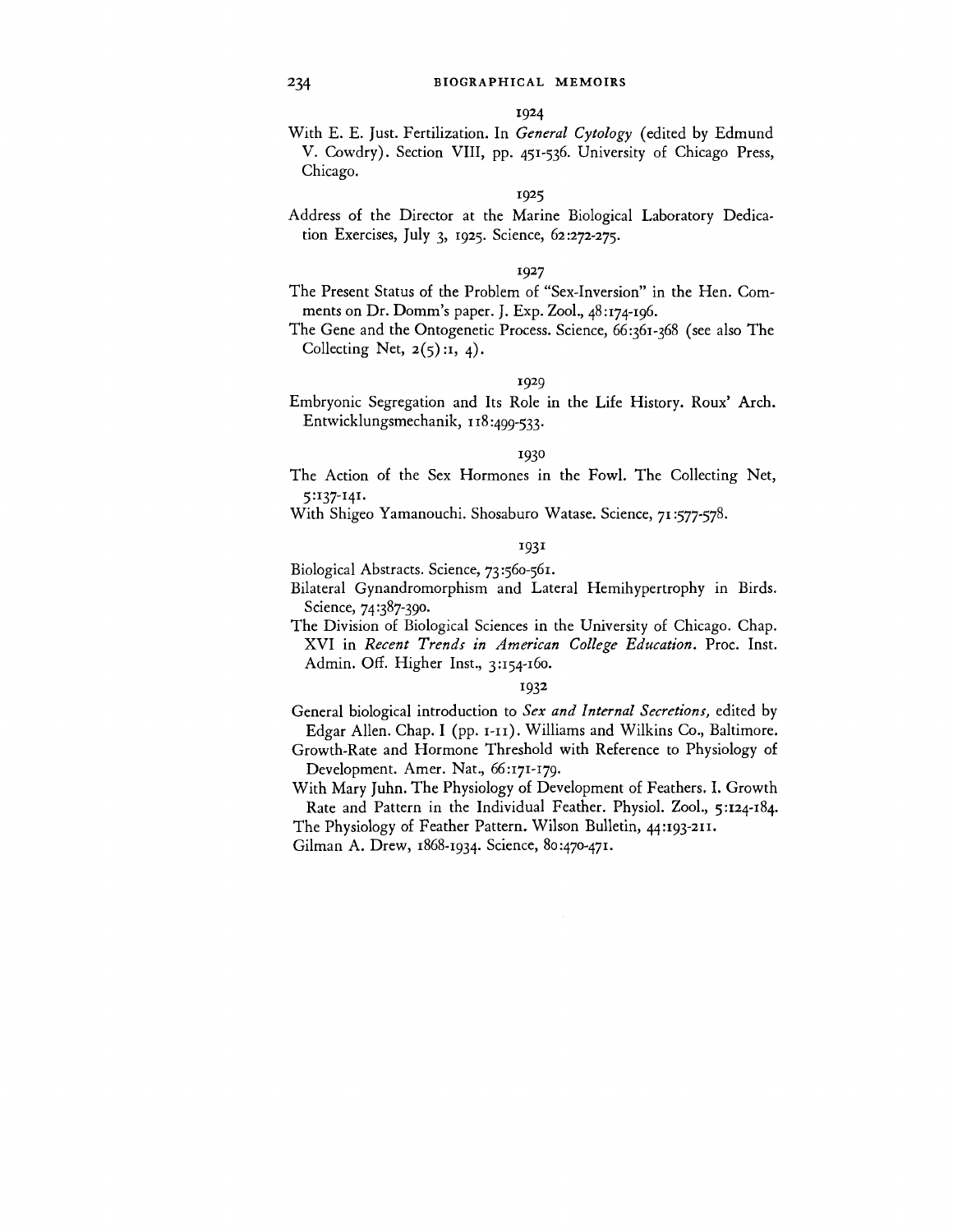Post-doctoral Training for Productive Scholarship. J. Proc. Add. Assn. Amer. Univ., 39th Annual Conference, Cornell Univ., pp. 147-153.

## 1936

- The Accomplishments and the Future of the Biological Sciences. Sigma Xi Quarterly, 24:102-108, 115.
- Address of the President of the National Academy of Sciences. Science, 8 3 -473-474-
- Summary Statement of the Work of the National Research Council. Science, 84: 278-283.

# 1937

- Realizarile si viitorul stiintelor biologice. (Roumanian) Insemnari iesene,  $III(6)$ :428-436.
- The Development of the After-Feather: A Process of Twinning. The Collecting Net, 12:125-129.
- With Mary Juhn. The Origin of the After-Feather in Fowl: A Process of Twinning. Science, 86:38-39.

# 1938

The National Academy of Sciences. Address of the President. Science, 87:421-423.

Zoological Sciences in the Future. Science, 88:65-72.

With Mary Juhn. Physiology of Development of the Feather. II. General Principles of Development with Special Reference to the After-Feather. Physiol. Zool., 11:434-450.

#### 1939

- The National Academy of Sciences. Address of the President. Science, 89:395-397-
- General biological introduction to the 2d edition of *Sex and Internal Secretions,* edited by Edgar Allen, C. H. Danforth, and E. A. Doisy. Chap. 1 (pp.3-14). Williams and Wilkins Co., Baltimore.
- Obituary Notice of James Playfair McMurrich, 1859-1939. Year b. Amer. Philos. Soc, pp. 457-460.

## 1940

- To Dr. C. E. McClung on Reaching the Age of 70. J. Morph., 66:5-9.
- Physiology of Development of the Feather. III. Growth of the Mesodermal Constituents and Blood Circulation in the Pulp. Physiol. Zool., 13:143-176.